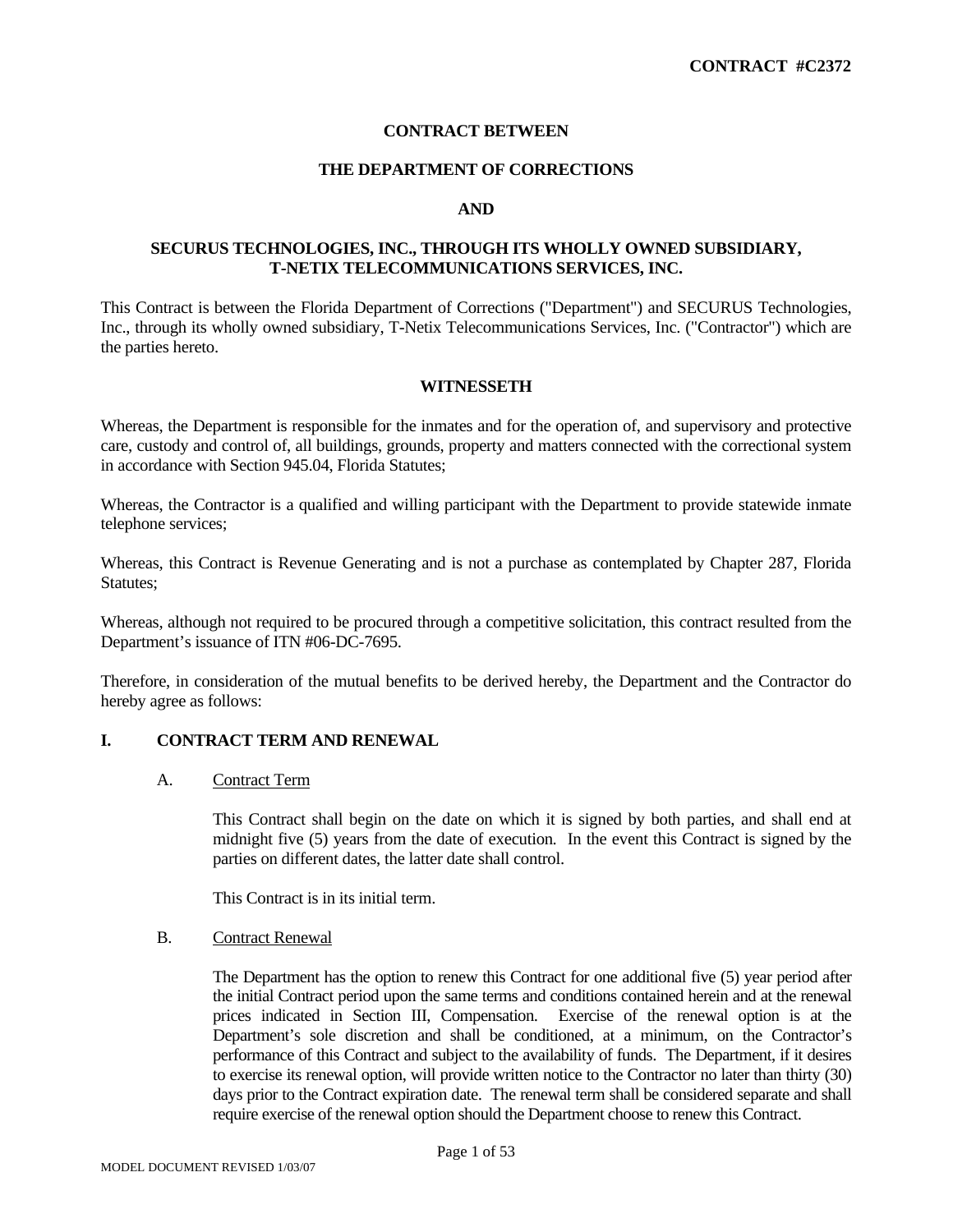# **II. SCOPE OF SERVICE**

## A. Services to be Provided

The Contractor shall provide a fully operational, local and long distance, secure and reliable statewide Inmate Telephone Service (ITS). The Contractor-provided ITS system shall be inclusive of all equipment, installation, infrastructure and network, training, operation, and ongoing repairs and maintenance of the entire system and its components which, at a minimum, shall meet the Department's requirements set forth in Section III, Scope of Service of ITN #06-DC-7695, which is incorporated by reference herein, as if fully stated. Emessaging services are also required to be provided by the Contractor.

- B. Rules and Regulations
	- 1. The Contractor shall adhere to any and all municipal, state or federal requirements for ITS installation, certification, training or registration during the life of the Contract. Failure to comply with present and future municipal, state or federal requirements will result in termination of the contract with the Contractor and the payment by Contractor of any application fees, penalties, fines or other costs or monetary payment assessed against or incurred by the Department for violation of such requirements.
	- 2. The Contractor shall be responsible for compliance with all regulatory requirements imposed by local, state and federal regulatory agencies for all ITS and related services provided throughout the duration of the Contract.
	- 3. The Contractor shall be responsible for making all ITS modifications necessary to allow inmates to place calls in compliance with any industry dialing requirement change(s) at no cost to the Department and within a time frame agreed to by the Department's Local Contract Coordinator - Operations, to ensure proper use of the ITS by inmates and Department personnel.
	- 4. The Contractor shall keep all call processing and call rating information current by reporting all changes to the Contract Manager. This information shall include, but not be limited to, local exchanges, area codes, country codes, vertical & horizontal coordinates and any other information necessary to accurately process and rate calls.
	- 5. The Contractor shall be responsible for complying with and updating the ITS for any regulatory changes and requirements during the life of the Contract. These regulatory changes include federal, state or local municipal modifications. These changes shall be made within a time frame agreed to by the Department's Local Contract Coordinator - Operations and at no cost to the Department.
	- 6. The Contractor shall ensure that the ITS provides telephone reception quality meeting all industry standards for service quality as defined by the Florida Public Service Commission ("FPSC") and by the Federal Communications Commission ("FCC"). The Contractor shall accept the Department's decision regarding determination of quality.
	- 7. The Contractor shall ensure that all of its work and materials comply with all local, county, state and federal laws, rules, ordinances and regulations as well as with any directive provided by inspectors appointed by proper authorities having jurisdiction at each Department facility. Should violation of codes, laws, or statutes, or ordinances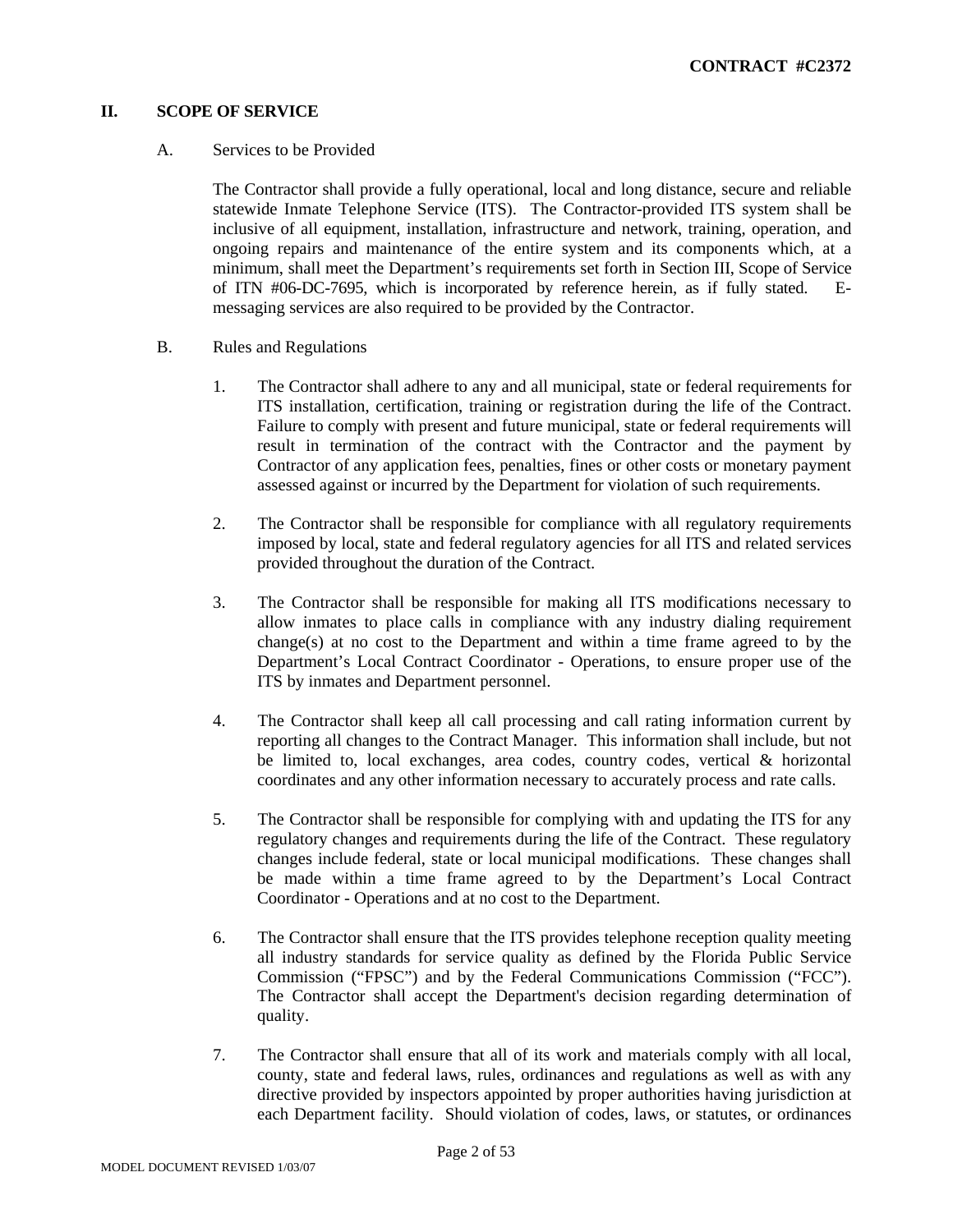occur relating to this ITS project, the Contractor shall correct the situation at no cost to the Department, including payment of any fines or penalties associated with the violation.

# C. Communications

Contract communications will be in three (3) forms: routine, informal and formal. For the purposes of this Contract, the following definitions shall apply:

- 1. Routine: All normal written communications generated by either party relating to service delivery. Routine communications must be acknowledged or answered within thirty (30) calendar days of receipt.
- 2. Informal: Special written communications deemed necessary based upon either contract compliance or quality of service issues. Must be acknowledged or responded to within fifteen (15) calendar days of receipt.
- 3. Formal: Same as informal but more limited in nature and usually reserved for significant issues such as Breach of Contract, failure to provide satisfactory performance, imposition of liquidated damages, or contract termination. Formal communications shall also include requests for changes in the scope of the Contract and billing adjustments. Must be acknowledged upon receipt and responded to within seven (7) days of receipt.

The Contractor shall respond to Informal and Formal communications by facsimile or email, with follow-up by hard copy mail.

A date/numbering system shall be utilized for tracking of formal and informal communications.

The only personnel authorized to use formal contract communications are the Secretary of the Department of Corrections, and Chief of Staff, the Department's Contract Manager, and Contract Administrator, and the Contractor's CEO or Project Manager. Designees or other persons authorized to utilize formal contract communications must be agreed upon by both parties and identified in writing within ten (10) days of execution of the Contract. Notification of any subsequent changes must be provided in writing prior to issuance of any formal communication from the changed designee or authorized representative.

In addition to the personnel named under Formal Contract Communications, personnel authorized to use Informal Contract Communications are the Department' Local Contract Coordinator and the Contractor's ITS System Administrator and any comparable corporate positions on behalf of the Contractor or other persons designated in writing by the Contractor.

In addition to the Contract communications noted in Section II., C., in this Contract, if there is an urgent administrative problem the Department shall make contact with the Contractor and the Contractor shall orally respond to the Contract Manager within two (2) hours. If a nonurgent administrative problem occurs, the Department will make contact with the Contractor and the Contractor shall orally respond to the Contract Manager within forty eight (48) hours. The Contractor or Contractor's designee at each institution shall respond to inquiries from the Department by providing all information or records that the Department deems necessary to respond to inquiries, complaints or grievances from or about inmates within three (3) working days of receipt of the request.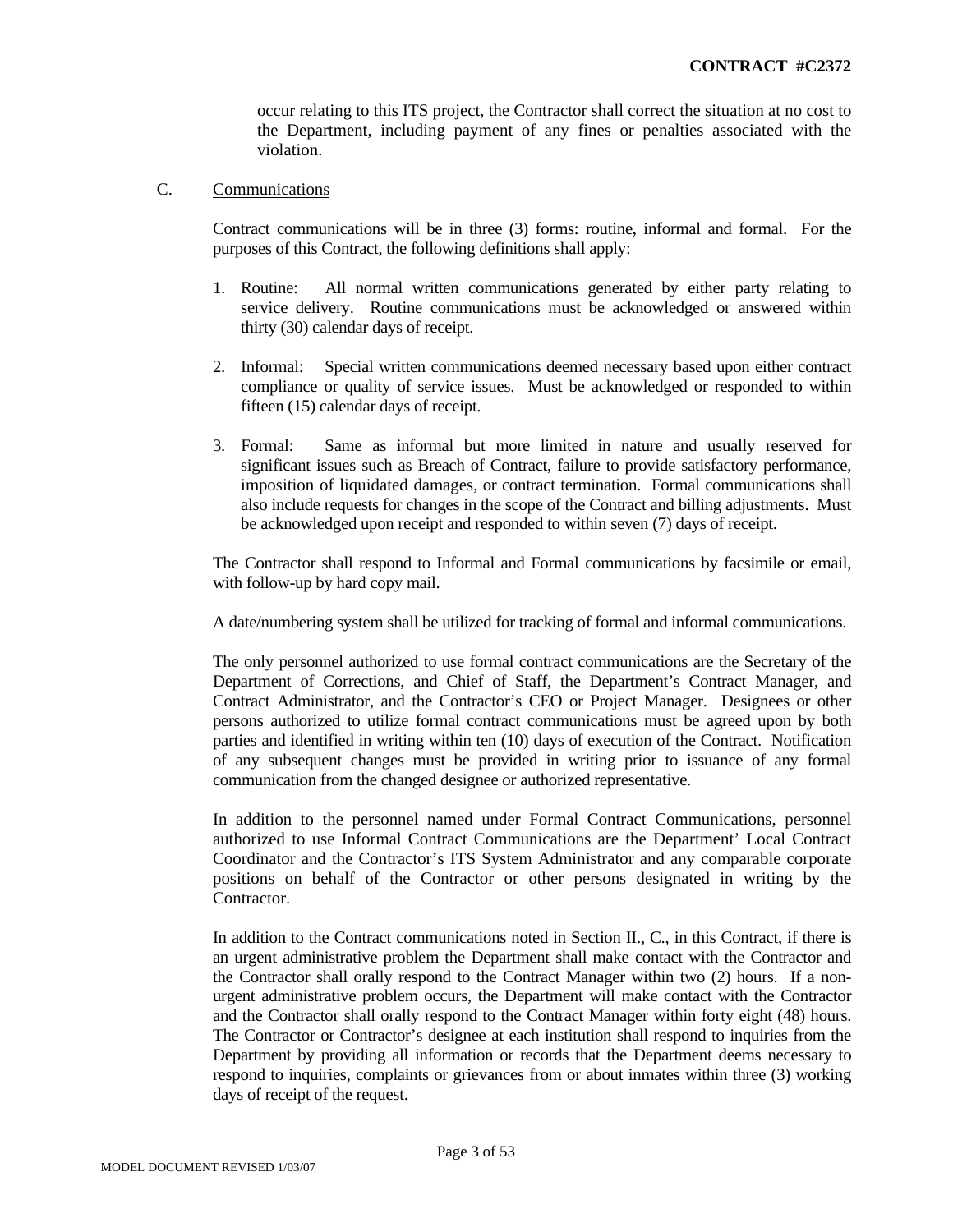## D. Contractor's Responsibilities

The Contractor shall provide the following:

- 1. A comprehensive inmate telephone service that will allow for collect and prepaid calls for local, interlata, intralata, intrastate, interstate and international calls and local telephone exchange service;
- 2. A technology system, which includes, but is not limited to, system infrastructure, network, database, servers, new call processors, digital and analog communications circuits, telecommunications capabilities, monitoring, and other required system functionality;
- 3. Installation of new telephone instruments (equipment) at all included facilities including the required number of instruments and any required station cabling as determined necessary;
- 4. Systems and equipment that support the Department's call monitoring/security needs, including terminals, and digital recording equipment as determined necessary;
- 5. Creation of a centralized database which shall contain all data elements necessary for provision of monitoring services, reporting and historical call transaction information;
- 6. E-messaging capability for inmates to receive e-messages from a limited number of persons and addresses (receipt only will be accepted), with enhanced communication surveillance, screening and security;
- 7. Contractor personnel to include ITS System Administrator, Field Repair/Site Technicians and Service Representatives to perform oversight, operational assistance and maintenance and repair to the ITS system and equipment;
- 8. Ongoing maintenance, repair, and/or replacement and/or upgrades of all equipment and systems as determined necessary to ensure service delivery;
- 9. Provision of all required training and instructional materials required for use of the telephone services as applicable to inmates, families, and/or Department staff; and
- 10. Provision of all related support services not otherwise indicated herein.

# E. Facility Implementation Plan and Transition of Service

This Contract has approximately a sixty-seven (67) day implementation period, for the initial delivery of equipment, supplies and hiring and training of Contractor staff and transition of services from Contract C1864. The Contractor shall have the capability to commence implementation of services no later than September 24, 2007, and full service delivery of inmate telephone services at all institutions, including meeting all security requirements at all institutions, no later than November 30, 2007. Upon Contract execution, the Contractor shall submit an Estimated Implementation Plan and Transition Date Schedule to the Contract Manager. The Contractor's Estimated Implementation Plan and Transition Date Schedule shall be adjusted as necessary and approved as Contractor's Final Implementation Plan and Transition Date Schedule by the Contract Manager. This plan shall be designed to provide for seamless transition with minimal interruption of telephone services to inmates.

NOTE: The implementation schedule for the E-messaging Service shall be mutually determined by the Contractor and the Contract Manager, but shall begin no sooner than approximately sixty-seven (67) days after contract execution, based on Department direction of implementation.

The Final Implementation Plan and Transition Date Schedule for Inmate Telephone Services shall provide a schedule of implementation for each institution which illustrates the date and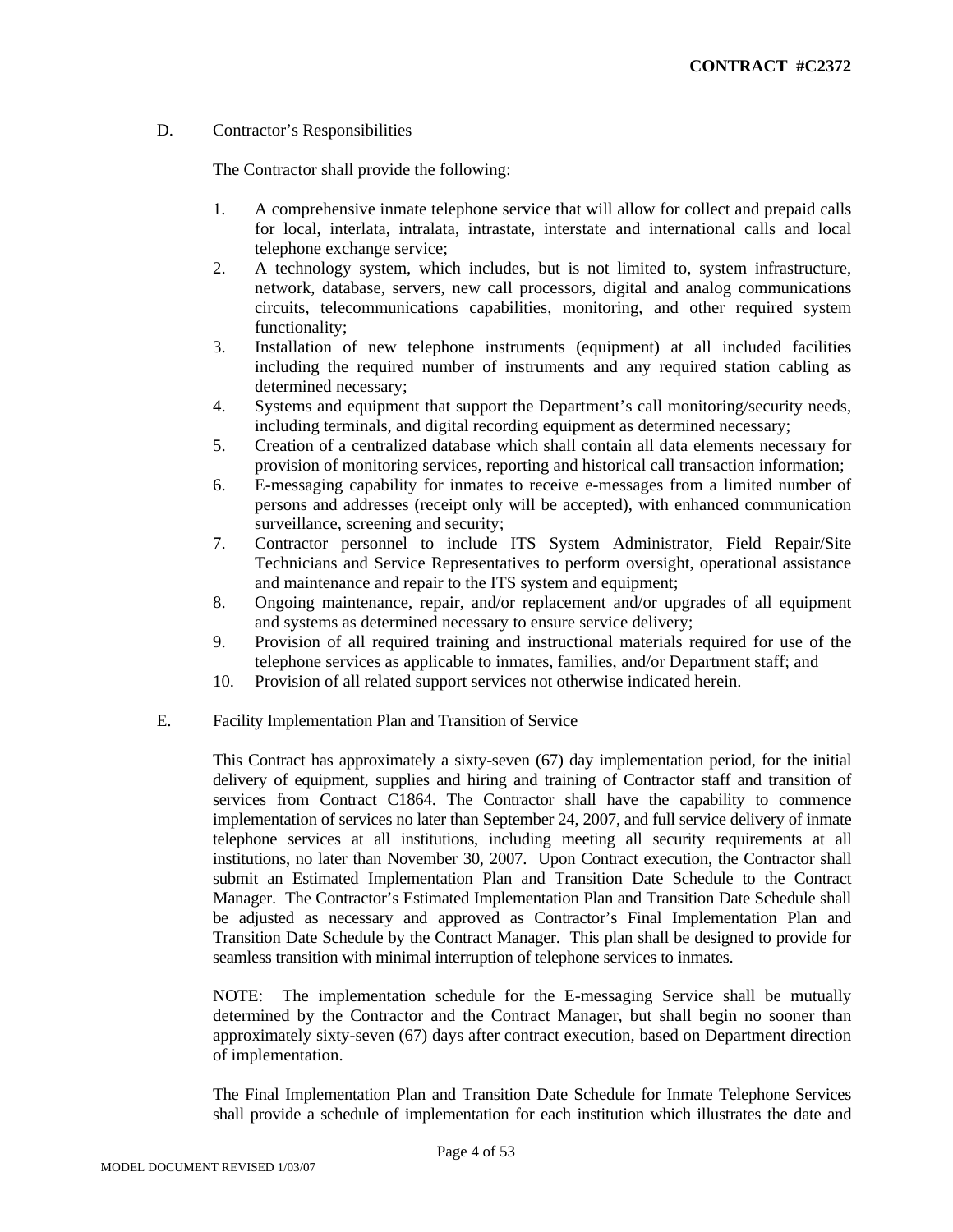time for start of installation and a date certain for the system and equipment to be fully operational and providing services. The Department has chosen Jefferson Correctional Institution, Jefferson County, Florida, ("Jefferson C.I.") as the first site at which inmate telephone services shall be implemented. Thereafter, the Contractor may implement service delivery at all other institutions and facilities in accordance with dates established by the Contractor as shown in its Final Implementation Plan and Transition Date Schedule and as approved by the Department. Once accepted, the estimated plan will become the Contractor's Final Implementation Plan and Transition Date Schedule. With the exception of Jefferson C.I., the Contractor is not required to implement service delivery in any particular order. Telephone services for satellite facilities will be implemented with the main institution that is responsible for oversight of the satellite facility. Final transition including operational testing at each institution shall be coordinated between the Contractor, the current Contractor and the Department.

The Contractor's Final Implementation Plan and Transition Date Schedule shall also include a detailed explanation of the following items:

- 1. procedures for transition of service/equipment from the existing ITS to the new ITS;
- 2. times when telephone instruments will be operational identifying possible "down time";
- 3. service coordination requirements between the Contractor and Local Exchange Companies (LEC's);
- 4. any software programming and preparation for installation of system and equipment, as required; and
- 5. responsibilities required of the Department during implementation, such as staffing requirements.

The Department will provide personnel from the Department's Bureau of Institutional Support Services to facilitate transition of services at each institution, including coordination of equipment installation.

Once accepted by the Department, there will be no changes made to the Final Implementation Plan and Transition Date Schedule unless a request is submitted in writing and approved by the Local Contract Coordinator-Operations. To avoid any delays in phase-in, the Contractor shall ensure that the Local Contract Coordinator-Operations is timely provided information required for conducting NCIC/FCIC background checks prior to any new Contractor staff being hired or assigned to work under this Contract.

The Contractor is required to implement its own technology system to facilitate inmate telephone service. Due to the size and complexity of the anticipated system, Contractor will be allowed a period of transition beginning on the date the contract is executed, not to exceed November 30, 2007 in which to install and implement the utilization of its own technology system. Transition, implementation and installation are limited to approximately sixty-seven (67) days.

During the transition period, the Contractor shall operate its telephones in parallel with the existing telephones which the current ITS Contractor has not yet removed. The objective of the "parallel operation" is to allow inmate telephones to remain operational during normal operational hours to the greatest extent possible during the transition period. The Contractor shall be required to work closely with the Department to ensure that the transfer of responsibility for inmate telephone service at each institution is carried out as smoothly as possible. In addition, the Department will work cooperatively with the Contractor to create and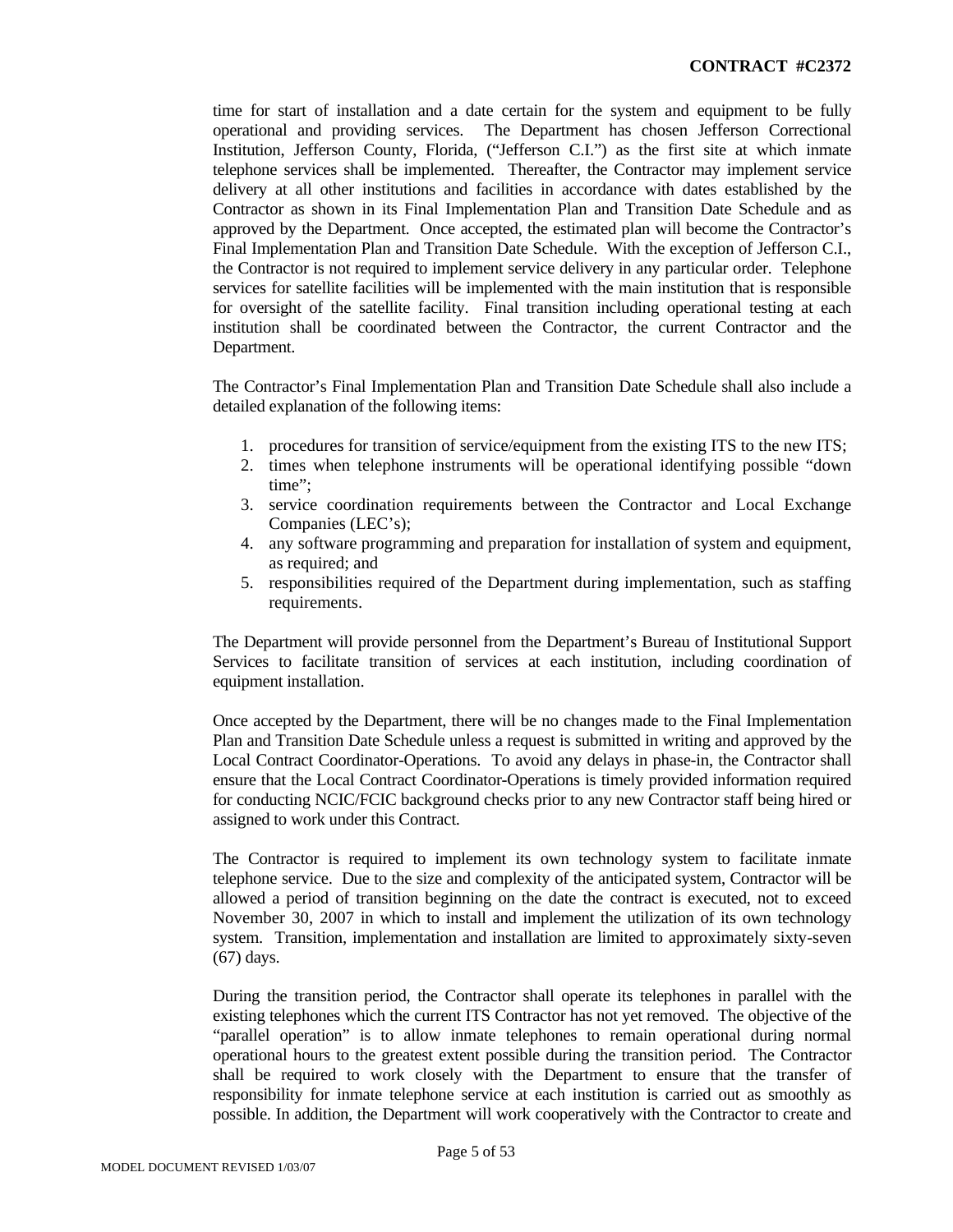maintain an information flow in accordance with other provisions of the Contract and the parties shall utilize best efforts to resolve all issues that may or could occur from such parallel operation, including, but not limited to data sharing and agreement on a conversion schedule.

The Contractor shall assume 100% responsibility for the delivery of the agreed-upon revenue for each inmate telephone that has been installed and is operational by the agreed-upon implementation date. Failure to have the ITS operational by the agreed-upon implementation date at each institution may result in liquidated damages as set forth in Section II, R.

F. Facilities to be Provided Services/Additions and Deletions

The facilities to be included under this Contract include all Department currently operated institutions and allied facilities.

Add/Delete Institutions/Facilities: The Department reserves the right to add or delete institutions and/or facilities receiving service under the Contract upon thirty (30) days' written notice. Such additions or deletions may be accomplished by letter and do not require a contract amendment.

When a new Department facility is opened by the Department, the Department will determine (in consultation with the Contractor) a schedule for installation of services and equipment at that location to ensure service is enabled as soon as practical at the new site.

Add /Delete Equipment: In addition, the Department may require the Contractor to increase or decrease the amount of equipment utilized in the ITS including dedicated monitoring terminals, inmate telephones or coin telephones or e-messaging equipment (as applicable). The Contractor shall install any additional equipment within thirty (30) days of written notification to add equipment from the Department's Local Contract Coordinator-Operations. The installation of this equipment shall be at no cost to the Department. The written request for installing equipment shall be made by the Local Contract Coordinator-Operations, and shall be received by the Contractor with receipt verified before the installation is accomplished.

#### G. Installation Requirements

All required materials, equipment, hardware, software and station cabling (where re-use is unavailable or new locations are required) for installation and maintenance of the ITS shall be provided by the Contractor. Wherever possible, the Contractor shall re-use existing station cabling installed at each Department facility for the telephone instruments. In cases where existing station cabling cannot be used, the Contractor shall install new station cabling (Category 3 minimum) at no cost to the Department. Any new cabling shall include wall plate, cross connection, patch cords, etc. as required by the Department. The Contractor shall comply with all applicable electrical codes.

The Contractor shall warrant that all members of the Contractor's staff or subcontractors providing installation of the ITS have been fully trained and certified by the manufacturer as qualified to install the system, equipment and related services as required for service delivery.

The Contractor shall comply with the Department's security guidelines (Attachment 1) on institutional and facility security policies. Violations of these rules could result in termination of the Contract. Prior to beginning work at an institution, the Contractor shall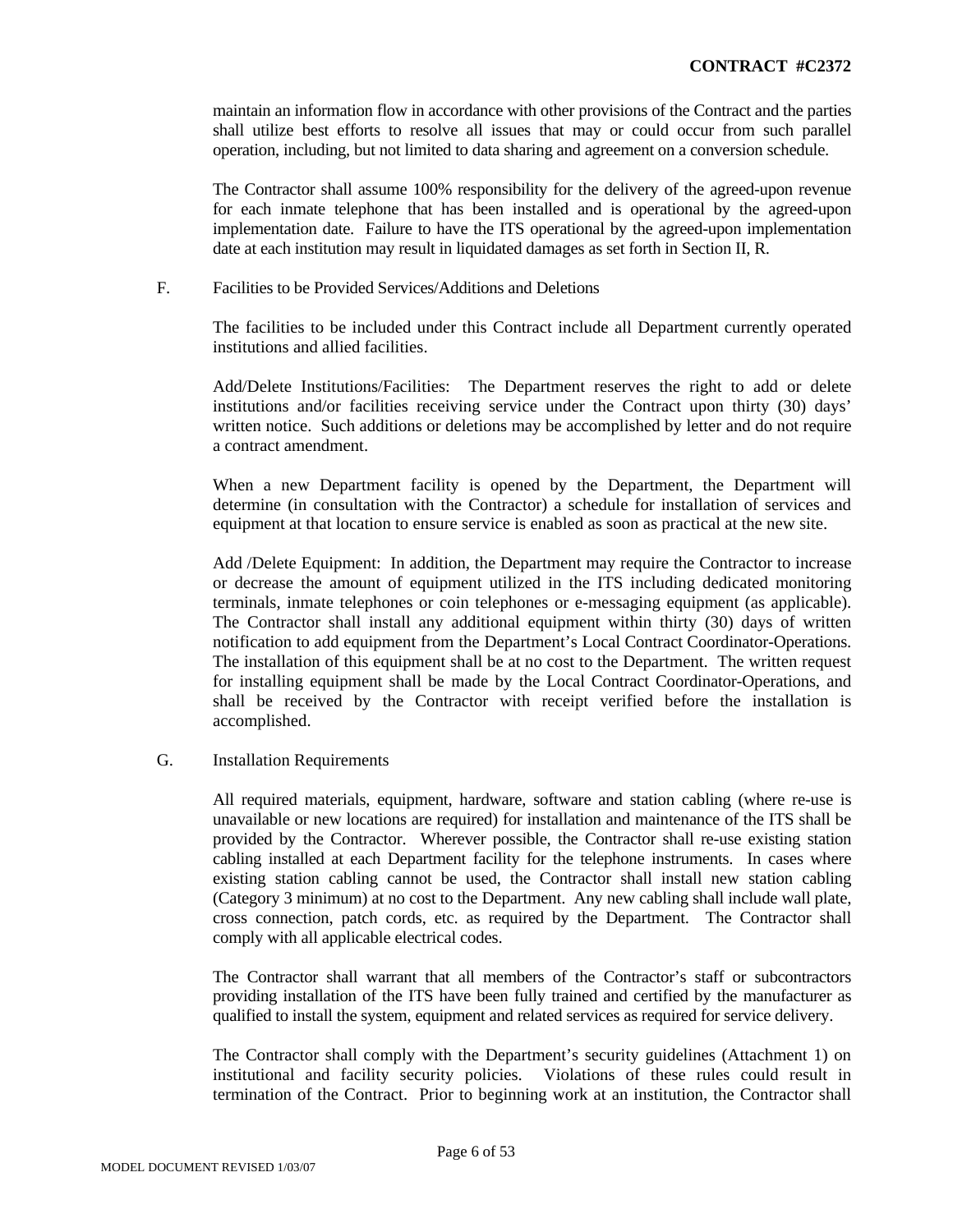contact the institution to obtain a copy of any specific additional institutional or facility rules.

The Contractor or designee shall provide each institution or facility with the following items before entering the facilities:

- 1. A list of tools that the Contractor and/or designee, will bring onto the institution or facility. These tools will be inventoried upon arrival and departure.
- 2. Current picture identification of the Contractor and/or designee, consisting of a Driver's License or State of Florida ID card.

The Contractor shall provide all coordination required with Local Exchange Carriers ("LEC") and other carriers during installation and for the duration of the Contract.

The Contractor shall provide and install required surge protection for the ITS and its components. The use of traditional "power strips" for surge protection is not acceptable.

The Contractor shall provide and install required lightning protection equipment on all network services supplied for the ITS.

The Contractor shall provide all electrical and environmental requirements of the ITS for each Department facility. Information shall be provided for all components of the ITS including central processor, recording equipment, etc.

The Contractor shall use the common ground facility at each location where the ITS equipment is installed, if a common ground facility is present. If not present, the Contractor shall install an earth ground for the ITS equipment.

The Contractor shall obtain written permission from the Contract Manager before proceeding with any work that requires cutting into or through girders, beams, concrete or tile floors, partitions or ceilings, or any work that may impair fireproofing or moisture proofing, or potentially cause any structural damage. The Department does not anticipate that such work will be required to install the desired service, systems and equipment as described herein, but will not warrant that such work may not be required at some locations.

#### H. Inmate Telephone System Functionality (General)

The Contractor shall provide an Inmate Telephone Service (ITS) with a technology system fully supported by an infrastructure which has the capability to provide specified services such as secure and real-time monitoring of telephone calls meeting the Department's system security requirements. In addition, the system shall contain a secure database for transactional call records and provide data feeds to the Department's official data repository. This shall include redundant system(s) as deemed necessary to accomplish this requirement and a continuity of operations plan and disaster recovery plan which will ensure that the system and services will be available without disruption at the required service level.

The inmate telephone system shall contain security features, which prevent unauthorized individuals from accessing any information held by the Contractor. Secure access to the system and the database shall be maintained at all times.

The Contractor shall provide complete support of all systems and software necessary to ensure provision of services at all times for the duration of the resulting Contract. In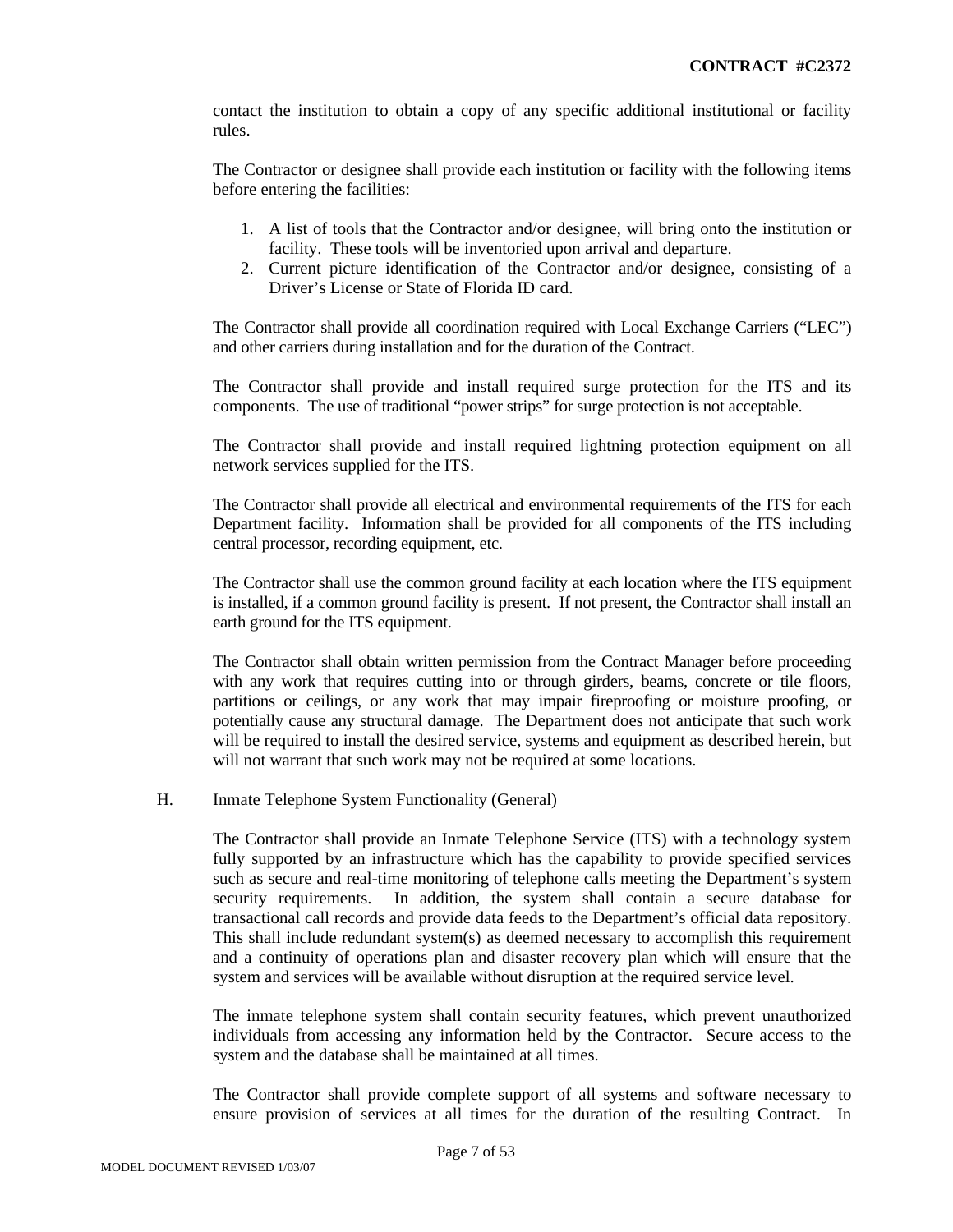addition, the Contractor shall monitor changes to associated interfaced systems and accommodate changes in their systems as needed to continue operations of the services and systems as specified herein.

All technical specifications and system requirements shall meet or exceed industry standards and, shall be in proper working order, clean and free from defects of features affecting appearance, serviceability, or the safety of the authorized user in normal intended use, unless otherwise required herein. The Contractor shall provide the Local Contract Coordinator – Operations with documentation of the standards (i.e., Bellcore, ANSI, etc.) to which its system will adhere.

The system shall be restricted to outgoing calls only. The system shall not process incoming calls at any time. The system shall allow for the Department to program times when the system will be operational, i.e., available or unavailable for inmate calls.

The system shall contain an automated announcement function capable of processing calls on a selective bi-lingual basis: English and Spanish. The inmate shall be able to select the preferred language using no more than a two-digit code.

During the call set-up process, the system shall provide a pre-recorded announcement, which complies with Code of Federal Regulations, Title 47, Volume 3, Part 710 (3)(ii), identifying that the collect call is coming from a specific inmate at a Florida Correctional Institution, stating rate and complaint information and containing a toll free number for the consumer's use. This announcement shall be heard by the answering party. The announcement shall also include the statement: "All telephone calls will be recorded except attorney calls."

The system shall have the capability to be deactivated (shut down), by Department or Contractor staff, quickly and selectively, at an individual facility, partial facility (single dorm) or on a global basis and to restrict all PIN access. The system shall be capable of deactivating the PIN feature by individual inmate telephone, groups of telephones and/or entire institutions, at the Department's option. Regardless of this deactivation, the system shall restrict inmate calls to prepaid collect and normal collect calls. At no time shall the inmate telephones be unrestricted due to the deactivation of the PIN feature.

The system shall provide the capability to flag any individual telephone number in the inmate's "Approved Number List" as "Do Not Record". The default setting for each telephone number will be to record until flagged by Department personnel to the contrary.

The system shall provide capability for assigning an inmate's phone access to an individual telephone or group of telephones so that the inmate's account may only place calls from those designated telephones. These telephones shall still be capable of being used by an inmate whose phone access is not specifically assigned to an individual phone.

The Contractor shall ensure the system has a "smart fail-safe" power down service which is initiated upon alert by the uninterruptible power supply (UPS) that the UPS has switched to battery power because of a commercial mains power failure or irregularity. The system and UPS shall maintain all currently ongoing telephone calls for up to ten (10) minutes while blocking any additional call attempts after the event. After ten (10) minutes, if the UPS has not alerted the system that commercial power has been restored, the system shall power down to a quiescent state that allows it to resume full operation automatically after commercial power is restored. After power restoration, the system shall have a timer to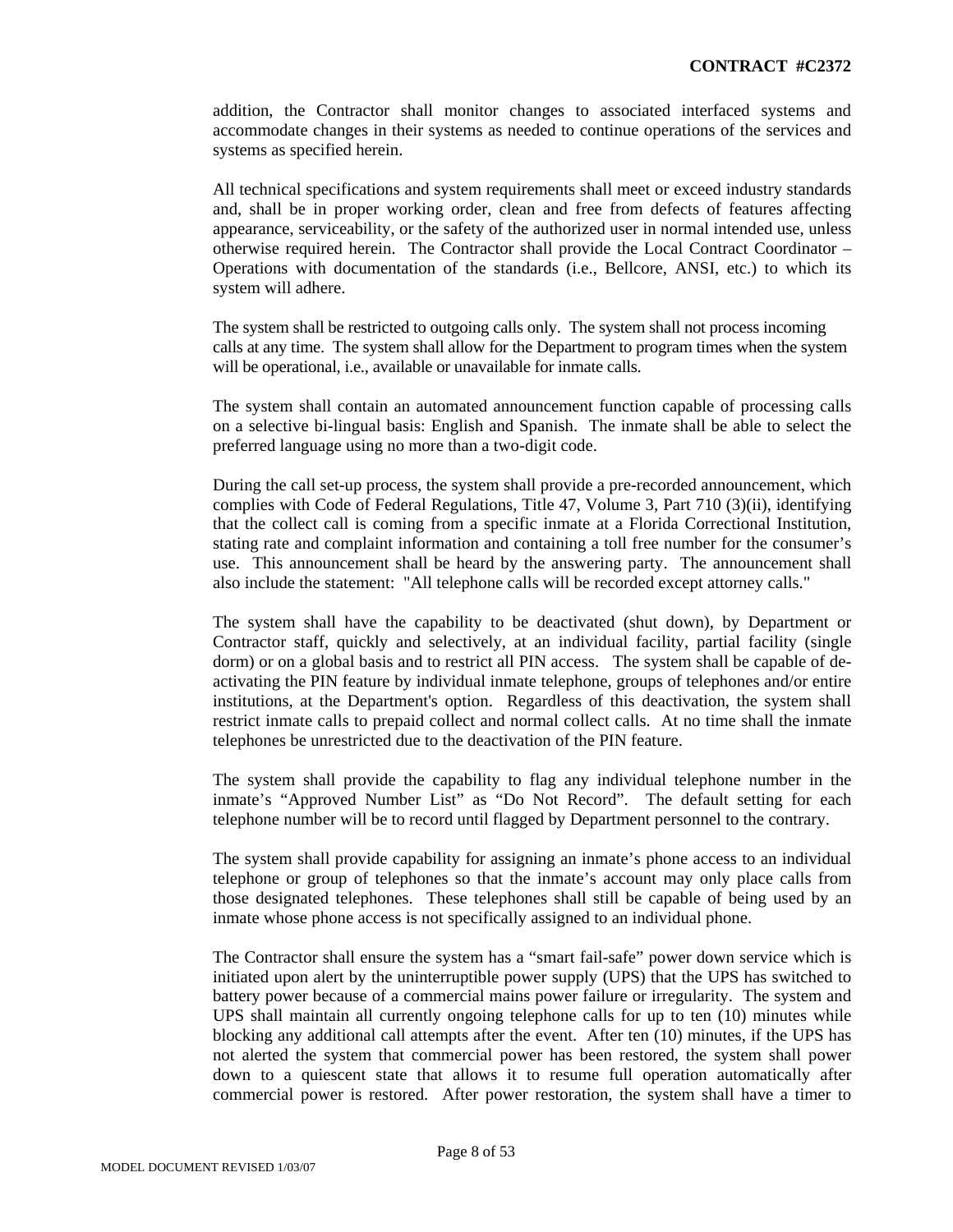delay for ten (10) minutes before call processing resumes to preclude unnecessary cycling if the commercial power is unstable.

In order to prevent a state-wide or region-wide system failure, there shall be control equipment at each major institution, with the exception of Gainesville CI.

1. Network and Infrastructure Requirements

The Contractor shall provide a system that includes a monitoring component that is capable of being accessed through dedicated monitoring terminals and through a vendor-provided secure Internet connection from desktop, laptop or remote means by authorized Department personnel who have appropriate security clearance and have been provided Contractor-supplied security codes. The system shall be capable of monitoring calls from both dedicated monitoring terminals AND via secure, password protected internet access.

In addition, the telephone system shall interface with network services provided by local exchange carriers as well as inter-exchange carriers. This includes analog and digital facilities (i.e., analog business trunk, DS-1, etc.). The Contractor's response to the ITN provides the types of network services to which the system will interface and the purpose (use of a specific application) of such services for the Department.

2. Software Requirements

The Contractor shall provide all software required to support the inmate telephone system. During the entire contract term, including any renewals, the software shall be the latest general release of the software including software for all equipment and monitoring terminals utilized in service delivery. Any software necessary for Department interface shall be provided at the expense of the Contractor, with no licensing fee to the Department.

All software must be compatible with a minimum of a Windows XP operating system and must operate with Internet Explorer version 5.5, at a minimum.

The Contractor shall provide all required software enhancements/upgrades to the system inclusive of service delivery. Beta and Field Tested Software shall not be provided unless specifically approved by the Department. Prior to any software upgrades or enhancements, the Contractor shall discuss the software benefits with the Department's Contract Manager and the Office of Information Technology and proceed only with written approval.

#### 3. Database Requirements

The Contractor shall provide a data record of all transactions through the inmate telephone system that shall be maintained in a database for monitoring and analysis of inmate telephone calls. This data is used to alert authorized Department staff of possible trends with inmate calls that could jeopardize the security of inmates, staff, or facilities.

The Contractor shall be responsible for the generation and creation of a centralized system database. The system shall provide the capability for every call in and out of the system to be recorded with a transaction record that includes, at a minimum, a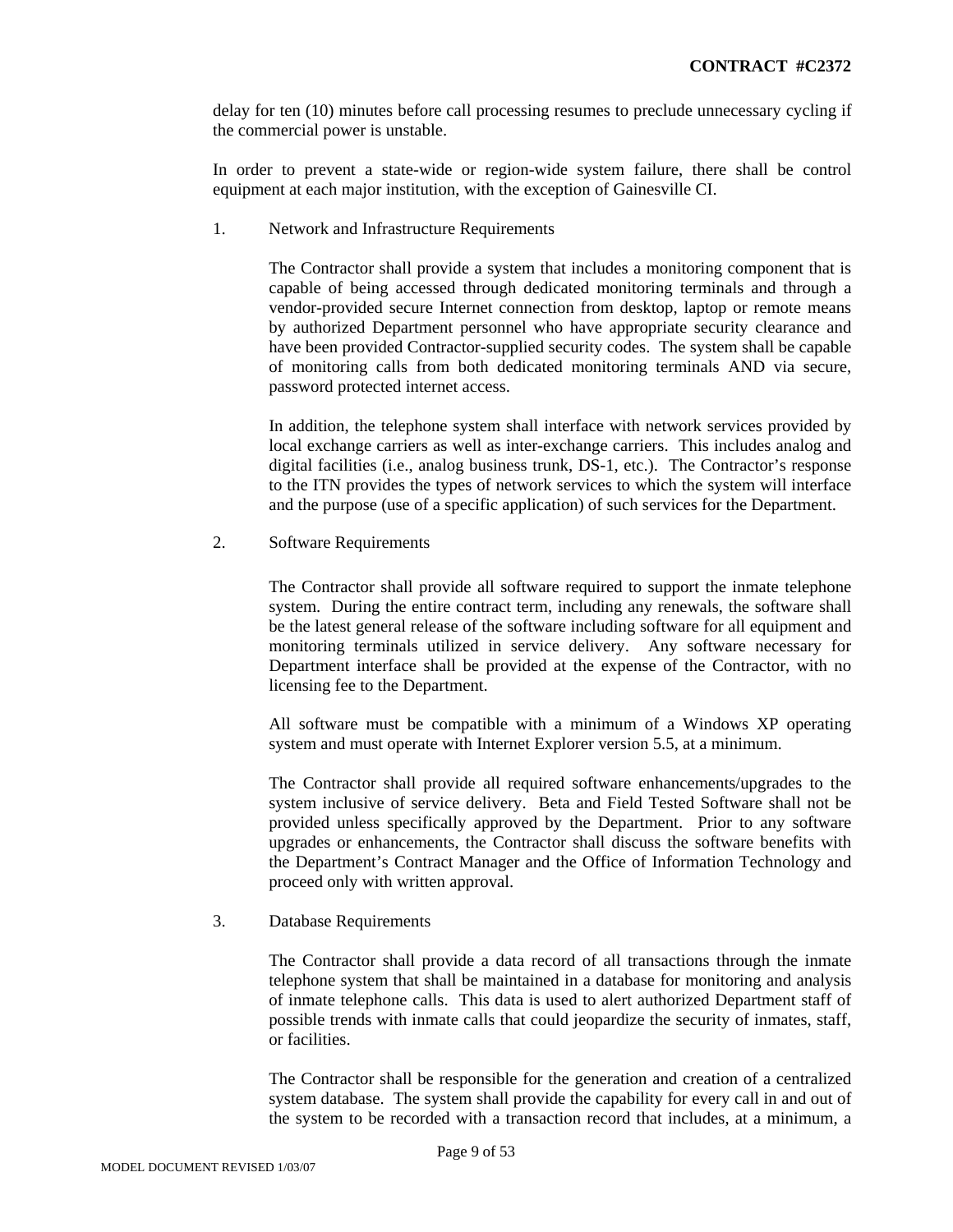recording of the telephone call in a .wav or other format acceptable to the Department.

The database shall be maintained in such a manner as to allow authorized personnel the capability to review and monitor inmate call data regardless of which Department facility is housing the inmate.

The database shall contain multiple data fields. At a minimum, the database shall contain all fields required to generate reports as indicated in Section II., M., and all information required to establish Inmate Phone Access as indicated in Section II, I., 2. Final data elements to be collected shall be subject to written approval by the Department.

The system shall provide the capability for the Department to download reports from the database, through secured internet access, as outlined in Section II., M., Reporting Requirements.

In addition, the Contractor shall provide access to the database through a secure "ftp" web server so the department can retrieve certain data on a daily basis. The Contractor shall provide certain data elements in a pipe delimited format, to be determined by the Department's Office of Information Technology. Data extracts shall be downloadable into a SQL Server database hosted by the Department of Corrections in such a manner as to allow the Department to perform further analysis on the system data.

The security and confidentiality of data in the system is of critical importance. The Contractor shall recover all inmate telephone data for all locations, to the point of full service operation, using a data backup. The Contractor shall perform all service and database back-ups and archiving. The Contractor shall provide all archival hardware, supplies, network and recovery procedures that will ensure that no data is lost.

The database shall have duplicate data storage devices with automated fail-over and automatic re-establishment of the duplicate databases upon replacement of the failed storage device and shall be equipped with automated fire detection and suppression equipment.

The system shall record all data with a historical transaction record and data shall be stored/archived for retrieval/backup in a database when requested by Department personnel in accordance with the following:

- a. All historical data shall be centrally stored and accessible for reporting purposes;
- b. This information must be available for reporting in a standard transaction file format;
- c. All current and historical data files shall be retained by the Contractor as specified for a period of five (5) years after contract expiration. Call records detail and call recordings shall be available "on-line" for a minimum of twelve (12) months from the date of the call and call records detail shall be available "off-line" for an additional forty-eight (48) months, or a total of sixty (60) months from the date of the call. "Off-line" records shall be in a format readily accessible to the Department upon request; and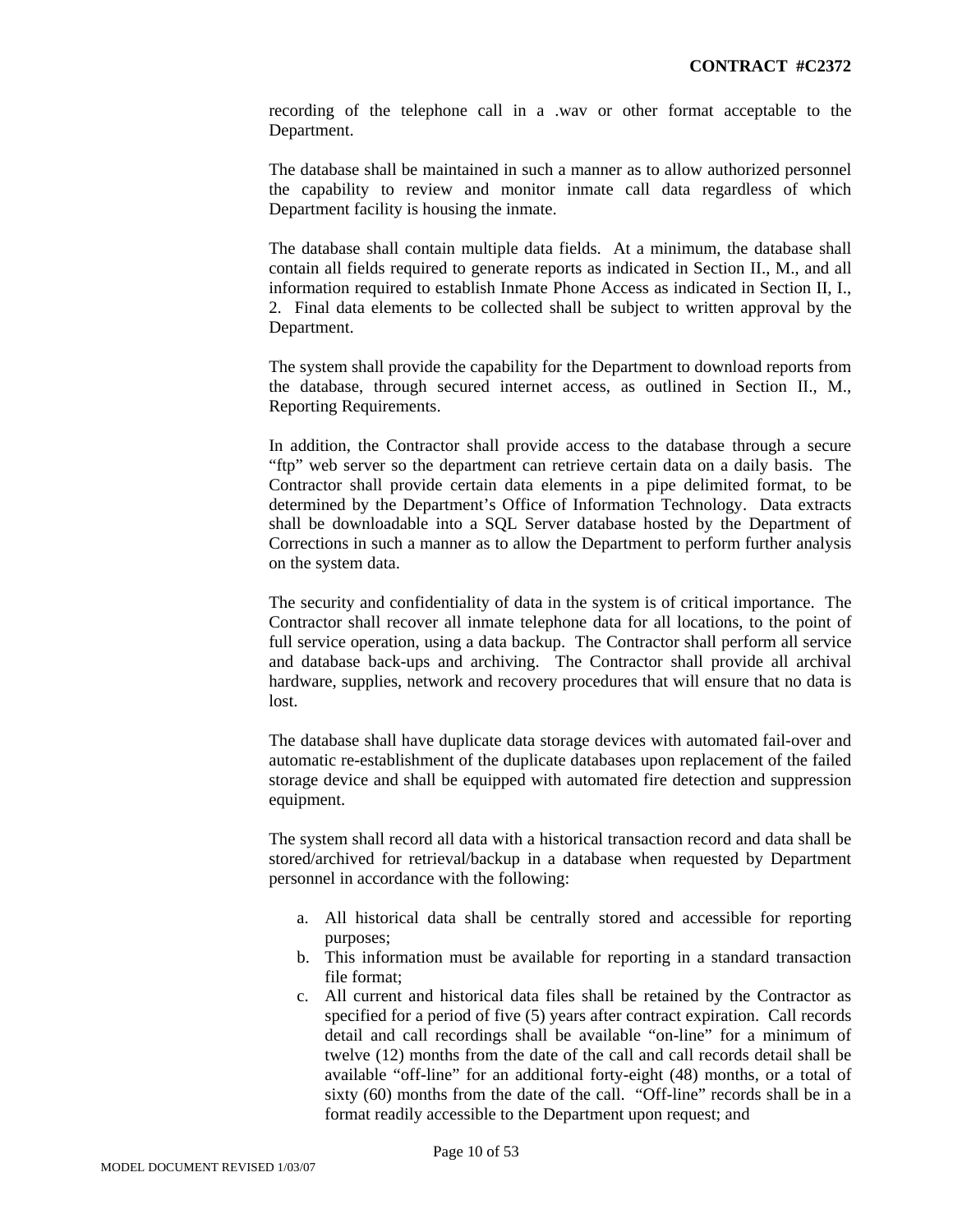d. This information shall be available at no charge to the Department after termination of the contract.

All data shall remain the property of the Department and the Contractor shall not use data for any purpose other than as required in the contract without written permission of the Local Contract Coordinator - Operations

4. System Calling Protocol Requirements

The Contractor shall ensure the system will only initiate calls in a "collect call" mode (prepaid or normal collect calls) to land lines (non-cellular) with Billing Number Addresses (BNA's) for all inmate telephone calls. The only exception to this requirement will be for calls placed on coin-operated telephones at identified Work Release Centers. Phone calls placed from those phones may be allowed to call cellular phone numbers.

Calls shall be processed at a speed of fifteen (15) to thirty (30) seconds or faster and "call set-up time" shall not exceed six (6) seconds from completion of dialing to first ring. The system shall not provide a second dial tone to an inmate telephone without the inmate hanging-up the telephone receiver after the first call is completed.

Each call placed through the system shall be electronically identified by the system as being a call originating from a Florida Correctional Institution in 100% of the cases with or without the accompanying inmate PIN.

The system shall provide the option of either English or Spanish voice messages or prompts as programmed through a single prompt at the beginning of each call. The default setting for each inmate shall be English until flagged by Department personnel to Spanish. It is desirable that the system provide standard language prompts other than English and Spanish. The language provided shall be controlled by the inmate's account information. The Contractor shall provide a list of languages available to the Local Contract Coordinator - Operations upon request.

The system shall provide automated notification to an inmate of the call status (i.e., ringing, busy, etc). This notification may either be in the form of ringing, busy tones, Special Information Tone (SIT), or appropriate recorded messages.

The system shall allow the inmate to hear the processing of the placed call to determine if a SIT with message or an answering device (i.e., answering machine, voice mail, etc.) has answered the call. At no time shall the system allow the inmate to speak (restricted voice channel) until the called party has accepted the call.

The system shall announce to the called party the name of the calling inmate, informing the called party how to accept calls and announcing to the called party the call charge rate, prior to acceptance, when a call is placed. The activation or deactivation of these features shall be determined by the Department.

If the party called does not accept a call, or if no one answers the call, the system shall inform the inmate of the situation and not simply disconnect the call.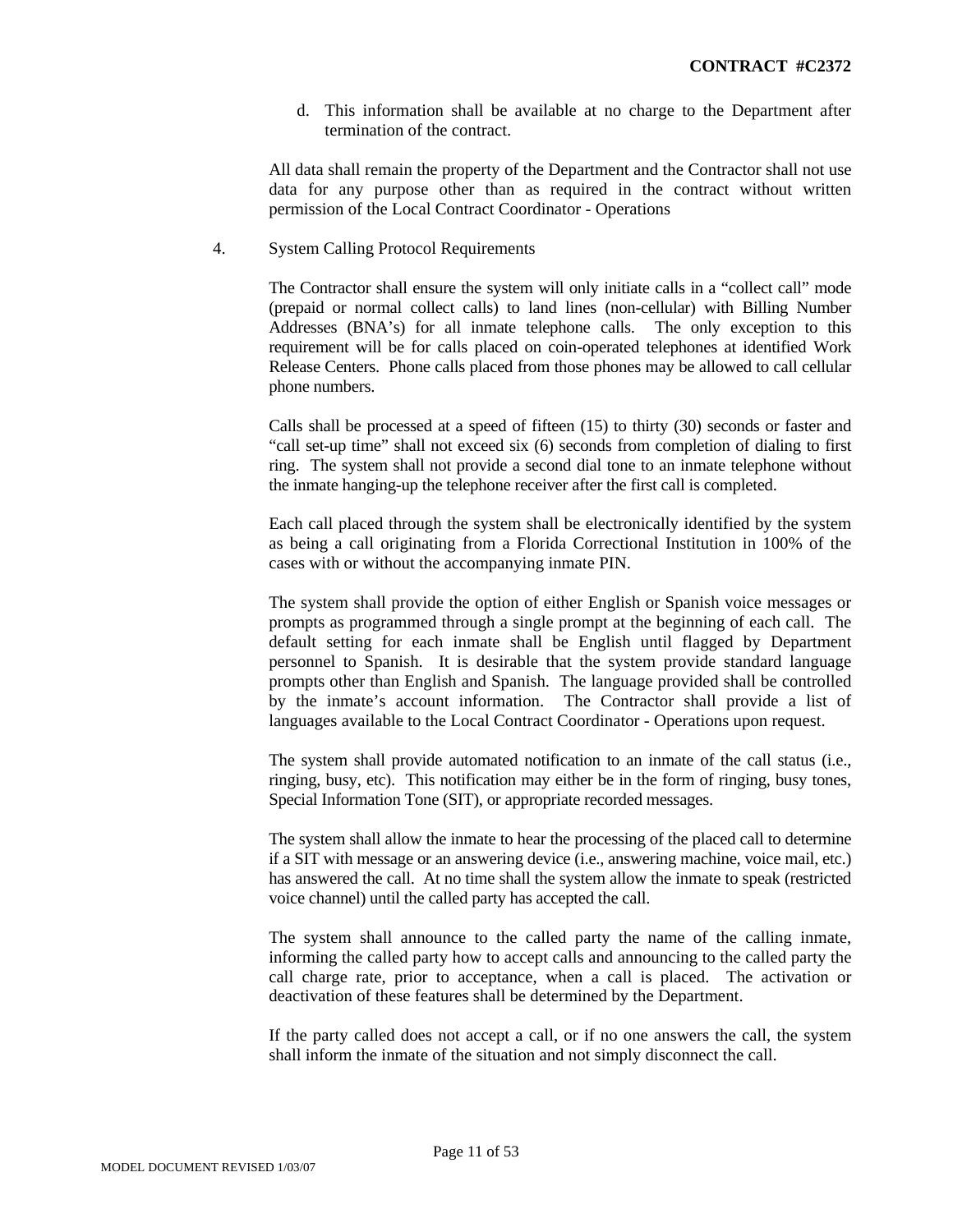The system shall allow for a minimum "ring time" prior to disconnecting the inmate call. This "ring time" parameter shall be established within set parameters determined by the Department and shall be consistent among Department facilities.

The system shall allow a called party to deny all future calls of a particular type from an inmate and shall provide notice to the inmate placing the call of such action.

The system shall accept the called party's response via Dual Tone Multi Frequency (DTMF) Touch-Tone Pad input from the telephone and voice response (Yes/No Response).

The system shall interject messages into a telephone call at random intervals (i.e., "this call is from a Florida Correctional Institution") as deemed necessary by the Department. The activation or deactivation of this feature shall be determined by the Department.

The system shall allow a called party to activate a code (via the touch tone pad of their telephone) that automatically deletes their telephone number from the calling inmate's "Authorized Telephone Number List".

The system shall also provide an alert or notification to authorized Department personnel to ensure that the inmate does not add any number deleted via the above indicated feature to his/her requested list of telephone numbers in the future. Notification or alert to the Department shall be via automated system update to the inmate's account information file.

#### 5. System Voice Quality Requirements

The ITS shall provide quality of voice connections that meet or exceed appropriate industry standards in the United States and standards enacted by appropriate industry agencies or other organizations for transmitted and received levels, noise, cross talk and frequency range(s). The Contractor shall provide the Local Contract Coordinator - Operations with documentation of the standards (i.e., Bellcore, ANSI, etc.) to which its system adheres.

The voice quality level referenced above shall be in place for all telephone services at all stages of a call and shall not be affected by any other system feature, function or capability.

#### 6. System Call Blocking Requirements

The ITS shall have call block capability and shall be responsible for ensuring that the system is programmed for call blocking.

Call blocking requirements shall apply to all inmate telephone equipment unless otherwise specified, and shall include, but not be limited to, the following types of calls:

- a. calls made to business numbers identified during the billing number address (BNA) search.
- b. calls made to any 911 number;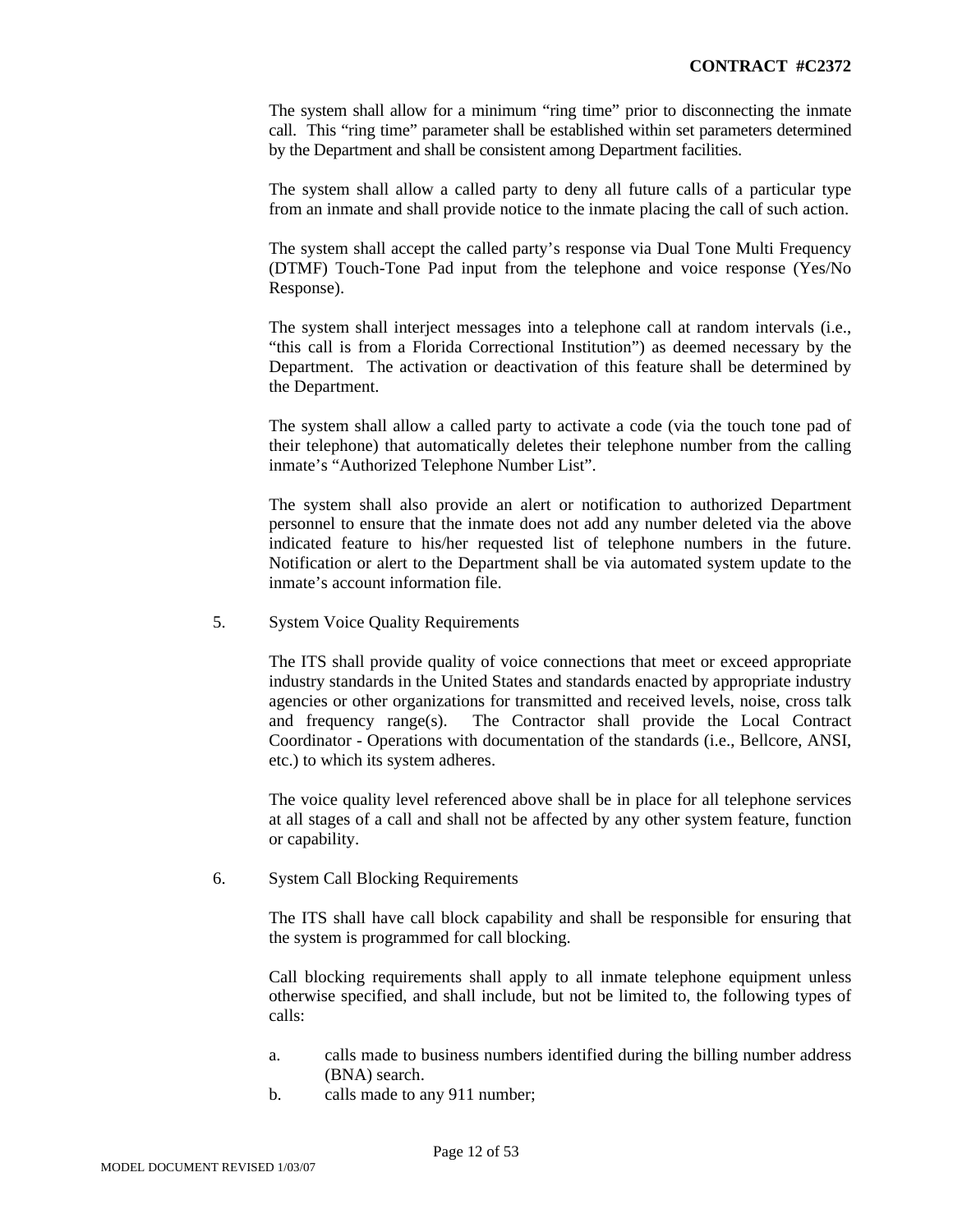- c. calls made to any telephone numbers which incur excess charges, such as 900, 972, 976, 550, etc.;
- d. calls to current long distance carrier access numbers (i.e., 10333, 10285) or future 101-XXXX carrier access numbers;
- e. calls for all local numbers which access long distance carriers (i.e., 950- XXXX);
- f. call access to directory assistance access numbers (i.e., 411, 555-1212, etc.);
- g. call access to toll free numbers (i.e., 800, 888, 877, etc.) except the Florida Relay Service toll-free number(s), so that hearing impaired inmates may access a "Telephone Devices for the Deaf" (TDD) service; and
- h. call access to any number upon request by the Department.

Only the following call blocking requirements shall apply to the coin-operated telephone equipment located at the Department's work release centers:

- i. calls made to any 911 number;
- j. calls made to any telephone numbers which incur excess charges, such as 900, 972, 976, 550, etc.;
- k. call access to toll free numbers (i.e., 800, 888, 877, etc.) except the Florida Relay Service toll-free number(s), so that hearing impaired inmates may access a "Telephone Devices for the Deaf" (TDD) service; and
- l. call access to any number upon request by the Department.

Call blocking shall not apply to coin-operated phones for visitors or the public atlarge.

7. System Monitoring, Call Recording and Playback History Requirements

As set forth in Section II., H., 1., the inmate telephone system shall include a monitoring component that is capable of being accessed from a vendor-provided dedicated monitoring terminal and through a vendor-provided secure Internet connection from desktop, laptop or remote means by authorized Department personnel who have appropriate security clearance and have been provided Contractor-supplied security codes. The ITS shall monitor calls from both dedicated monitoring terminals AND via secure, password protected internet access.

The system shall allow for "real time" audible monitoring of inmate calls by specific inmate PIN number and/or terminating number entered by authorized Department personnel. The system shall allow for monitoring of inmate calls while in process ("real time") and shall be configurable to allow for auto-forwarding specified calls in a "listen only" mode to a pre-designated telephone number in the Inspector General's (IG) Office.

The system shall have query and search capabilities allowing Department investigators to quickly access telephone conversations that occurred during specific time periods, and/or were made from specific telephone instrument locations, etc.

The system shall record all inmate calls simultaneously and at any time (in "real time") that a call is placed.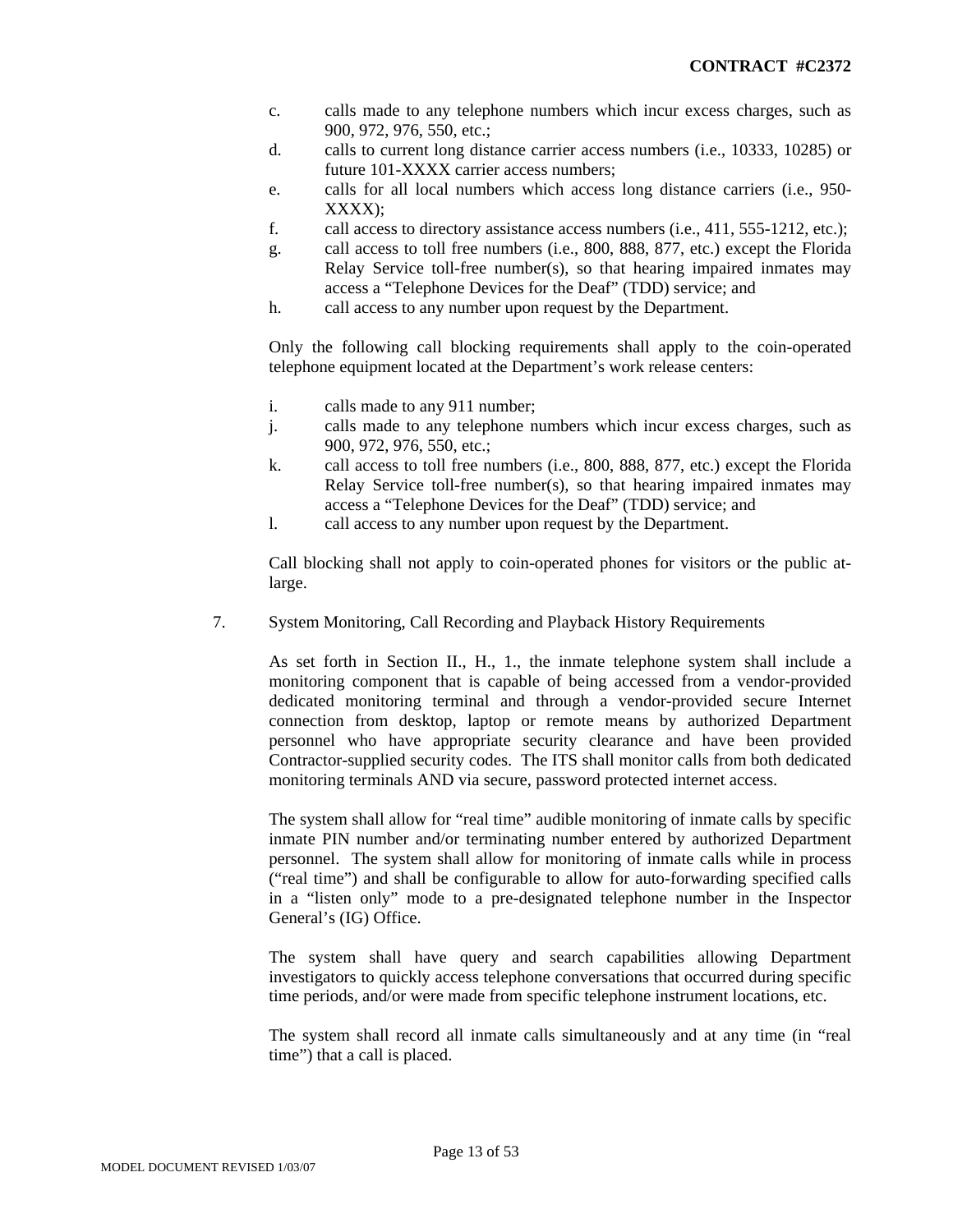The call recording functionality shall be a fully digitalized service allowing for the use of a compact disc recorder (CD burner) utilizing industry standard recording file formats.

The system shall create a record of all calls that are monitored by any Department employee. This record will display an indicator, visible in that call entry that is in the list of inmate calls, which will indicate if that call has been played back by anyone. This indicator, which can be as simple as an icon that is activated when the call has been played back, will link to the detailed playback history of the call. The detailed playback history will list each date and time that the call was played back and the identity of the person who accessed the call.

This playback history shall only be visible to personnel from the Office of the Inspector General and access to this feature shall only be granted by the appropriate approving authority in the Inspector General's office. Non-Inspector General personnel shall not have the ability to view or retrieve any call playback history information.

8. System Restriction, Fraud Control and Notification Requirements

The security and confidentiality of inmate-placed telephone calls is of critical importance. ITS security features which prevent unauthorized individuals from accessing any information held by the Contractor will provide for restriction to the system, fraud control for prevention purposes, and notification capabilities for attempted security violations or breaches. Secure access to the system shall be maintained at all times. The ITS shall have security capabilities that include, but are not limited to, the following:

- a. Fraud prevention features, which randomly interject pre-recorded announcements throughout the duration of the conversation to the called party indicating the source of the call.
- b. Detection and prevention capabilities related to fraudulent, illicit or unauthorized activity capable of detecting unusual or suspicious number sequences dialed or dialing patterns which the system identifies as possible attempts to commit fraud.
- c. A call alert feature. This feature shall alert Department personnel that a designated inmate is placing a call to a specific number that has been assigned alert status. This status is an investigative tool which will be activated by authorized Department personnel.
- d. Ability to detect an attempt by the called party to initiate a 3-way or conference call, to immediately terminate the call and to make a "notation" in the database on the inmate's call with immediate notification by e-mail to the Assistant Warden for Programs and the Inspector General's Office at that institution.
- e. Ability to immediately terminate a call if it detects that a called party's telephone number is call forwarded to another telephone number. The system shall make a "notation" in the database on the inmate's call and shall provide immediate notification of the attempt by e-mail to the Assistant Warden for Programs and the Inspector General's Office at that institution.
- f. Ability to deactivate the restrictions on the called party's attempt to initiate a 3 way or conference call on a per number dialed, per inmate basis. The system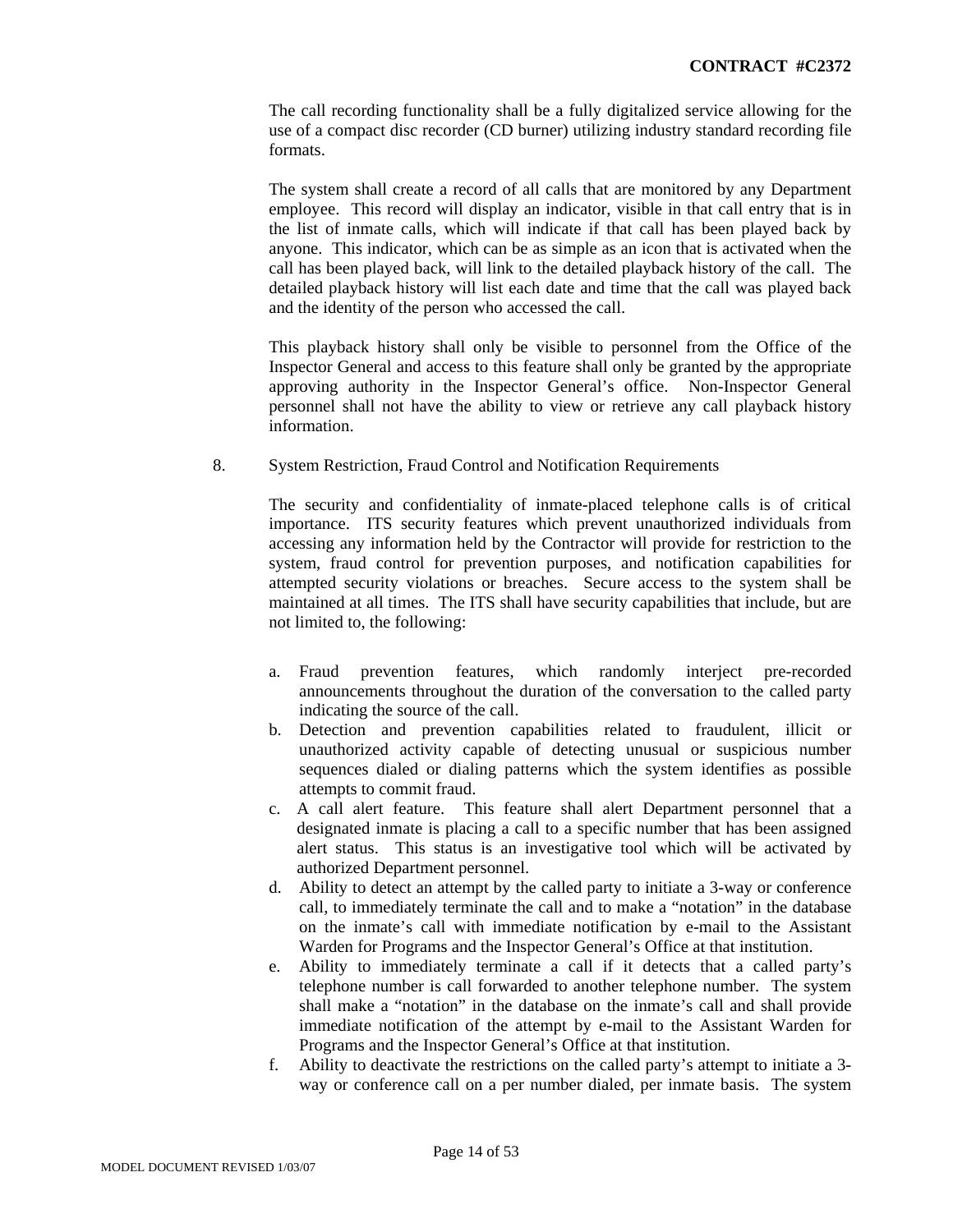shall permit call transfer or 3-way conferencing of specific inmate calls placed to pre-designated privileged telephone numbers such as attorneys.

- g. Ability during any call to block the out-pulsing of all digits pressed by the inmate and all hook switch "flash" attempts, after the PIN and calling list number have been input, such that no dual tone multi-frequency (DTMF) or hook switch "flashes" will appear on the outside line.
- h. Capability for the Department to immediately and remotely turn telephones on and off, including individual telephones, groups of telephones, or an entire Department facility by Department staff with the appropriate authorization level. This service shall be available, via telephone, 24/7.
- i. Ability to provide a form of speech or word recognition that will alert Department personnel when certain words or phrases are used by an inmate during an outgoing call.
- 9. System Access Management Component

The system shall provide for authorized user access for the purposes of managing inmate phone access information in real time. Authorized Department staff and Contractor staff, as authorized by the Local Contract Coordinator - Operations and/or the Inspector General's Office, shall have the ability to immediately enter, delete, change, or modify any inmate phone system access information including, but not limited to calling privileges or restrictions pertaining to inmates.

The system shall allow for authorized Department user access to be established upon application by the prospective user and the approval of the concerned warden or assistant warden, and a designated representative from the Inspector General's Office, Central Office. This approval authorization shall be given only to the incumbent in these positions and cannot be delegated or assigned. Levels of authorized access shall be a menu-driven selection configured for each user, listing the various components of the system. Any modifications to access levels shall go through the same approval process as above.

Deactivation of user accounts may be approved by any one of the above-cited approving authorities individually, with an electronic notice sent to the designated Inspector General's Office representative.

The creation, approval, and modification of user accounts shall be available in both electronic and paper format. Accounts opened manually (with paper application) shall be processed into the electronic user account system by the ITS Contractor.

The system shall allow the creation of lists of currently authorized users by facility and/or IG Office as needed. A system-wide list of all current authorized users shall be provided to the Inspector General's Office, Central Office, quarterly. The system shall also maintain a list of all users, active or inactive, searchable by the user's last name, first name, and containing all periods of account activation.

The system shall allow Department personnel to temporarily restrict or disconnect service to an individual inmate telephone or station.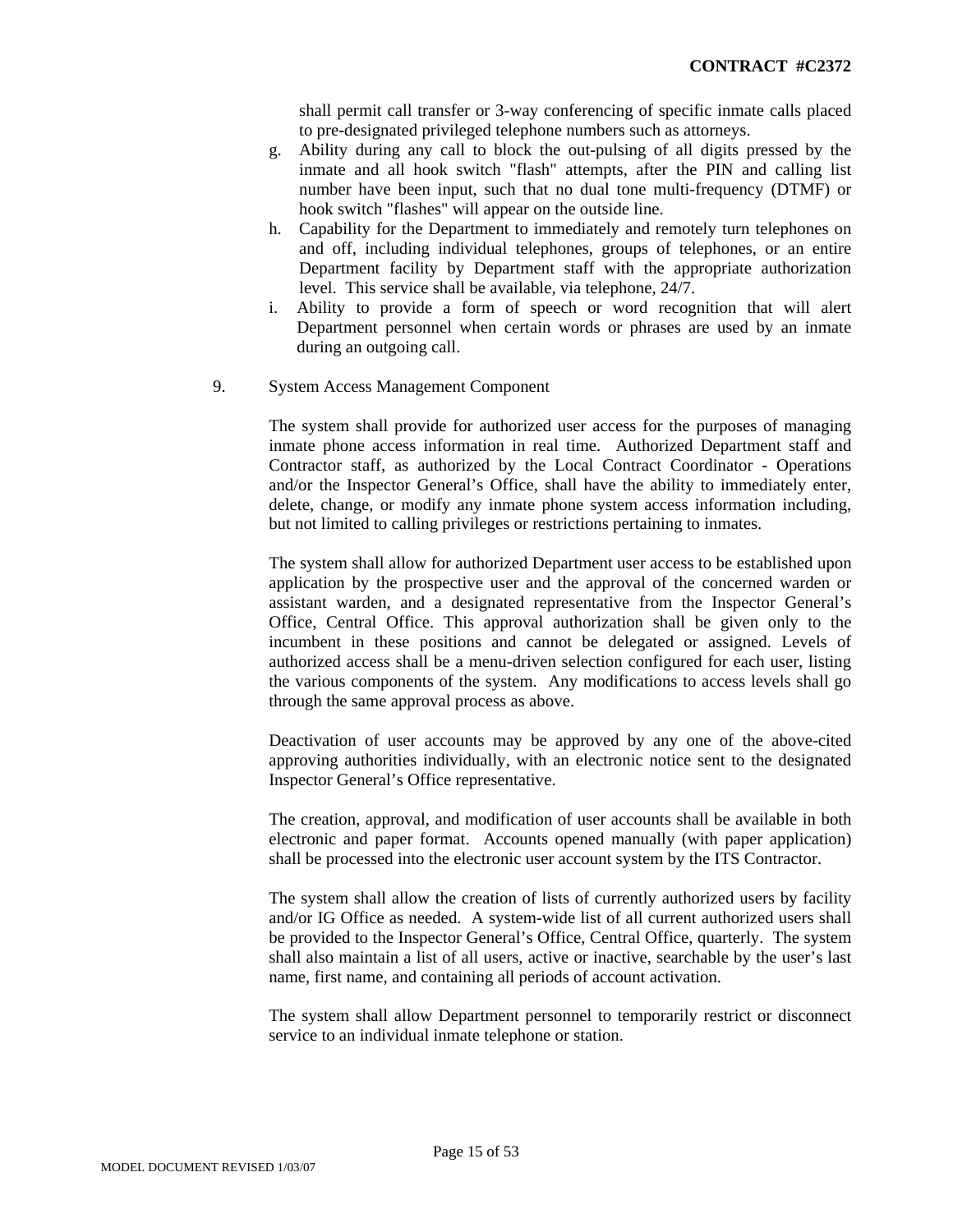# 10. System Network Status Monitoring Component

The ITS shall provide a system network status monitoring component. The system status monitoring component shall, at a minimum:

- a. Show graphically in real-time the status of the system components at each Department facility and other locations, to include but not be limited to, call processor equipment, call monitoring equipment, call recording equipment, telephone station equipment, and network circuit connections.
- b. Show component status in a minimum of two conditions: "Green" for normal operation, and "Red" for failed or failing operation.
- c. Provide automatic reporting of component status changes (not manual input).
- d. Display and record event times, i.e., when any component changes status from "Red" to "Green", or vice-versa.
- e. Provide the service technicians the ability to log acknowledgments of component failures, log acceptance of responsibility for repair, and log comments on action taken.
- f. Provide the Contractor's ITS System Administrator accessibility to the display of status at all times. The status display shall be available at other locations such as the Contract Manager's office, via intranet computer access. Department personnel shall be allowed to observe the system status display at any time upon demand. All event records and technician logs shall be maintained for a minimum of thirty (30) days and shall be available to authorized Department personnel upon request.
- 11. System Testing

Upon contract execution, the Contractor shall provide a complete and comprehensive functional test plan to assure the Department of the system's readiness to accept inmate calling traffic. This test plan shall include a checklist of items to be performed by the Contractor's implementation team and verified by the Department's staff.

12. System Acceptance

The Contractor shall provide a complete and comprehensive acceptance plan for the system at each Department facility. System acceptance shall be determined by a consecutive thirty (30) day period during which the system must function "error free" after installation. The Contractor shall work with the Department to determine the actual definition of "error free" operation. Failure of the system to meet mutually agreed upon acceptance criteria for more than thirty (30) consecutive days may result in a request for replacement by the Department for that particular system component.

13. System Documentation

At the completion of the implementation/installation, the Contractor shall provide to each Department facility, the Contract Manager, and the Local Contract Coordinator–Operations, a complete set of service reference manuals that shall include information specific to the installation at the respective facility.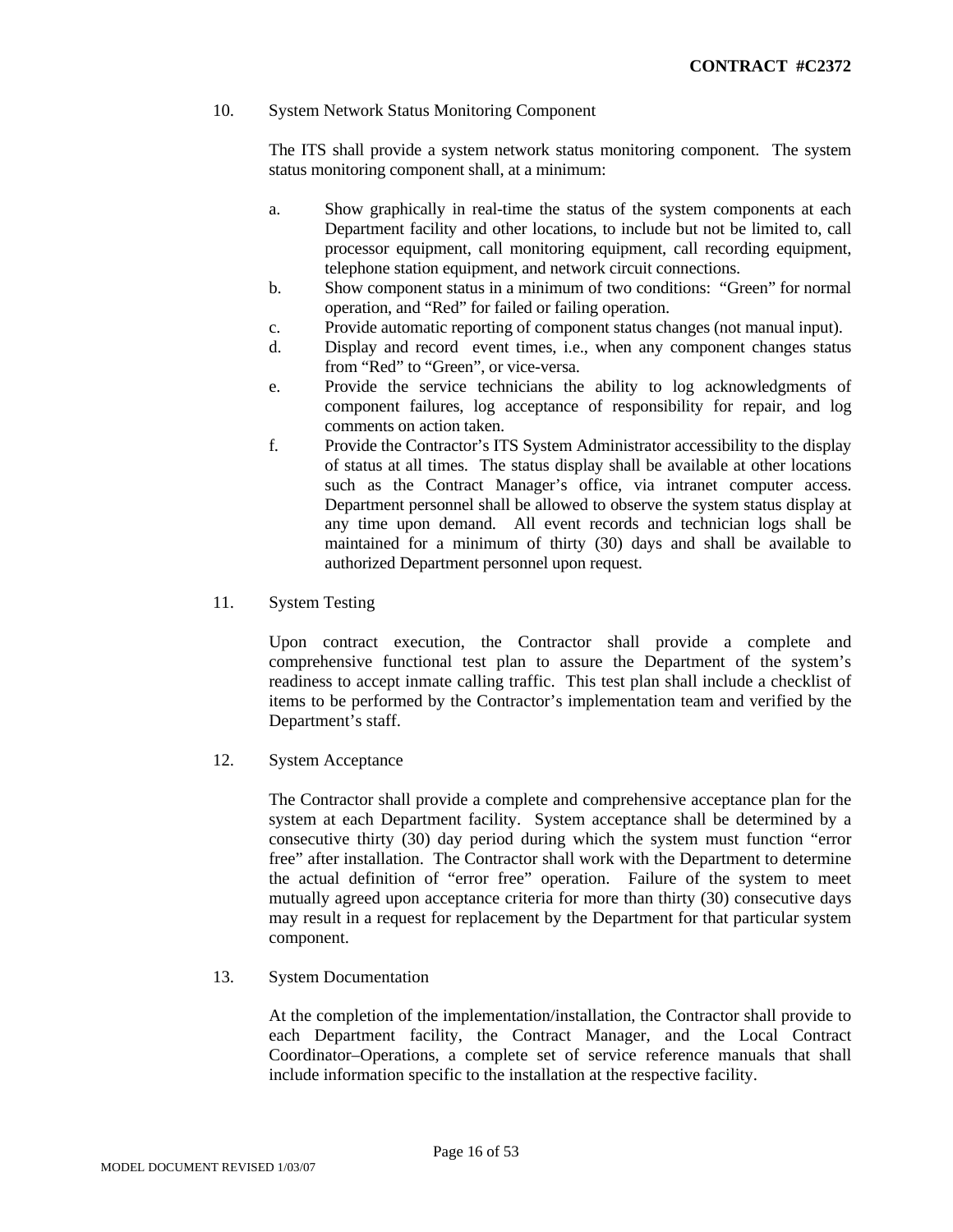In addition, after installation at each respective institution, the Contractor shall supply documentation containing service request contact numbers, instructions on reporting and escalation procedures to the Local Contract Coordinator - Operations and Assistant Warden for Programs at the respective institution.

14. System Disaster Recovery

The Contractor shall have a written Disaster Recovery Plan and Continuity of Operations Plan and associated internal system equipment that shall be capable of providing for support in case of failures in power, telephone system, data networking, and Contractor's equipment at its host site through the user-level equipment provided by the Contractor, and for all natural or man-made disasters including flood or fire at the host facility. These plans and all updates will be reviewed and accepted by the Department and kept for reference purposes by the Department's Local Contract Coordinator - Operations, Office of Institutions, and Office of Information Technology**.**

The system shall be capable of recovering from a power outage automatically or remotely once commercial power is restored.

15. System Technical Assistance/Contractor Customer Service Center

The Contractor shall provide remote diagnostic support and trouble-shooting technical assistance for system and equipment twenty-four (24) hours a day, seven (7) days a week, including holidays.

The Contractor shall provide the authorized users a toll free contact number, answered, twenty-four (24) hours a day, seven (7) days a week for the purpose of reporting problems that might be experienced.

In addition, the Contractor shall provide a centralized Customer Service Center located in the Continental United States (preferably within the State of Florida) which is operational twenty-four (24) hours a day, seven (7) days a week, including holidays for the purposes of handling customer complaints regarding the inmate telephone system and billing processes. The customer service center shall provide a P01 Grade of Service on incoming calls.

The Contractor shall also ensure that a minimum of two Service Representatives, as delineated in Section II., N., are provided specifically for staffing the Central Office location. The responsibilities of these individuals will include handling of inmate family complaints as well as the additional duties specified for Field Service Representatives in Section II., N.

- I. Other Inmate Telephone Service Requirements
	- 1. Personal Identification Numbers (PINs)

The ITS shall be Personal Identification Number (PIN) driven. The ITS shall restrict use of the service through authorized PINs assigned to each inmate at one of the Department's five (5) reception centers. No PINs will be issued by any institution. This PIN service shall allow individual PINs to be shut-off upon request of staff at the facility. When an inmate transfers to a different institution, that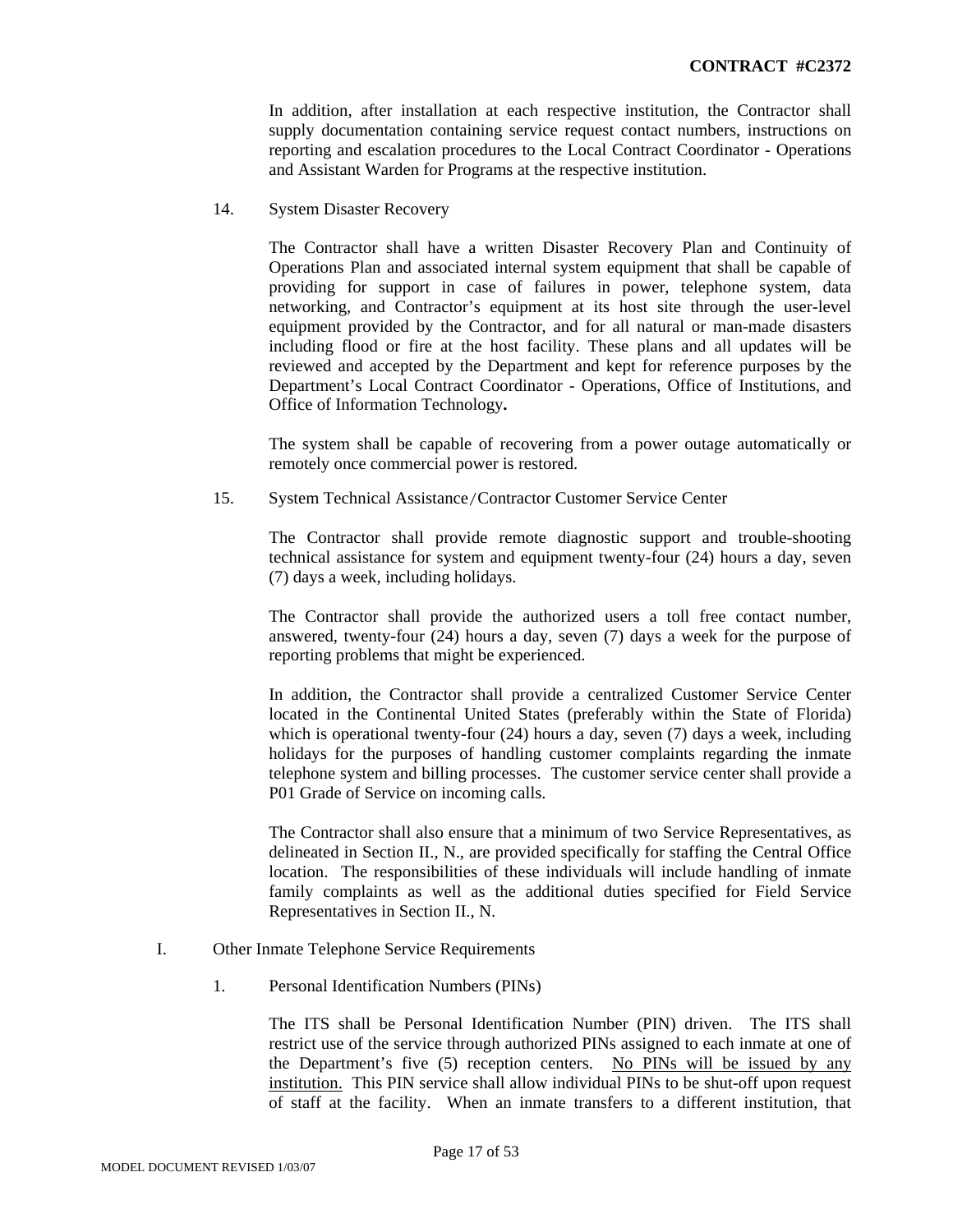inmate's PIN account shall also be transferred. All PIN information shall remain the property of the State of Florida.

The ITS shall use the Department's current inmate PIN assignments and numbering plan. Current PINs are numeric only and eleven (11) digits in length. The ITS's PIN service will consist of the inmate's DC number, and shall be followed by the last 4 numbers of the inmate's Social Security Number. Since the DC number is usually 6 characters and the first character can be a letter or digit, it is necessary to use 7 digits to represent the DC number. Therefore, the PIN shall be constructed as follows:

#### 1ST TWO CHARACTERS OF THE PIN:

| If the DC number begins with: | Then the PIN begins with: |
|-------------------------------|---------------------------|
| Blank* or Zero                | $\Omega$                  |
| 1 through 9                   | 01 through 09             |
| A through J                   | 10 through 19             |
| K through T                   | 20 through 29             |
| U through $Z$                 | 30 through 35             |

Note: Some older DC numbers may be written as only 5 characters. In those cases, the DC number is assumed to start with a blank to make it a 6-character number.

#### NEXT FIVE CHARACTERS OF THE PIN:

Same as the last five characters of the inmate's DC number.

#### LAST FOUR CHARACTERS OF THE PIN:

Same as the last four characters of the inmate's Social Security Number (SSN).

# EXAMPLES:

- A: DC number is 872460 SSN is 222-10-3555 PIN is 08724603555
- B: DC number is A98811 SSN is 393-44-1167 PIN is 10988111167
- C DC number is 12298 (some older DC numbers are only five characters) SSN is 998-30-2345 PIN is 00122982345

The ITS shall utilize the PIN feature for any call mode, either prepaid or normal collect calls.

The ITS shall allow each PIN to have a "class of service" assigned. For example, each PIN shall have a list of allowable telephone numbers, duration of each call, etc.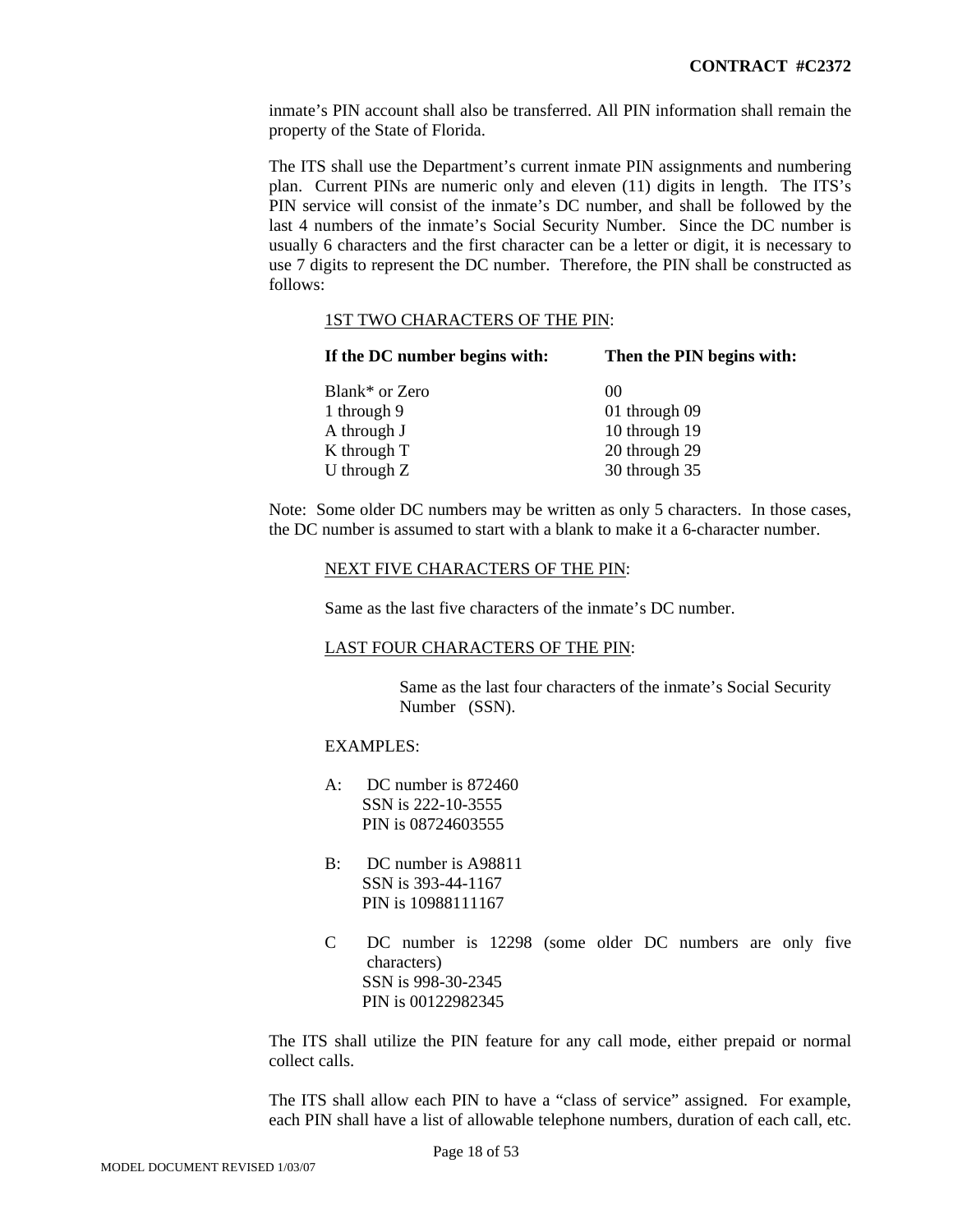The ITS shall provide call restrictions by PIN that provide the Department the option of implementing any or all of the following restrictions by PIN designation:

- a. Inmates can be either approved or not approved to make telephone calls by PIN, at the Department's option;
- b. Inmates, via the PIN, can be restricted to a specific telephone or group of telephones, at the Department's option;
- c. Limit duration of call: Maximum call duration can be set globally (all PINs), by site, by facility area or by individual inmate's PIN, at the Department's option;
- d. Maximum call duration can be set for each type of call: local, intralata, interlata, interstate, intrastate and international;
- e. Restrict time of day calling: An allowed calling schedule can be provided for each specific PIN, by facility area, by site and globally (all PINs). The global restrictions can take precedence over individual PIN restrictions, at the Department's option.
- f. Restrict an inmate under disciplinary action from placing any or all calls assigned to his particular PIN with the exception of privileged numbers (i.e., attorney, approved clergy and social work professionals).

The ITS shall have the ability to limit calls to a specific duration by PIN and by specific telephone numbers assigned to a PIN.

The PIN feature shall ensure that the automated operator function uses the inmate's pre-recorded name (recorded in either the inmate's voice and language, or in the voice of an administrator) to announce to the called party from whom the call is originating. Identification of the specific inmate and thus the announcement of the inmate's name shall be performed by the PIN assignment.

The system shall allow for approved destination telephone numbers to be assigned and restricted by individual PIN. Such telephone number lists will be approved and entered by authorized Department personnel, the Contractor's ITS System Administrator or the respective Service Representative at the Department's option.

It is the intent of the Department to allow each inmate, via the use of PINs, a list of authorized telephone numbers not to exceed a maximum total of ten (10) numbers not including privileged telephone numbers.

The PIN feature shall allow the recording of inmate calls to be discontinued when certain pre-determined telephone numbers (privileged telephone numbers) are called.

2. Inmate Phone Access Information/Approved Number List

The Contractor shall provide Service Representatives for entering Inmate Phone Access Information in the Inmate Telephone System. Service Representatives shall make, at a minimum, twice weekly visits to the facilities, or as deemed necessary by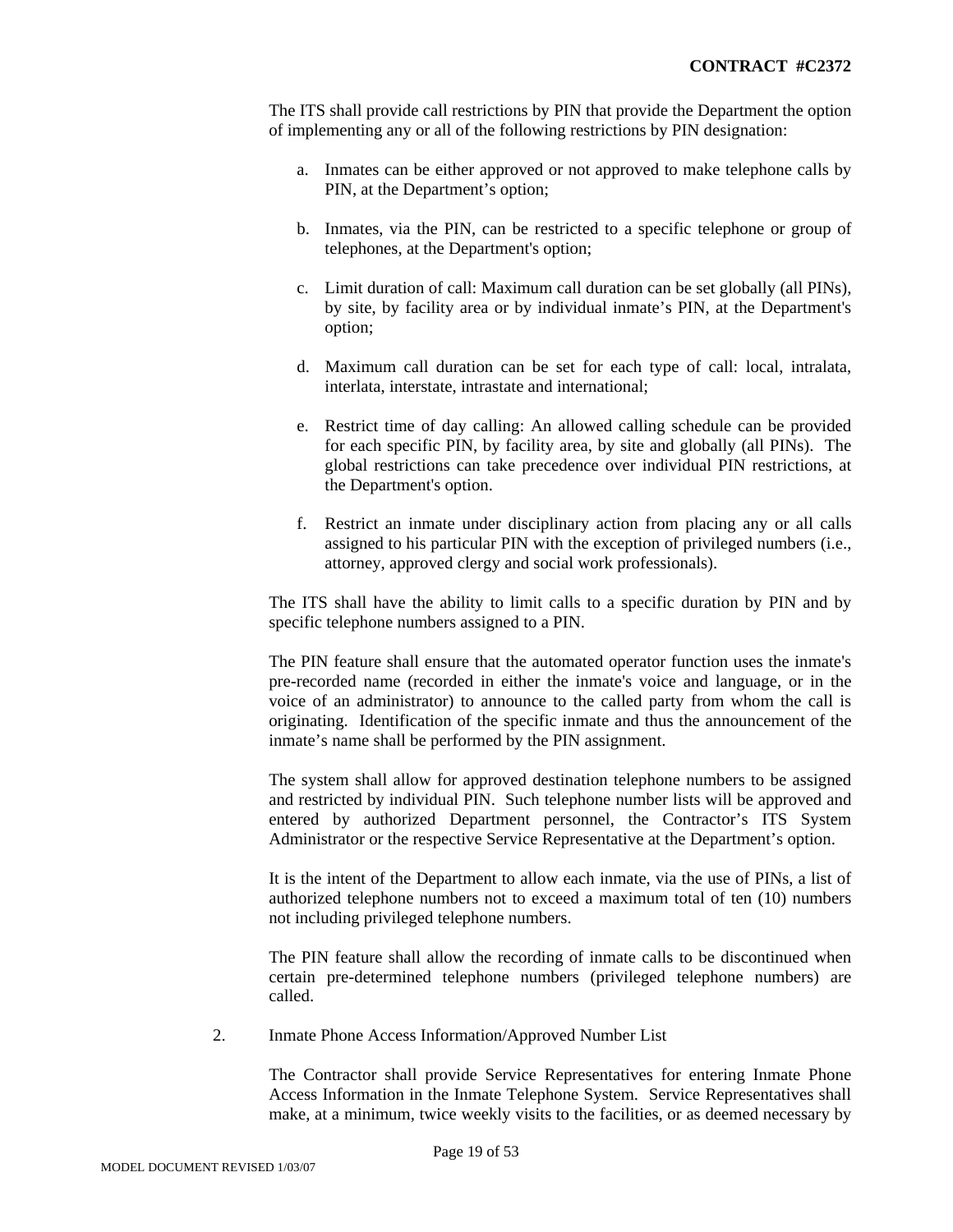the Department, for the purposes of entering and updating Inmate Phone Access Information. In addition, the Contractor shall ensure that information can be entered into the system by authorized Department personnel. Inmate Phone Access information fields shall include, but not be limited to, inmate name (first, middle, last), PIN number (11 digits minimum), Department facility, identifier of unit within Department facility, ten (10) approved telephone numbers by terminating number, privileged numbers; comments field, language preference field, account activation date, date of arrival, current status, alert levels, etc.

Authorized Department personnel shall have the capability to enter, modify, and delete the information in any data field encompassing any inmate's phone access information including an inmate's "Approved Number List".

The Department will make available to the Contractor, the current ITS Inmate Phone Access Information, as necessary for the transition of services.

3. Rate and Call Charge Requirements

Local and local extended area service calls shall be billed as local calls.

Charges for calls shall include only the time from the point at which the called party accepts the call and shall end when either party returns to an on-hook condition or until either party attempts a hook flash. There shall be no charges to the called party for any setup time.

In addition, the Contractor shall not charge, pass on, or pass through to the customer paying for collect or prepaid calls any charges referred to as Local Exchange Carrier's (LEC's) or Competitive Local Exchange Carrier's (CLEC's) billing costs, or any bill rendering fee or billing recovery fee. The Contractor shall also ensure that LEC's and CLEC's do not charge or pass on to the customer any additional fee or surcharges for billing. The Contractor shall be responsible for any such LEC or CLEC surcharges incurred if billing through the LEC or CLEC.

4. Call Requirements

.

The Contractor shall ensure that prepaid and collect calling is available for all locations within the North American Dialing Plan. In addition, the Contractor shall provide a list of all countries (outside of the United States) that can be reached via the ITS operating in a "collect call only" mode.

At no time shall an inmate be automatically connected to a "live" operator. The only exception to this requirement is that international collect calls through a live operator will be allowed when the country being called accepts collect calls.

Call acceptance by the called party shall be accomplished through caller confirmation ("positive acceptance").

Collect or prepaid calls shall not be connected nor shall billing commence until the called party indicates acceptance of the call.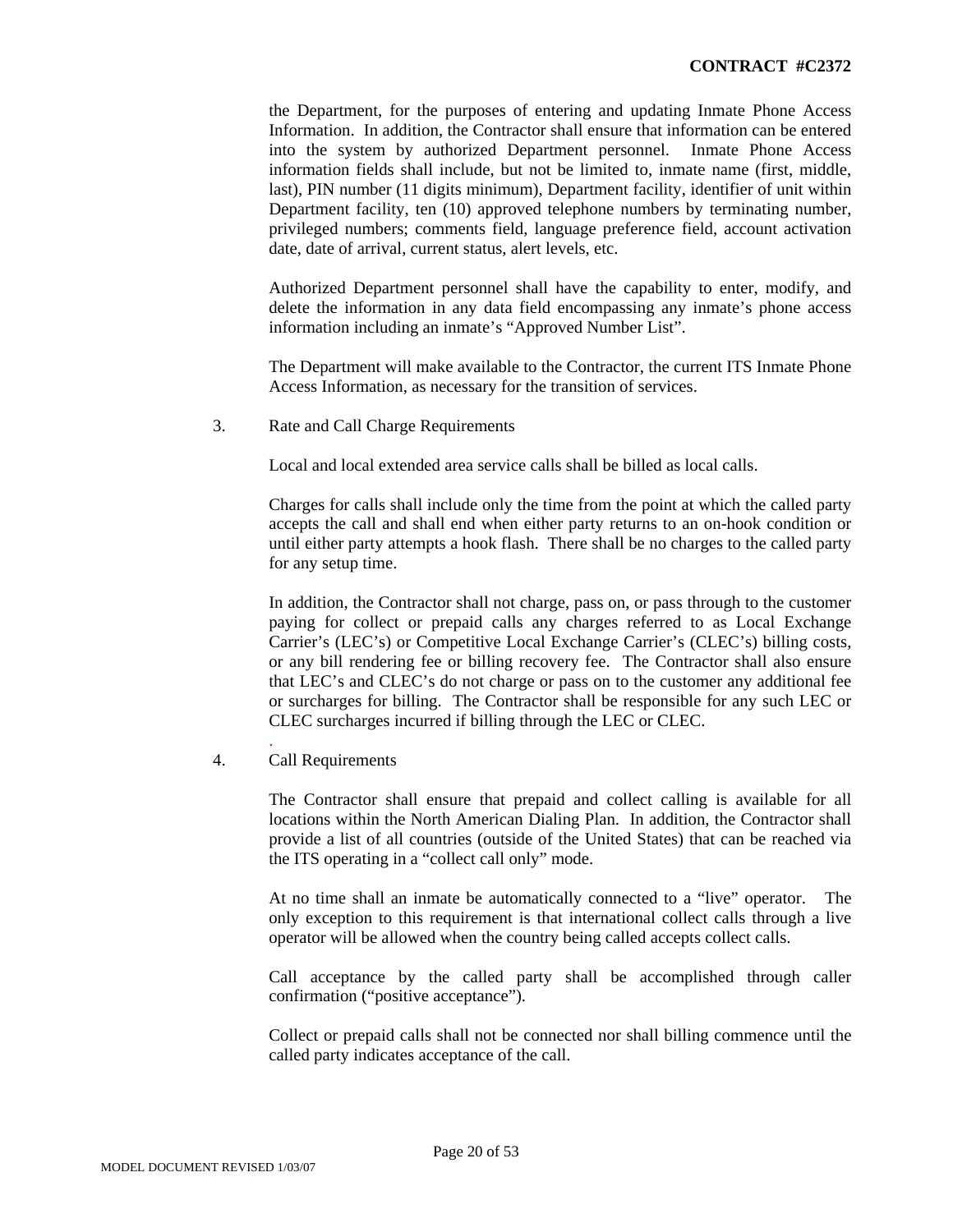The Contractor shall ensure that non-prepaid calls (collect calls) are billed to the Billing Number Address as preferred by the customer (inmate family or friend) either directly the Contractor or through the LEC.

The Contractor shall be responsible for billing called parties who receive nonprepaid collect calls and for the collection of payments for these calls. In no event shall the Department be responsible for costs or fees related to ITS calls.

The Contractor shall provide a toll free number which will be clearly shown on the called party's bill for assistance in billing matters.

The Contractor shall ensure Caller ID is not available for any call placed through the ITS, and that the called party has no means of identifying the number from which a call is placed.

The Contractor shall not charge for calls that result in Special Information Tones (SIT), "ring/no answer", or "busy" conditions.

The Contractor shall provide local exchange service for collect or prepaid only calling use at each Department institution. The local calling area shall be equivalent to the local calling public pay telephone area at each Department institution. The Contractor shall ensure that the ITS is capable of identifying a dialed number as local, based on the pay telephone calling area, and of correctly rating and routing the call.

#### 5. Prepaid Collect Call Service (PPCCS)

The Contractor shall allow families and friends to establish a PPCCS account(s) with the Contractor for billing purposes so that inmates can call pre-authorized numbers that may not be accessible via normal collect calling. Each prepaid account shall have an authorized billing number. Any calls billed to a family or friend's prepaid account shall meet the same security requirements as set forth for normal collect calls.

The Contractor shall ensure that notice of the prepaid account availability is provided when a party receives a call and shall offer the option of being connected to a live operator for the purpose of establishing a prepaid account, if a normal collect call cannot be completed by the inmate due to billing issues.

The Contractor's PPCCS shall allow the called party (family and friends) to deposit money into a PPCCS account by multiple means (i.e. check, money order, and/or credit card).

The Contractor shall provide instructional brochures explaining the process for establishing prepaid collect services for family and friends' prepaid accounts.

#### 6. Prison TIPS Hotline

The Contractor shall create a component within the ITS that creates an inmate "hot line" accessible from any telephone instrument within the system. This component shall be fully available from the monitoring terminals located at the Inspector General's Central Office location and any of the other designated Inspector General's monitoring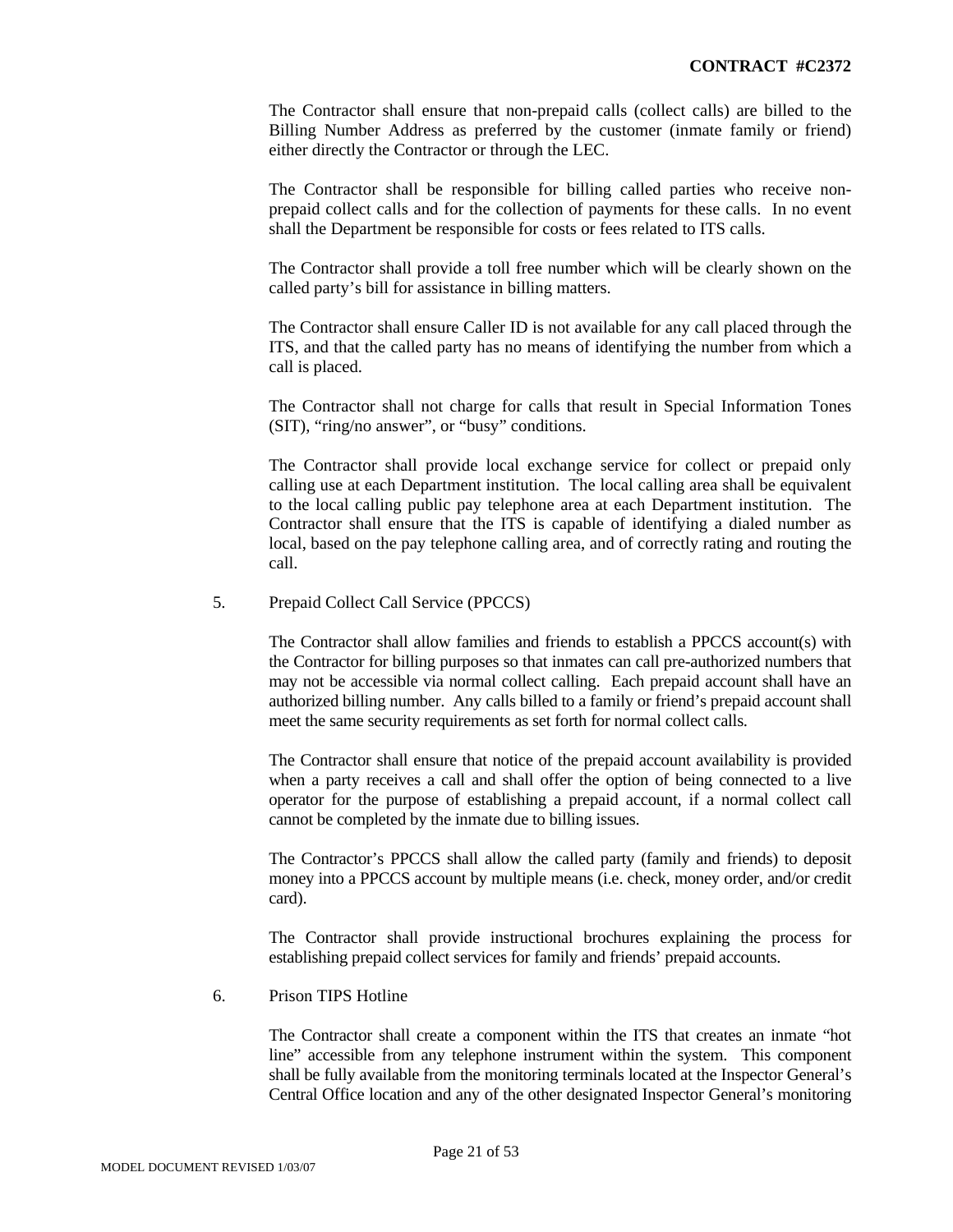stations, as may be required and authorized by the Inspector General's Office, Central Office.

The Prison TIPS Hotline must be reachable by entering \*TIPS (\*8477) on any telephone instrument in the ITS. This call shall not require input of the inmate's PIN number for access.

There shall also be a toll-free number assigned so that the Prison TIPS Hotline can be reached by any and all telephones outside of the ITS.

This subsystem shall allow the inmate to create a confidential "mailbox", not requiring the inmate to identify himself in any manner, which also allows IG personnel to leave a return message for the inmate. The creation of this "mailbox" shall be an option offered to the calling inmate, and not required by the subsystem.

The Contractor shall provide easily readable signage referencing the Prison TIPS Hotline and toll-free number for display within the institution and on the grounds of the institution as directed by the Local Contract Coordinator - Operations.

7. Crimestoppers Hotline

 The Contractor shall provide a Crimestoppers hotline for anonymous reporting of cold case information that will be reachable by entering \*8488.

8. Litigation-Related Testimony

The Contractor acknowledges and agrees that many times, the recorded telephone conversations of inmates are used as evidence in criminal or Department violation investigations and as such, the Contractor may receive written/verbal requests to provide testimony regarding monitoring equipment, system specifications, and the accuracy and reliability of the system's recorded telephone data.

The Contractor shall ensure that qualified personnel is available to provide such expert testimony and that personnel responds timely and/or appears as stipulated in the request and/or legal subpoena. The contractor shall immediately notify the Local Contract Coordinator - Operations or Designee upon receipt of Departmental-related subpoenas.

# J. E-Messaging Services

The Contractor shall provide an e-messaging service in accordance with the following requirements:

The Contractor shall provide an independent system to provide e-messaging service capability to the Department. The system shall provide the capability for friends and family of inmates to e-message (one-way only) authorized inmates within the correctional system.

The Contractor shall enable family/friends of inmates to set up monthly accounts based on a fixed fee/flat rate for a specified number of e-messages per month and may allow for the monthly charge to be either prepaid or billable to the account holder by the Contractor. The e-messaging account holder will be responsible for the monthly cost of the service that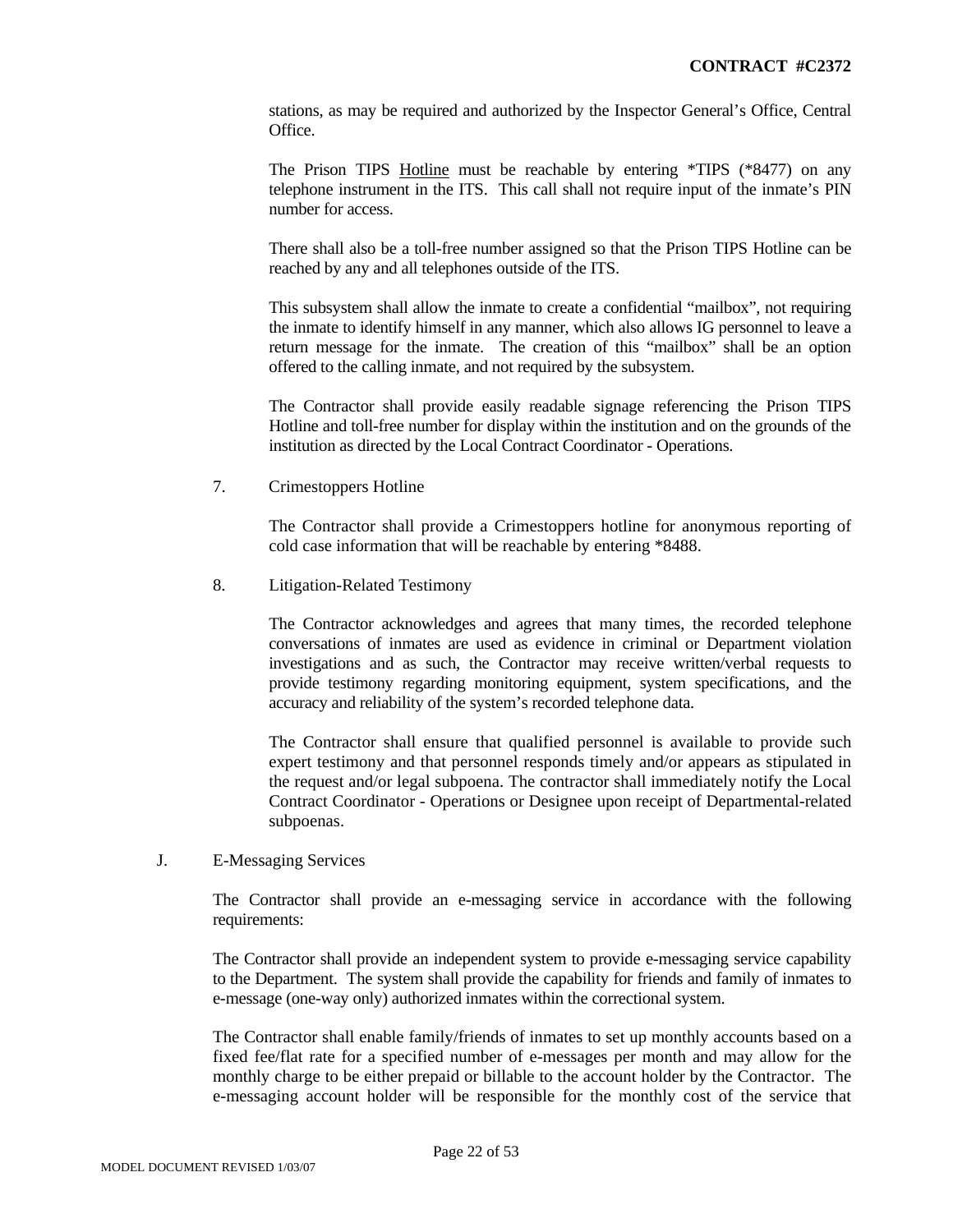allows them to send e-messages, regardless of whether the e-mail is received by the recipient or not.

There shall be no additional fees, surcharges, or other types of costs associated with emessaging service billed to account holders inmates other than the monthly account charge.

The Department will not be responsible for any costs associated with e-messaging.

The Contractor should ensure any individual desiring to send an e-message to an inmate provides sufficient identifying information (i.e., name, billing address, etc.) that will allow for follow up contact to the e-messaging account holder should it become necessary for security purposes.

E-messages shall be delivered for printing to a dedicated terminal at each of the Department's facilities.

The e-messaging system shall allow for text messaging only (no photos or graphics) and the Contractor shall provide storage capacity for all transaction records. The e-messaging service shall have robust system intelligence capabilities, including but not limited to, automatic digital recording and cataloging of all messages, access for the Department to all such messages, parameters for automatically notifying the Department of certain communications, and automatic screening of certain words and phrases.

All equipment, including dedicated lines and/or internet connection, computers, terminals, printers, toner and paper required to provide the e-messaging service shall be the responsibility of the Contractor. The Department shall determine the amount of equipment required to handle workload and the Contractor shall agree to increase the amount of equipment, if necessary, to fully deliver the e-messaging service.

Prior to implementation of any e-messaging service, the Contractor shall work with the Department in establishing guidelines for e-messaging. All decisions regarding receipt of emessaging will be at the sole discretion of the Department.

NOTE: The implementation schedule for the E-messaging Service shall be mutually determined by the Contractor and the Department, but shall begin no sooner than approximately sixty-seven (67) days after contract execution, based on Department direction of implementation.

#### K. Telephone Service Equipment Requirements

Throughout the term of the Contract, the Contractor shall own all systems and equipment (Monitoring/Recording Terminals, Inmate Telephone Stations, TDD/TTY devices, Coin-Operated Telephone Stations, etc.) and shall conduct all maintenance, repairs, upgrades and replacement to systems and equipment at no cost to the Department.

The number and facility location of equipment currently required to be installed at Department facilities. The number of required inmate telephone stations, coin operated telephones TDD/TTY devices and monitoring/recording stations may be increased or decreased during the term of the Contract upon the request of the Department's Contract Manager or Local Contract Coordinator-Operations, at no additional cost to the Department. All decisions on number, placement, location, etc. regarding the inmate telephone stations, coin operated telephones and monitoring/recording terminals shall be made by the Contract Manager.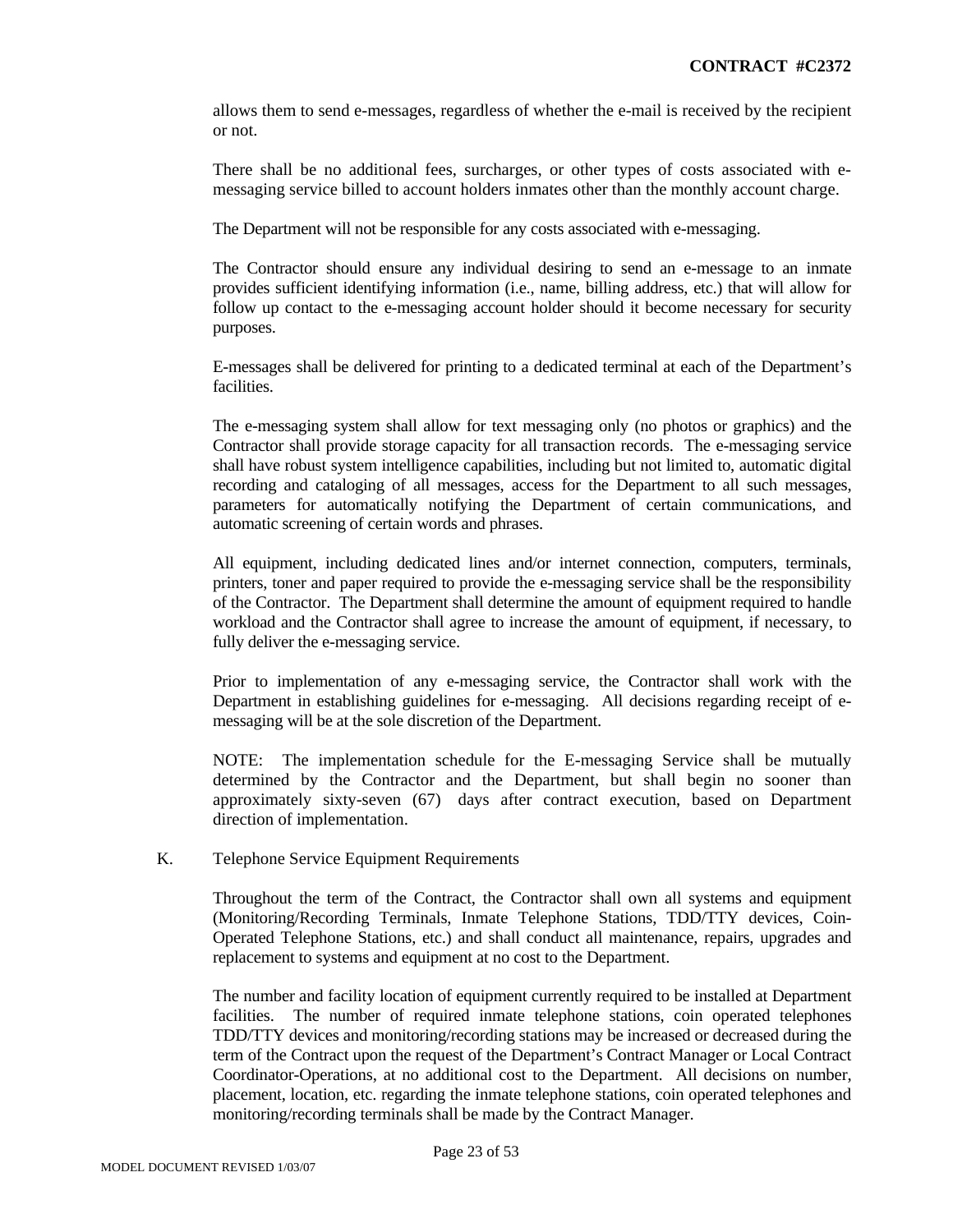NOTE: The Contractor shall work with the Local Contract Coordinator-Operations to establish the number and types of equipment prior to installation.

1. Inmate Telephone Station Equipment ("ITSE")

All ITSE required for service delivery shall be new and consist of three (3) types of telephones:

Type 1, which will be the majority of inmate telephones installed, shall be permanently mounted wall telephones meeting the specifications outlined in this Contract.

Type 2 shall be portable or "movable" cordless inmate telephones that are used mainly in segregation units and shall be manufactured to withstand abuse as well as be compact enough to fit through standard food slots.

Type 3 shall be "all weather" inmate telephone sets to be used in outdoor conditions.

All ITSE shall have the physical and design characteristics that meet or exceed, all of the following technical standards:

- a. A chrome-plated DTMF tone dial that is water, flame and shock resistant.
- b. A hearing aid compatible handset.
- c. A steel housing that protects the electronic components of the telephone.
- d. A paint/finish that is mar and scratch resistant.
- e. A faceplate with concise dialing and operating instructions.
- f. An industry standard design.
- g. A tamper-proof housing.
- h. A floating case hardened metal plate to prevent side drilling entry.
- i. Dialing Instructions and "This Call is Being Recorded" warning statements in English and Spanish on each telephone instrument in a manner that reduces the possibility of the notice being destroyed. Labels or other accessible surface instructions will not be acceptable to meet this requirement. This information must be kept legible and accurate throughout the duration of the Contract.
- j. A unique number, physically imprinted on each telephone instrument so that Department staff can see the number for the purposes of reporting trouble and troubleshooting problems. As telephone instruments necessitate replacement, they shall be numbered by the Contractor. As new telephone instruments are added or replaced, they shall be identified in the same manner and all appropriate paper work shall be updated to reflect the addition.
- k. An armored handset cord that is resistant to stretching and breaking (for Types  $1 \& 3$  only).
- l. Installation reinforced by security studs to prevent easy removal of telephone (for Types  $1 \& 3$  only).
- m. A handset cord component of the ITSE with the lanyard used to connect the handset to the base telephone. The lanyard shall be no more than 32 inches in length and shall be of steel braided or solid steel composition (for Types 1 & 3 only).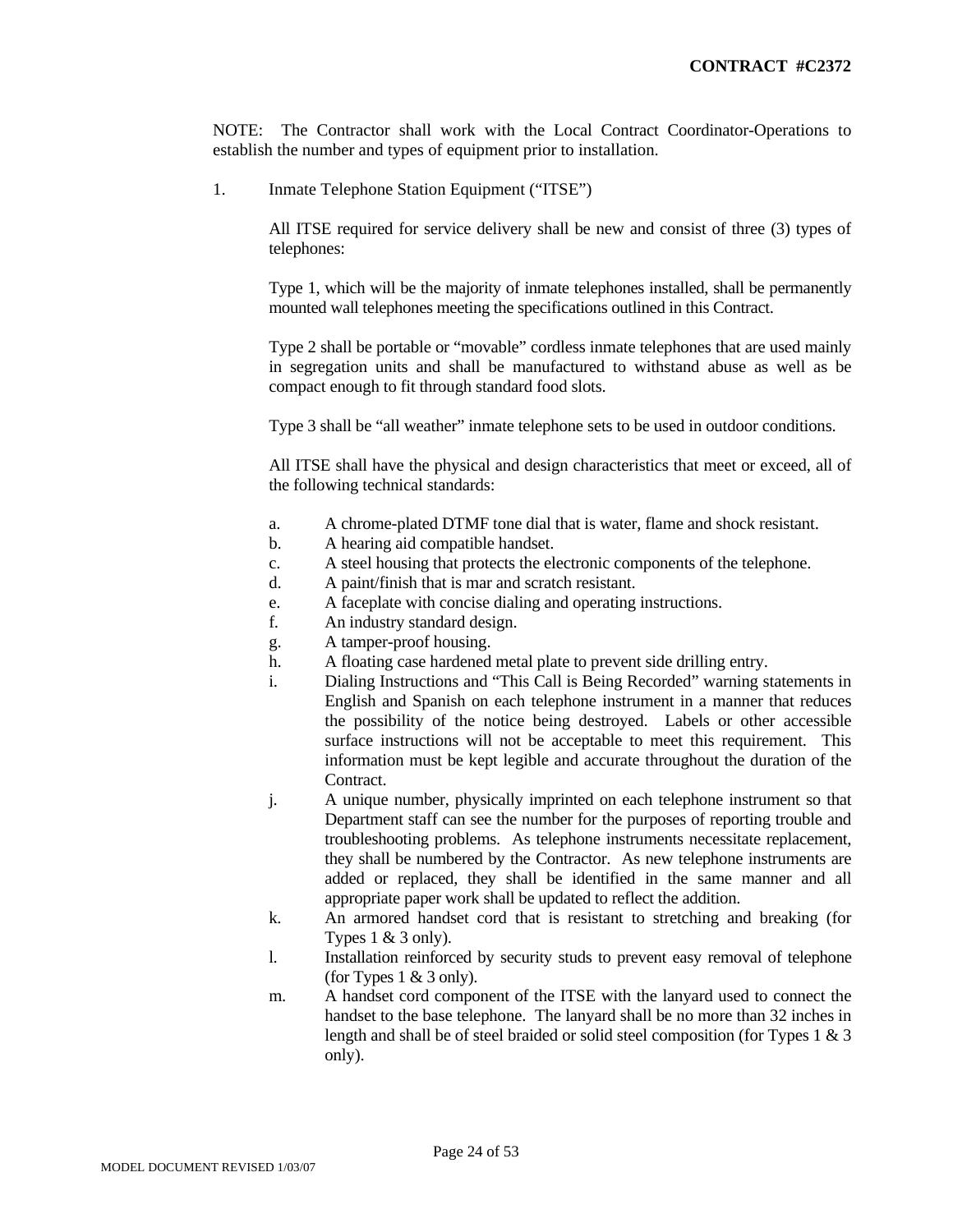The ITSE shall not include coin entry slots or coin return slots regardless of whether these functions are disabled on the station equipment (standard pay telephone requirements excluded).

All ITSE shall meet or exceed the following capabilities:

- n. True dual-tone multifrequency (DTMF) compatibility.
- o. The ITSE shall not be capable of being used to program any feature of the ITS.
- p. The ITSE shall not be programmable for any purpose.
- q. Reduction of background noise through the use of confidencers or directional microphones in the handset.
- r. Volume controls that allow inmates to amplify the called party's voice.
- s. Powered by the telephone line and requiring no additional power source, with the exception of cordless telephones as described above.
- t. Compatible with Telecommunications for The Deaf (TDD/TTY) equipment.

All ITSE shall be capable of being Americans with Disabilities Act (ADA) compliant. Twenty-five percent (25%) of all phones shall have volume control capability. Due to security concerns, the Department shall require the Contractor to modify certain features on telephone instruments such as cord length and mounting height.

2. TDD/TTY Equipment

New TDD/TTY equipment shall be provided for inmate use at road prisons and work release centers (community correction centers).

All TDD/TTY equipment will be protected and secured by the Department when not in use.

Minimum requirements for TDD/TTY equipment shall include:

- a. Portability, such that it can be used with any ITS station set at the Department institution.
- b. The ability for keyboard entry.
- c. A display (i.e., LCD, LED, etc.) and a printer device.
- 3. Coin-Operated Telephone Equipment

New coin-operated telephones shall be provided for inmate use at work release centers (community correction centers). In addition, one coin-operated telephone shall be provided for public use at each main correctional institution and annex, typically outside the admission gate unless otherwise authorized by the Warden of the Institution. These coin-operated telephones shall meet the following minimum specifications:

The telephones at the road prisons and work release centers (community correction centers) shall be programmed to allow for outgoing calls only and the telephones for public use at each facility shall have two way outgoing and incoming service. All coin-operated phones at work release centers shall meet call blocking requirements as set forth in Section II., H., 6. Coin-operated phones for public use do not need to meet call blocking requirements.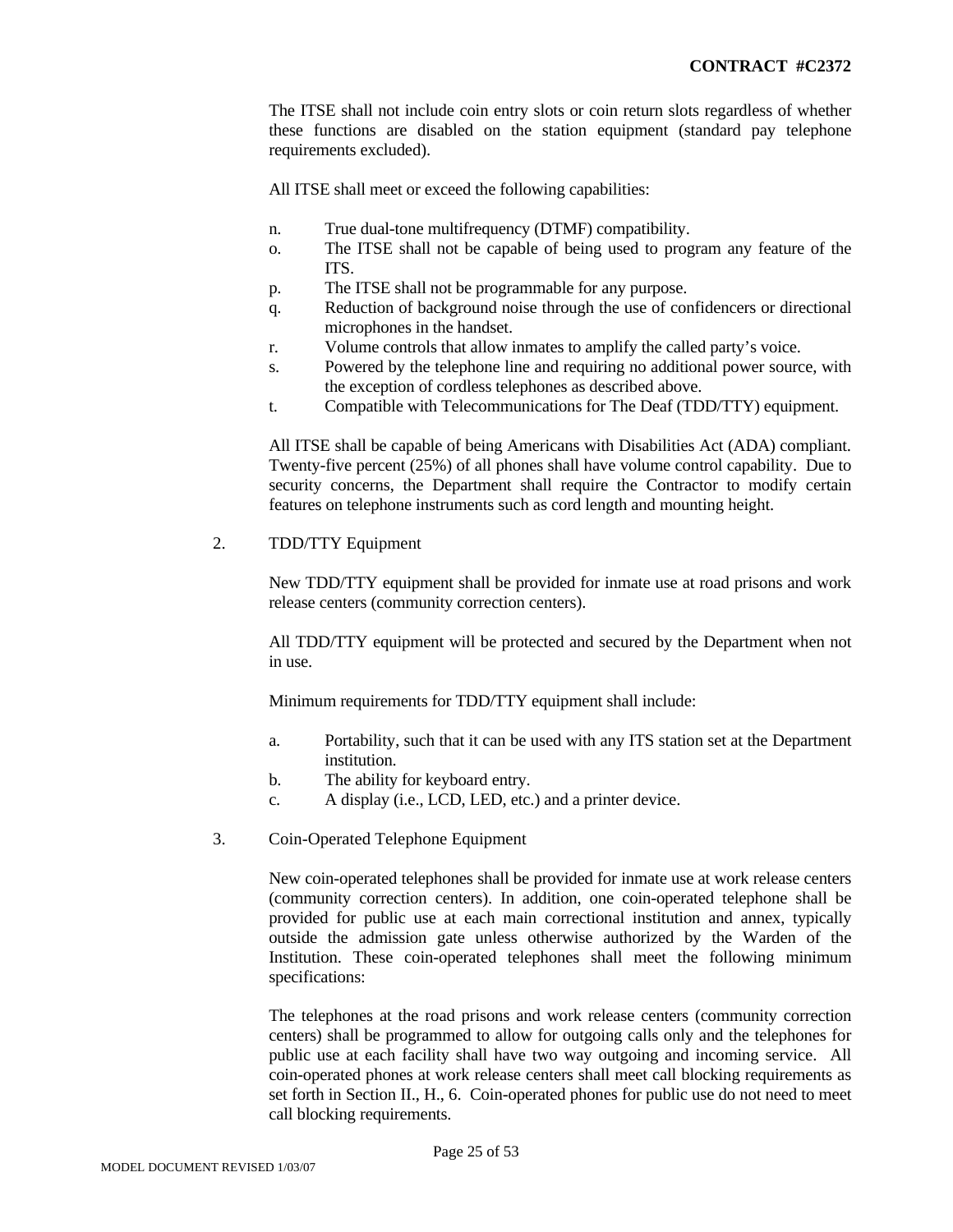These telephones shall meet all FCC regulations regarding alternate carrier access.

4. Monitoring/Recording Terminals

The Contractor shall provide new monitoring/recording terminals for investigative and monitoring purposes. Each terminal should include a monitor and a CPU with a CD burner and the corresponding, fully functional CD burning software, Windows XP or newer operating system, appropriate input devices, (mouse, keyboard, etc) with a sound card with external speakers and accessible headphone jack.

All monitoring/recording terminals shall operate using recording and playback features that utilize industry standard file formats (\*.wav, \*.mp3, \*.midi, etc).

5. Equipment Service & Maintenance Requirements

The Contractor shall provide equipment to support service delivery as specified herein at all designated Department facilities that is fully functional in regards to all labor, materials, service hardware and/or software. The Contractor shall further warrant that any equipment installed for the Department shall be free of defects, irregularities, unprofessional installation, code violations and shall operate as designed and proposed or negotiated. Should the equipment not operate as designed and proposed or negotiated, or violate any local, state or federal code, rule or ordinance, the Contractor shall correct the defect or irregularity or bring the service to within code, rule or ordinance at no cost to the Department including payment for any fines or penalties associated therewith.

The Department understands the tentative nature of ensuring that service to any component of the system is completed in a set period of time. Nonetheless, time is of the essence in completing emergency and other service repairs or replacements. Thus, the Contractor is required to meet all response times listed in this subsection and Section II., K., 6., to return the system to normal operating status. In the event of extraordinary obstacles to service for which the Contractor exceeds the time-to-service requirement, notification and a detailed plan of service shall be immediately provided to the Department by the Contractor.

All requests for service calls from the Department shall be answered by a "live" operator at all times.

Critical components shall be within the available service area for each Department institution. The Contractor shall guarantee to the Department that all parts and materials necessary to repair the ITS are readily available to the respective Field Repair/Site Technicians 24 hours per day, seven days per week, 365 days per year. The Department will not accept the delay of service repair based on the fact that Field Repair/Site Technicians cannot access a parts warehouse, office or similar Contractor facility because the facility is not open "after hours", or on weekends or holidays.

The Contractor shall track all service downtime for each Department facility and compile per-facility records of the downtime for each month to comply with the Trouble Ticket/Repair Time Report specified in Section II., M.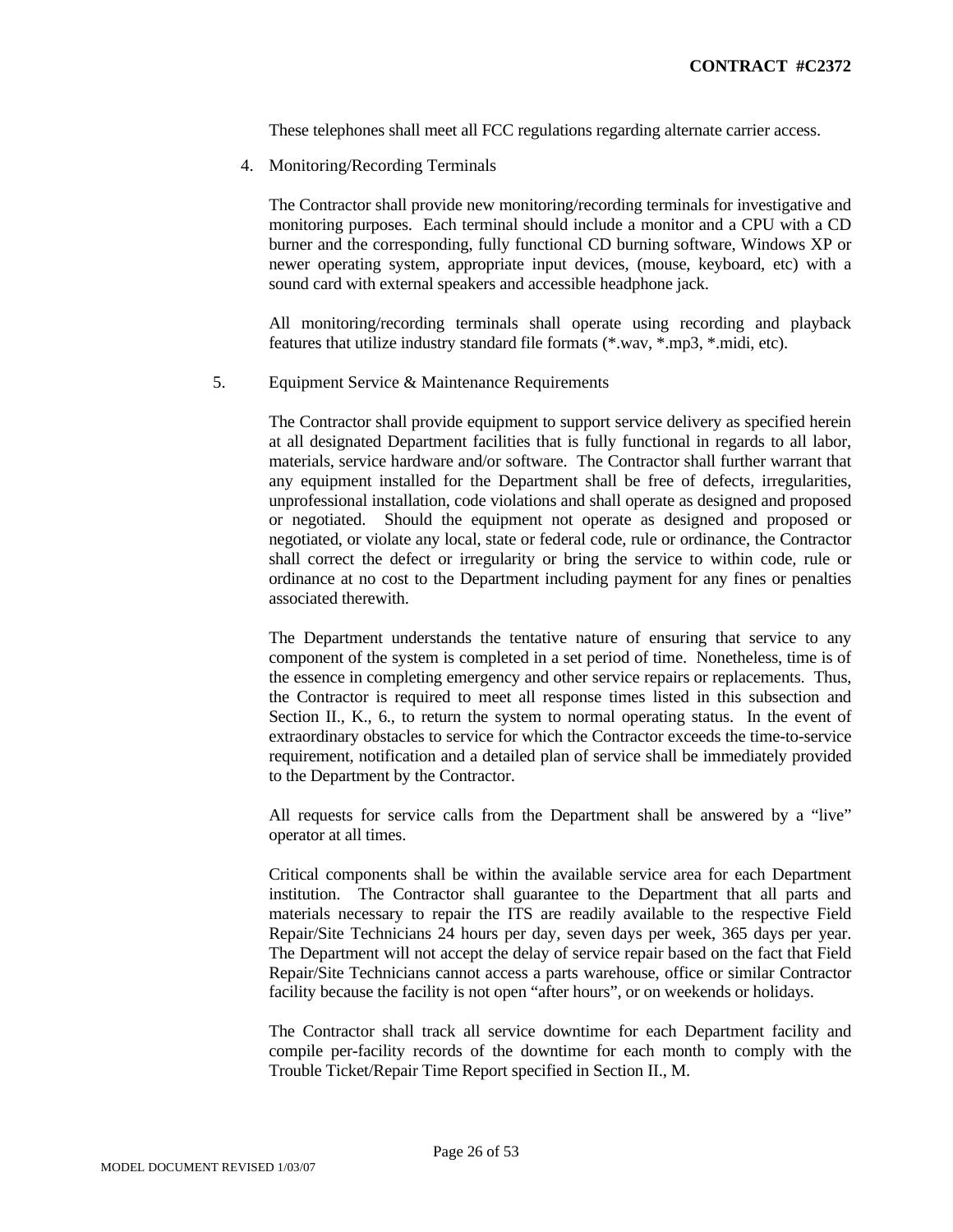All system maintenance shall be performed by the Contractor's Field Repair/Site Technician during the twice weekly visits to the institution. The Field Repair/Site Technician shall notify the Assistant Warden for Programs of his/her anticipated arrival time for each site visit and discuss any problems or concerns regarding the ITS.

The Contractor's Site Technician shall notify the Assistant Warden for Programs if it is determined during the repair that the damage to the system was caused by inmate vandalism.

6. Response and Repair Times for Service Calls

Should any critical component of the ITS provided by the Contractor fail, the Contractor shall respond to the Department's request for service calls in the following manner: (For the purposes of this Section, business hours are defined as twenty-four (24) hours per day, seven days per week.)

NOTE: All repairs shall be completed prior to the normal operational hours of the inmate telephone system, unless approved by the Local Contract Coordinator-Operations, or the Warden at effective Institution or facility.

a. Routine Service

For routine service, the Contractor shall respond to the service problem within four (4) hours of the initial system failure notice or request for service report by the Department facility, through the use of remote testing or access. Records of testing and compliance with this requirement shall be available to the Department upon request.

The Contractor shall contact the Department facility with the following information within six (6) hours of the initial system failure notice or service request:

- 1) Remote testing results, if applicable; or
- 2) An update of the remote testing process, if applicable; or
- 3) Notice that a technician has been dispatched and the estimated time of arrival at the Department site.

Should the service not be equipped for remote access, the Contractor shall have a qualified technician, suitably equipped for the installed service, on-site at the Department facility within twelve (12) hours from the time of initial system failure notice or request for service report.

All routine service shall be completed within twenty-four (24) hours of the initial system failure notice or service request or liquidated damages may be imposed as stated in Section II., R.

b. Major Emergency Repair Service

For a major emergency, the Contractor shall respond to the service problem within one (1) hour of initial system failure notice or request for service report by the Department facility, through the use of remote testing or access.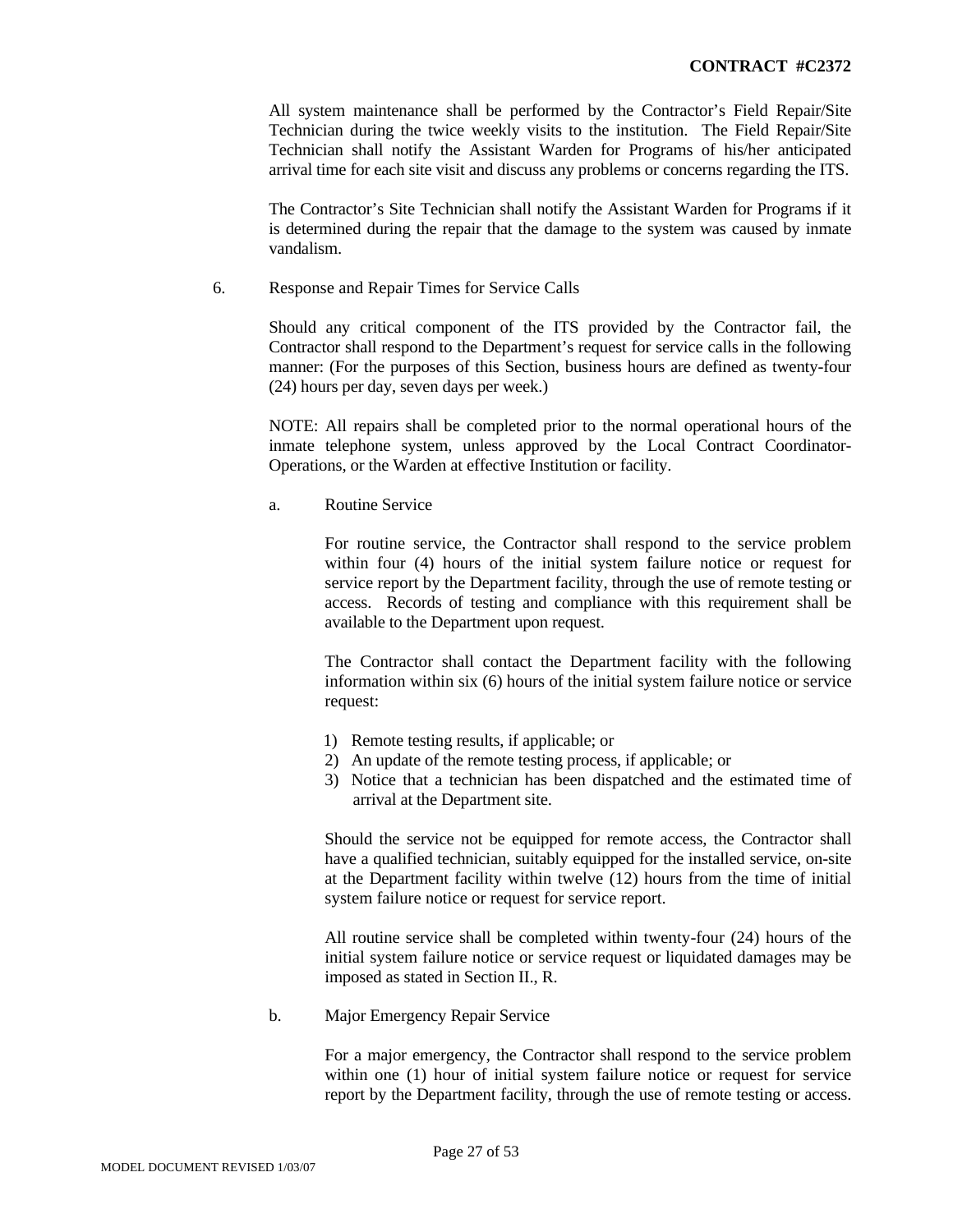Records of testing and compliance with this requirement shall be available to the Department upon request.

The Contractor shall contact the Department facility with the following information within two (2) hours of the initial system failure notice or service request:

- 1) Remote testing results, if applicable; or
- 2) An update of the remote testing process, if applicable; or
- 3) Notice that a technician has been dispatched and the estimated time of arrival at the Department site.

Should the service not be equipped for remote access, the Contractor shall have a qualified technician, suitably equipped for the installed service, on-site at the Department facility within four (4) hours from the time of initial system failure notice or service request.

All major emergency service shall be completed within twelve (12) hours of the initial system failure notice or request for service or liquidated damages may be imposed as stated in Section II., R.

7. Escalation Procedures During Repair Service

The Contractor shall provide escalation procedures to address inadequate response to service calls, frequent repetition of the same service problem, inadequate repairs to service, etc. These described procedures shall include the name and title of service and management personnel as well as criteria for service escalation to a certain "level" within the Contractor's organization. Updated contact names and telephone numbers of the service and management positions listed/described in the escalation procedures shall be made available to the Department immediately upon request.

#### L. Bi-Annual Audit

The Contractor shall provide to the Department a bi-annual audit report from an independent certified public accounting firm verifying that the Contractor's Inmate Telephone Service and systems and equipment are accurately and completely recording all calls and related charges. The bi-annual audit report shall contain a certification from the auditing firm that its findings are totally unbiased and independent of the Contractor's interest. The audit shall be submitted to the Local Contract Coordinator-Accounting within forty-five (45) days after each six-month period of the contract. The independent certified public accounting firm's biannual audit report shall be issued simultaneously to the Department and to the Contractor.

The following definitions pertain to the bi-annual audit report to be provided by the certified public accounting firm: "Accurately" shall mean the ability to detect when a chargeable call begins (active acceptance by the called party) and when it is terminated. "Completely" shall mean that the Commission and Call Detail Report lists all calls made on all phones including un-collectibles.

The independent certified public accounting firm's procedures and reports shall be conducted in accordance with Statements on Standards for Attestation Engagements established by the American Institute of Certified Public Accountants. The Contractor shall submit notification of their chosen auditor in writing to the Local Contract Coordinator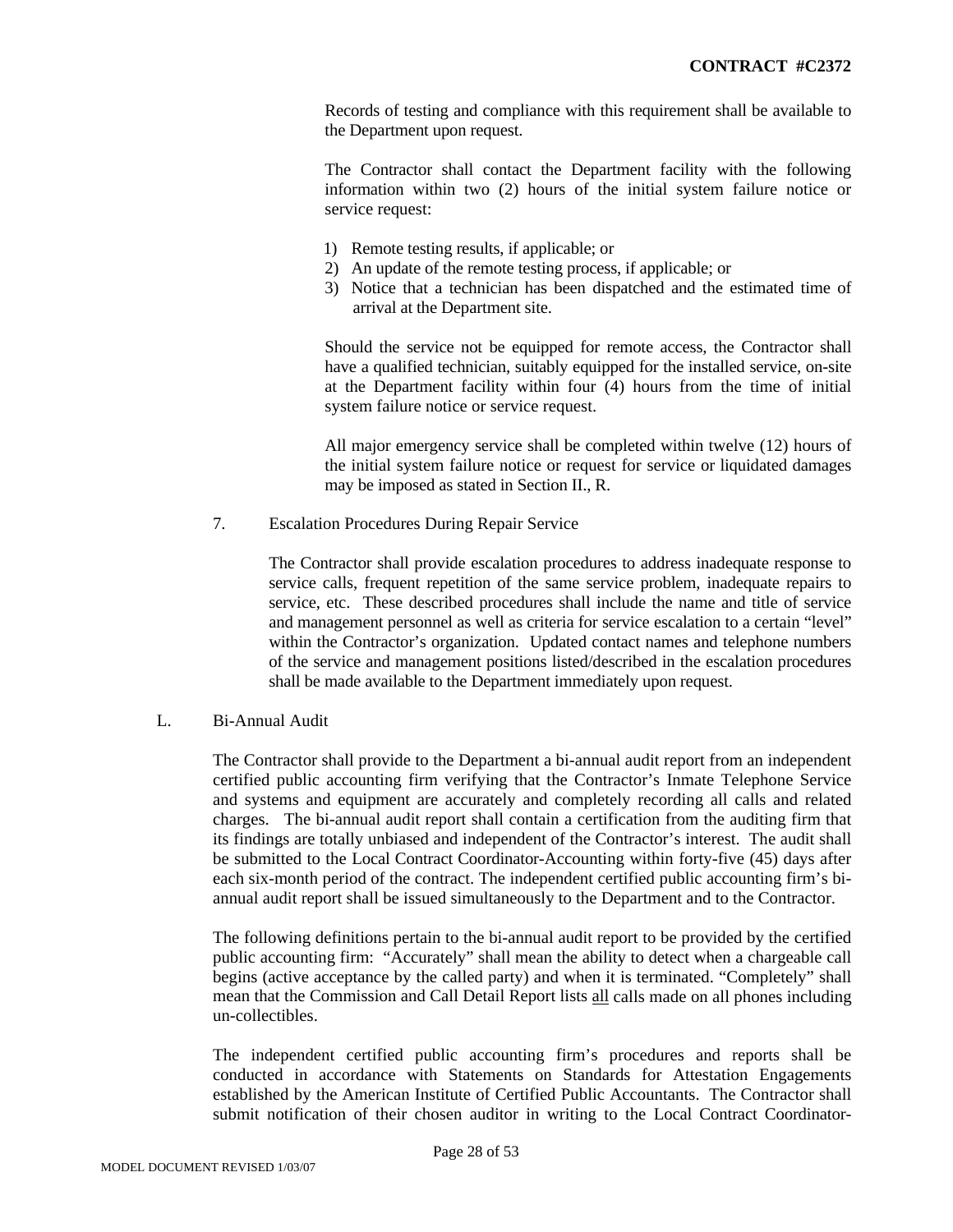Accounting for the Department's approval prior to the end of the first (lst) month of the Contract. The independent certified public accounting firm shall submit an engagement letter and a formal test plan to be agreed upon by the Department and the Contractor in writing prior to the end of the first three (3) month period of the Contract. The Contractor shall notify the Department in writing of any proposed changes in their selected certified public accounting firm.

The scope of the bi-annual audit will encompass, at a minimum, the following requirements:

- 1. The number of test calls used in the sampling technique will be great enough to ensure a confidence level of ninety-five percent (95%) or greater that the sample results are truly reflective of the entire population.
- 2. The Contractor shall not know the selection of test sites and times. The independent certified public accounting firm will contact the Department's Local Contract Coordinator – Operations to arrange for the tests.
- 3. The test call methodology should include means to verify that all ITSE (telephone instruments) at each location which are supplied by the Contractor are connected to and providing information into the billing service.
- M. Reporting Requirements
	- 1. **Inmate Telephone System Generated Reports:** At a minimum, the ITS shall allow the Department to generate the following "canned" reports directly through an interface accessible through a secure internet site or via dedicated monitoring terminals. The Contractor shall provide reporting capability on all information contained in the inmate telephone system database, including recording of telephone calls. To ensure that reports are accurate and timely, the database shall be updated in real time so that all report data is current when viewed and/or downloaded by authorized Department personnel. The database shall be capable of maintaining a record of all reports that are downloaded, with the date and time of the download, and the name of the person who performed the download. All reports shall have the capability of being queried, sorted or filtered by any field contained in the report or by data parameters, as applicable, and reports shall be readable on screen, printable and shall be downloadable into an excel format. Reports shall also be viewable via a user-friendly interface. This interface shall be, at a minimum a Graphical User Interface (GUI) such as Windows XP. Report formats shall be subject to final approval by the Local Contract Coordinator - Operations or designee.
		- a. **Authorized Users Report:** The system shall provide a real time report of all Department and Contractor authorized users. This report shall include user name, status (active or inactive) and corresponding dates, user title and facility location.
		- b. **Approved Calling List Report:** The system shall provide a real time report of each inmate's approved calling list of ten (10) numbers. This report shall include inmate name, inmate pin #, inmate's facility location, name and phone numbers of everyone on the inmate's calling list, and Billing Number Address (BNA) for all numbers. The system shall also maintain a cumulative historical calling list for each inmate, showing all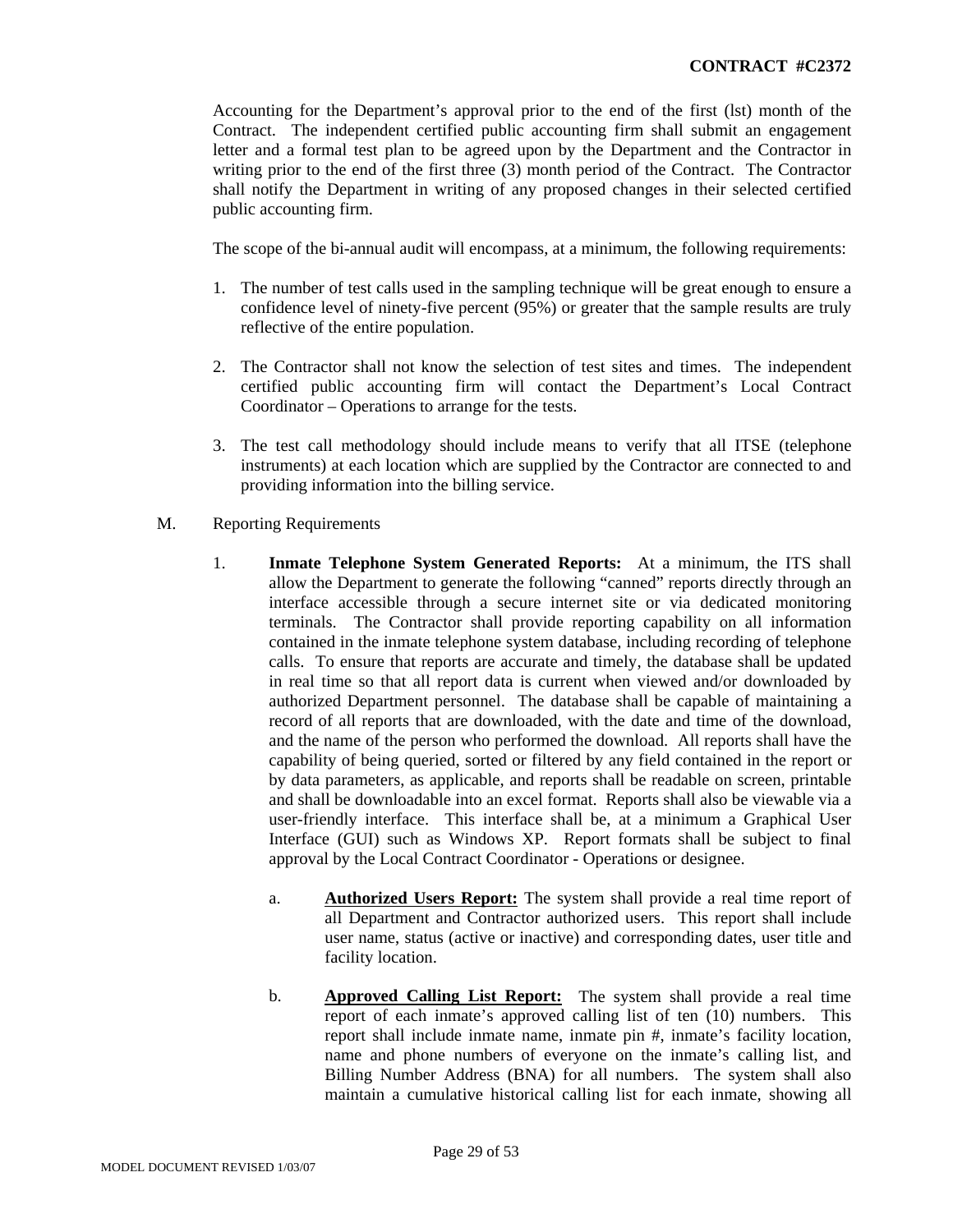numbers that have been added or deleted from the inmate's list and the corresponding dates.

- c. **Comprehensive Outgoing Call Report:** The system shall provide a real time report of all outgoing calls made from all Department facilities. This report shall include inmate name, inmate pin #, inmate's facility location, phone number called, date and time of call, length of call, and BNA for number called.
- d. **Duplicate Number Report:** The system shall provide a real time report of all outgoing telephone numbers that appear on the active call lists of two or more inmates. This report shall include phone number, BNA for number called, inmate name, inmate pin #, and inmate's facility location.
- e. **International Call Report:** The system shall provide a real time report of all overseas/international calls made. This report shall include inmate name, inmate pin #, number called, BNA for number called, inmate's facility location, date and time of call, length of call.
- f. **Alert Level Report:** The system shall provide a real time report of all calls that generated an alert notification in the system. This will include threeway calls, as well as any other calls programmed to send an alert notification. This report shall include date and time of call, number called, BNA for number called, inmate name, inmate pin #, and type of alert.
- **2. Contractor Submitted Reports:** The following reports shall be submitted by the Contractor in "hard copy" format to the Local Contract Coordinator - Operations on a monthly basis no more than fifteen (15) days following the end of the previous month.
	- a. **Equipment Report:** The system shall provide a real time report of all assigned equipment (in use) and inventoried equipment containing a serial number. This report shall include description/type of equipment, serial number, facility location (including specific dormitory or other unique location), and assigned telephone number (for phone instruments).
	- b. **Trouble Ticket/Repair Time Report:** The system shall provide a real time report of all trouble tickets and repair times that are reported to the Contractor. This report shall include the assigned number with trouble, location (including specific dormitory or other unique location), date and time trouble was recorded in the system as occurring, date, time, and name of individual trouble was reported to at the facility, cumulative downtime as a result of trouble, downtime reason (e.g. processor failure, power failure, station failure, trunk failure, etc.) and date and time trouble was cleared.
	- c. **Ad Hoc Reports:** The Contractor shall provide the Department Ad Hoc Reports upon request of the Contract Manager, Local Contract Coordinator – Operations, or the Inspector General's Office.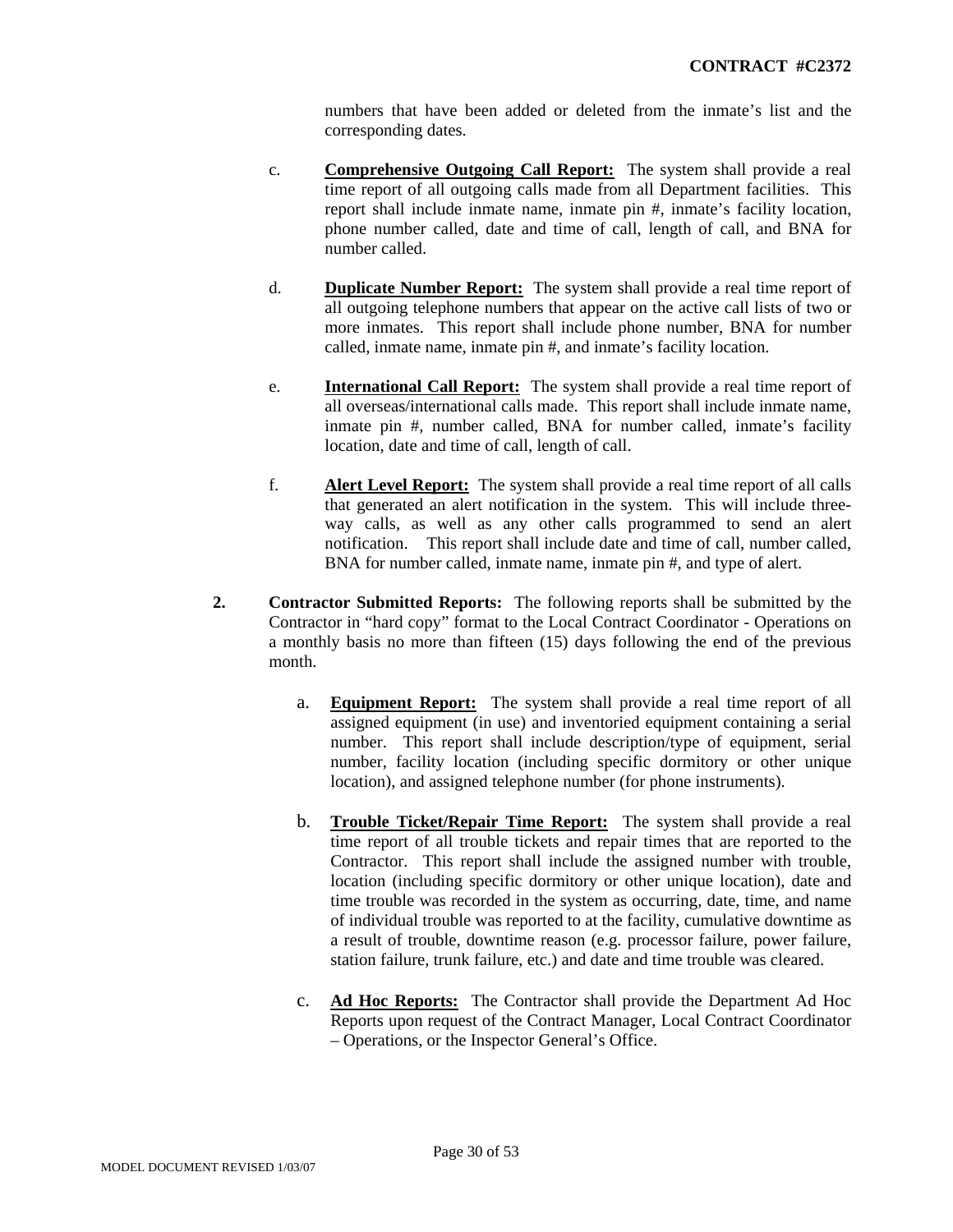#### N. Contractor Staff Requirements

The Contractor shall provide to the Contract Manager a proposed Contractor staffing plan which, at a minimum provides the staffing positions required in Section N., 1. The staffing plan shall identify each type of position, total number of proposed staff in each position-type, regional assignment/staff location and proposed weekly schedule, including the percentage of time dedicated to the contract, for each position.

1. Contractor Staff Levels and Qualifications

The Contractor shall have direct oversight, be responsible for and monitor the performance of all contractor staff performing services under the Contract. The Department will provide security for the Contractor's employees and agents consistent with the security provided at other Department facilities.

The Contractor shall provide an adequate level of staffing for provision of the services outlined herein and shall ensure that staff providing services is appropriately trained, qualified and licensed, if required. The Contractor shall be responsible for all expenses incurred for travel, including transportation, and meals incurred on behalf of Contractor's staff positions.

Additionally, the Contractor's staff shall liaise with and maintain a good working relationship with Department staff and other providers working with the Department.

The Contractor shall provide the following positions, at a minimum, in support of this contract:

a. ITS System Administrator

One (1) full-time (40 hours per week) ITS System Administrator position dedicated to the Department. This position is directly responsible for overall operational performance of the contract, including account management, troubleshooting, training, and any other responsibilities agreed upon by the Contract Manager or Local Contract Coordinator-Operations and the Contractor. This individual shall have a minimum of three (3) years' experience within the last five (5) years at the management level, providing direct administrative oversight of telephone services. The Contractor shall be responsible for ensuring that the ITS System Administrator attends meetings upon Department request.

b. Field Repair/Site Technicians

A minimum of fourteen (14) full time (40 hours per week) Field Repair/Site Technician positions dedicated to the Contract. Field Repair/Site Technician positions are directly responsible for providing twice-weekly preventative maintenance on the system at each institution, including assisting with installation of cable and equipment, and shall provide technical support and repairs as necessary, assist in on-site instruction and provide training for Department personnel to ensure customer satisfaction. These individuals shall possess a High School Diploma or GED and have two (2) years' minimum experience with a computer-based telephone system similar to the type required in this contract.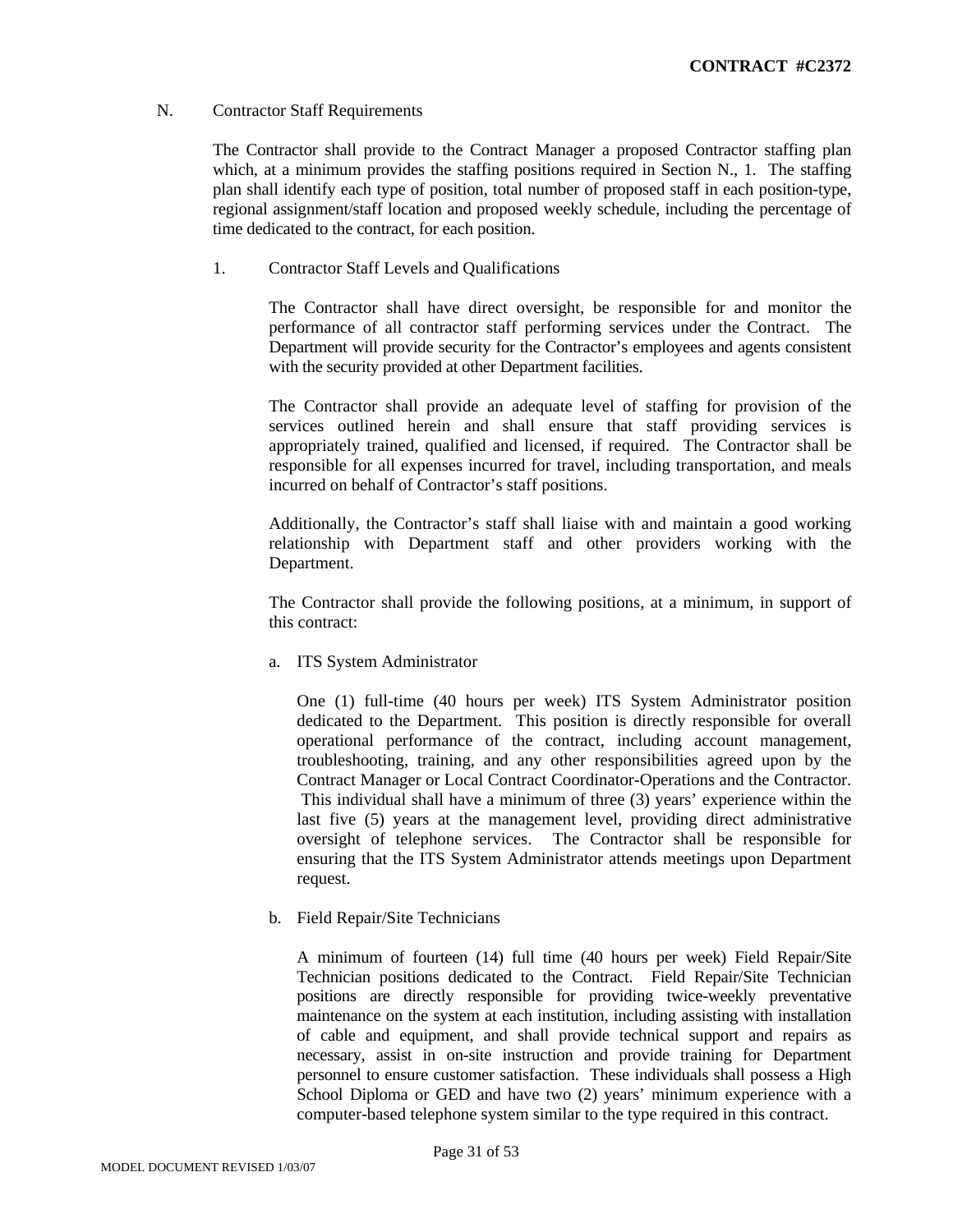c. Service Representatives

A minimum of seventeen (17) full time (40 hours per week) Service Representative positions dedicated to the Contract. These positions include ten (10) Service Representatives to roam between Department Regions, five (5) Service Representatives located at the Department's five Reception Centers and two (2) Service Representatives located at Central Office.

Service Representative positions shall be directly responsible for making data entry input and changes to the inmate phone access information including input of approved inmate PIN and authorized calling numbers, verification of Billing Number Addresses, assistance to authorized DC personnel, and shall provide customer service relative to the ITS. These individuals shall possess a High School Diploma or GED, be computer literate and have related experience in the provision of services of the type required in this contract.

d. IT Data Administrators

A minimum of four (4) full time IT Data Administrator positions (providing coverage on eight (8) hour shifts, twenty four (24) hours a day, seven (7) days a week) to be located at the Contractor's monitoring center to support ITS. Duties include monitoring the system network to detect any problems and remotely correct identified problems without dispatching a field/repair technician to the Department's facility. If Contractor's IT Data Administrators cannot remotely correct or repair system problems, they are responsible for dispatching the appropriate field repair/site technician to the facility to make repairs as necessary.

e. ITS Trainer

One (1) full-time (40 hours per week) ITS Trainer dedicated to the training needs of the Department. This position shall be available for travel to Department facilities throughout the State to provide training to Department staff. All training shall be provided in accordance with the training requirements in Section II., O.

The final selection of all staff assigned to provide services under this Contract shall be subject to approval by the Department. Department employees terminated at any time by the Department for cause may not be employed or provide services under the Contract. The Department shall not employ criteria to approve or disapprove the selection of Contract employees that exposes the Contractor or the Department to civil or criminal liability under applicable federal or state civil rights laws, including, but not limited to, those laws establishing or protecting employee rights.

The Contractor's staff on-site shall adhere to the standards of conduct prescribed in Chapter 33-208, Florida Administrative Code, and as prescribed in the Department's personnel policy and procedure guidelines, particularly rules of conduct, employee uniform and clothing requirements (as applicable), security procedures, and any other applicable rules, regulations, policies and procedures of the Department. The Contractor's staff shall be subject to and shall comply with all security regulations and procedures of the Department and the respective institution. Violation of regulations may result in the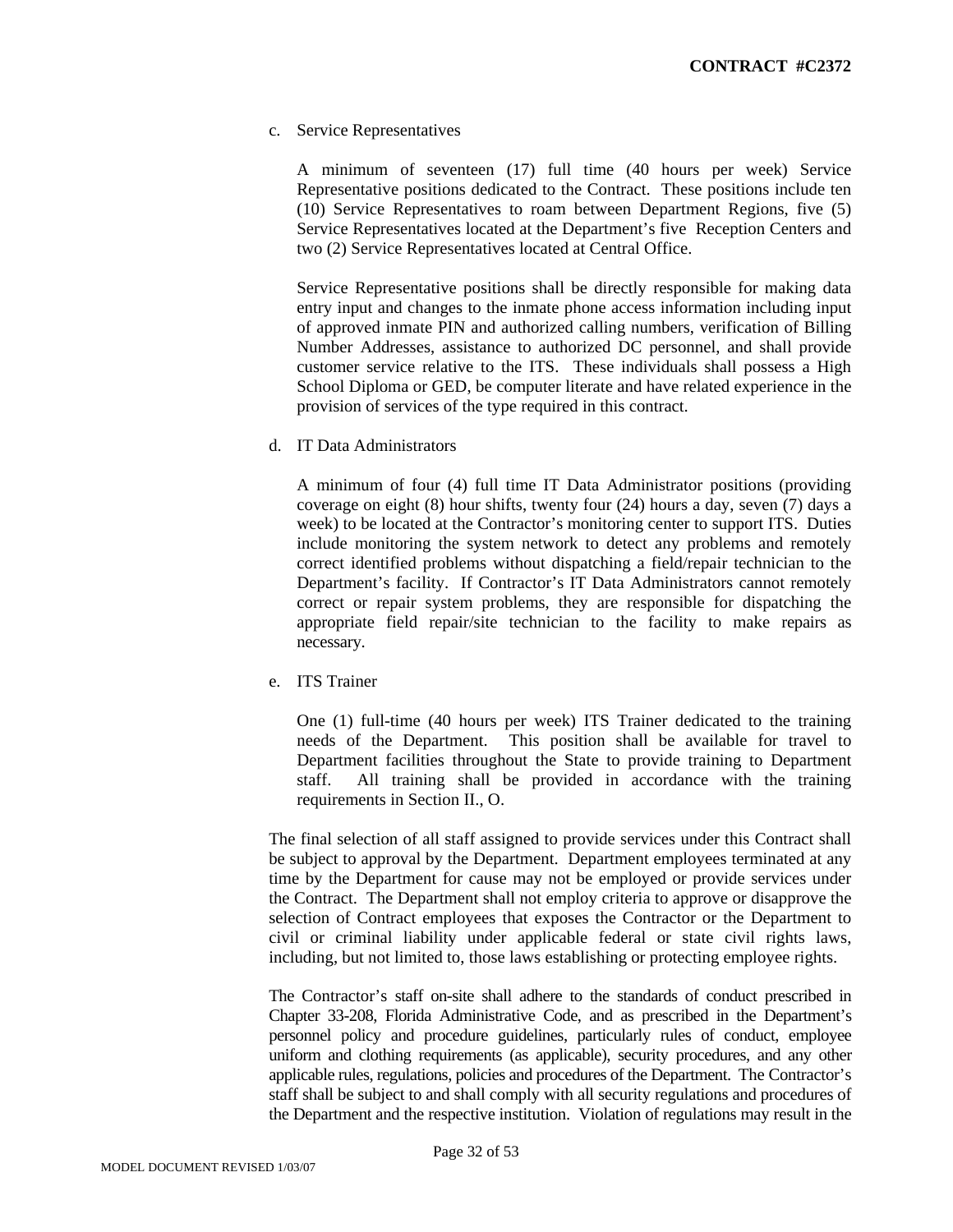employee or individual being denied access to the institution. In this event, the Contractor shall provide alternate personnel to supply services described herein, subject to Department approval.

- 2. Staff Background/Criminal Record Checks
	- a. The Contractors' staff assigned to this Contract shall be subject, at the Department's discretion and expense, to a Florida Department of Law Enforcement (FDLE) Florida Crime Information Center/National Crime Information Center (FCIC/NCIC) background/criminal records check. This background check will be conducted by the Department and may occur or reoccur at any time during the Contract period. The Department has full discretion to require the Contractor to disqualify, prevent, or remove any staff from any work under the Contract. The Department is under no obligation to inform the Contractor of the records check findings or the criteria for disqualification or removal. In order to carry out this records check, the Contractor shall provide, prior to commencing services upon institution property, the following data for any individual Contractor or subcontractor's staff assigned to the Contract: Full Name, Race, Gender, Date of Birth, Social Security Number, Driver's License Number and State of Issue. If requested, the Contractor's staff shall submit to fingerprinting by the Department of Corrections for submission to the Federal Bureau of Investigation (FBI). The Contractor shall not consider new employees to be on permanent status until a favorable report is received by the Department from the FBI.
	- b. The Contractor shall ensure that the Contract Manager or designee is provided the information needed to have the NCIC/FCIC background check conducted prior to any new Contractor staff being hired or assigned to work under the contract. The Contractor shall not offer employment to any individual or assign any individual to work under the contract, who has not had an NCIC/FCIC background check conducted.
	- c. No person who has been barred from any Department institution or other facility shall provide services under this Contract.
	- d. The Contractor shall not permit any individual to provide services under this Contract who is under supervision or jurisdiction of any parole, probation or correctional authority. Persons under any such supervision may work for other elements of the Contractor's agency that are independent of the contracted services.

Note that a felony or first-degree misdemeanor conviction, a plea of guilty or nolo contendere to a felony or first-degree misdemeanor crime, or adjudication of guilt withheld to a felony or first-degree misdemeanor crime does not automatically bar the Contractor from hiring the proposed employee. However, the Department reserves the right to prior approval in such cases. Generally, two (2) years with no criminal history is preferred. The Contractor shall make full written report to the Contract Manager within three (3) calendar days whenever an employee has a criminal charge filed against them, or an arrest, or receives a Notice to Appear for violation of any criminal law involving a misdemeanor, or felony, or ordinance (except minor violations for which the fine or bond forfeiture is two hundred dollars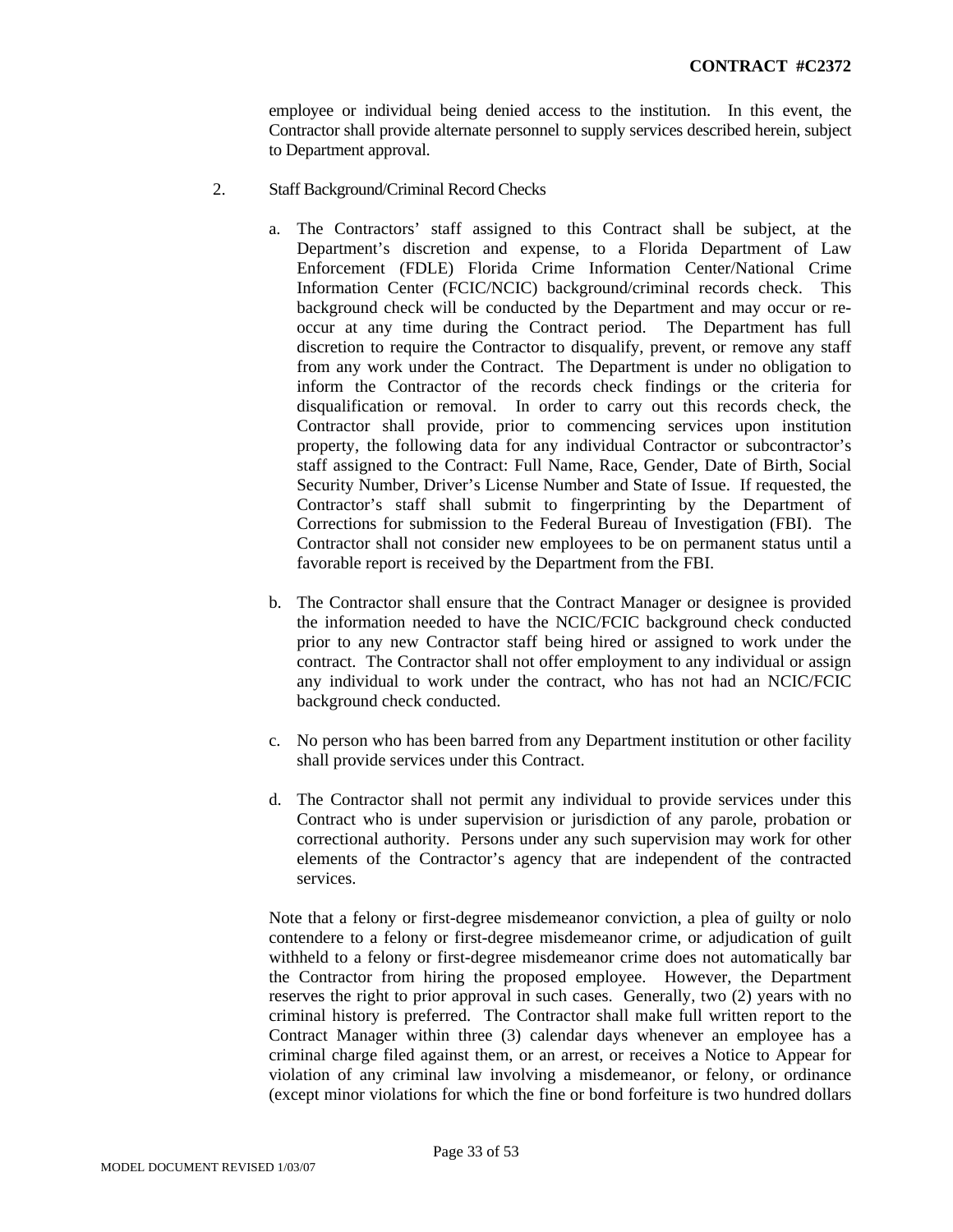(\$200) or less) or when Contractor or Contractor's staff has knowledge of any violation of the laws, rules, directives or procedures of the Department

3. Staff Conduct

The Contractor's staff on-site shall adhere to the standards of conduct prescribed in Chapter 33-208, Florida Administrative Code, and as prescribed in the Department's personnel policy and procedure guidelines, particularly rules of conduct, employee uniform and clothing requirements (as applicable), security procedures, and any other applicable rules, regulations, policies and procedures of the Department.

In addition, the Contractor shall ensure that all staff adhere to the following requirements:

- a. The Contractor's staff shall not display favoritism to, or preferential treatment of, one inmate or group of inmates over another.
- b. The Contractor's staff shall not deal with any inmate except in a relationship that supports services under this Contract. Specifically, staff members must never accept for themselves or any member of their family, any personal (tangible or intangible) gift, favor, or service from an inmate or an inmate's family or close associate, no matter how trivial the gift or service may seem. The Contractor shall report to the Contract Manager any violations or attempted violation of these restrictions. In addition, no staff member shall give any gifts, favors or services to inmates, their family or close associates.
- c. The Contractor's staff shall not enter into any business relationship with inmates or their families (example – selling, buying or trading personal property), or personally employ them in any capacity.
- d. The Contractor's staff shall not have outside contact (other than incidental contact) with an inmate being served or their family or close associates, except for those activities that are to be rendered under the Contract.
- e. The Contractor's staff shall not engage in any conduct which is criminal in nature or which would bring discredit upon the Contractor or the State. In providing services pursuant to this Contract, the Contractor shall ensure that its employees avoid both misconduct and the appearance of misconduct.
- f. Any violation or attempted violation of the restrictions referred to in this section regarding employee conduct shall be reported by phone and in writing to the Contract Manager or their designee, including proposed action to be taken by the Contractor. Any failure to report a violation or take appropriate disciplinary action against the offending party or parties shall subject the Contractor to appropriate action, up to and including termination of this Contract.
- g. The Contractor shall report any incident described above, or requiring investigation by the Contractor, in writing, to the Contract Manager or their designee within twenty four (24) hours, of the Contractor's knowledge of the incident.
- O. Training, Training Materials, Instructional Brochures

The Contractor shall develop and provide training as determined necessary by the Department on the ITS system. All training shall be provided by the Contractor's full-time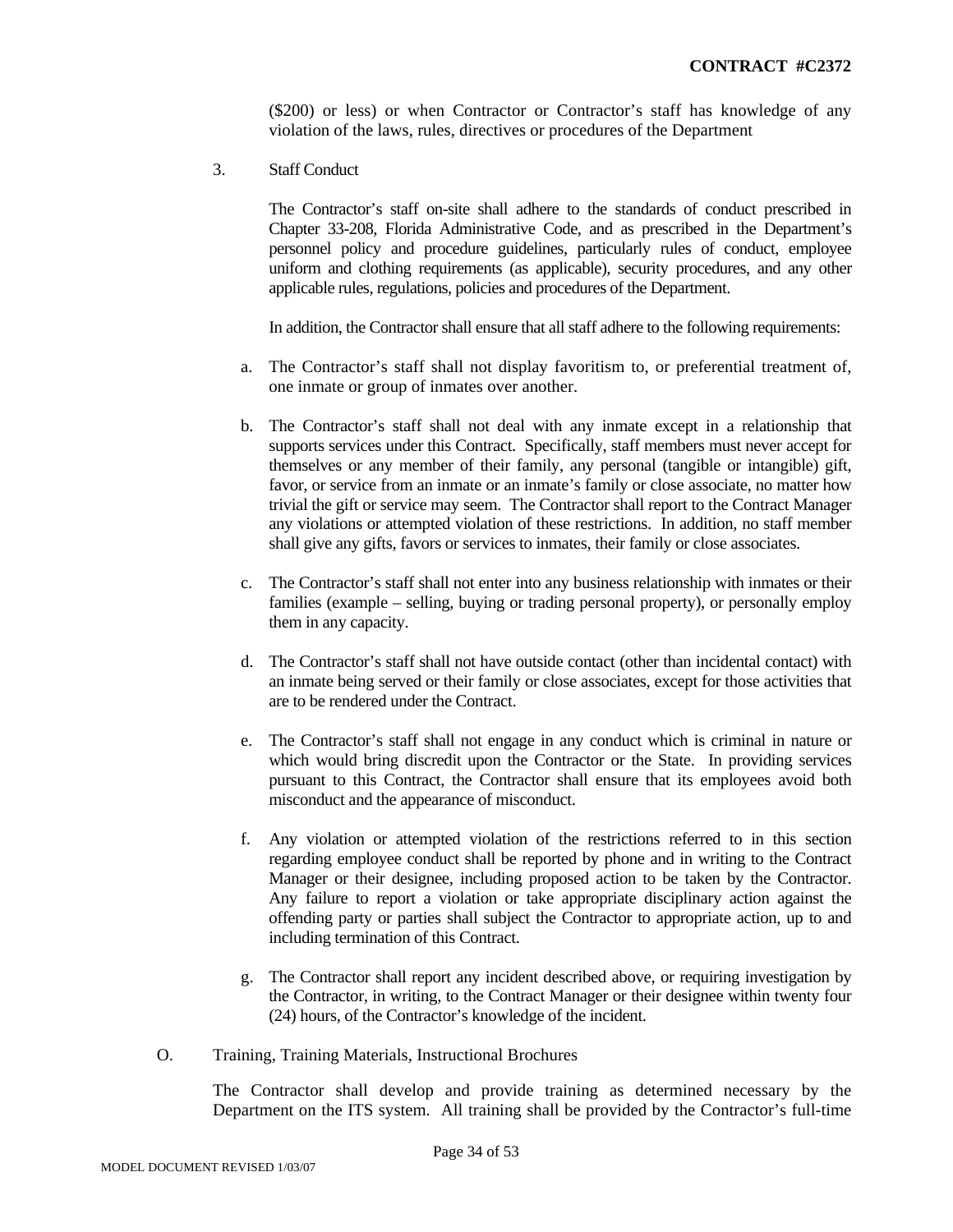trainer (position outlined in Section II., N.) who will provide ongoing training as needed to ensure current and incoming DC staff is properly trained in the operational use of the inmate telephone service and system and the use of all associated equipment and services, specifically training in use of monitoring and reporting functionality. In addition, refresher training shall be provided as determined necessary by the Department. Training shall take place at locations designated by the Department as determined necessary by the Local Contract Coordinator-Operations.

The Contractor shall provide all materials and equipment necessary to perform the training and shall utilize actual equipment utilized under the resulting Contract. A minimum of one hundred (100) copies of the approved training curriculum and/or user manuals for Department staff shall be made available for each training session. Additional training manuals shall be provided upon request of the Contract Manager or Local Contract Coordinator-Operations or designee.

The Contractor shall provide a sufficient number of instructional brochures to friends and families explaining the inmate telephone service, including rates for collect calls, and rates and payment options for pre-paid accounts.

In addition, upon implementation of the e-messaging service, the Contractor shall provide a sufficient number of instructional brochures to friends and families explaining the emessaging service, including rates and payment options.

In addition, the Contractor shall provide a sufficient number of instructional brochures explaining use of the telephone service for distribution to inmates.

All training, training materials and instructional brochures shall be provided at no cost to the Department.

P. Performance Measures

By executing this contract, Contractor agrees to be held accountable for the achievement of certain performance measures in successfully delivering services under this Contract. The following Performance Measure categories shall be used to measure Contractor's performance and delivery of services: Note: the Contractor shall comply with all contract terms and conditions upon execution of contract and the Department may monitor each site upon implementation of services at that site to ensure that contract requirements are being met.

- 1. Performance Outcomes and Standards; and
- 2. Other Contract Requirements.

A description of each of the Performance Measure categories is provided below:

1. Performance Outcomes and Standards

Listed below are the key Performance Outcomes and Standards deemed most crucial to the success of the overall desired Inmate Telephone Service. The Contractor shall ensure that the stated performance outcomes and standards (level of achievement) are met. Performance shall be measured per institution as indicated, beginning the second month after which service has been fully implemented.

a. Completion of Routine Service: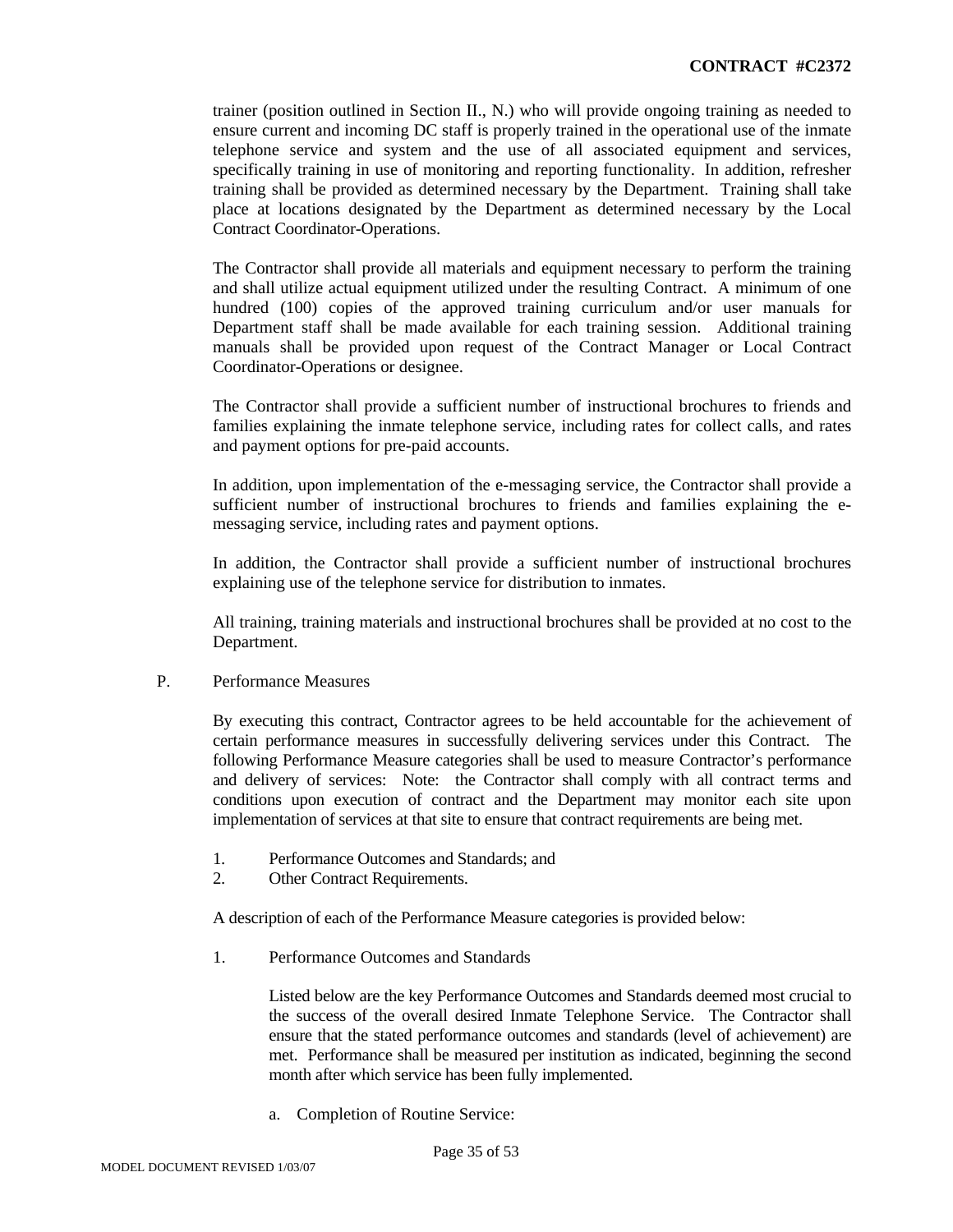- Outcome: All requests for routine service shall be completed within twentyfour (24) hours of request for service from the Department, unless otherwise excepted.
- Measure: Compare the date/time that service is completed to the date/time that the request for service was received from the Department by the Contractor. (Measure Monthly for each institutional location).
- Standard: Ninety-five percent (95%)) of routine service requests shall be completed within twenty-four (24) hours of notice from the Department.
- b. Completion of Major Emergency Repair Service:
	- Outcome: All major emergency repair service shall be completed within twelve (12) hours of request for repair from the Department, unless otherwise excepted.
	- Measure: Compare the date and time that major emergency repair service is completed to the date/time that the request for major emergency repair service was received from the Department by the Contractor. (Measure Monthly for each institutional location).
	- Standard: Ninety-five percent (95%) of major emergency repair service shall be completed within twelve (12) hours of notice from the Department.
- c. Commission and Call Detail Report (Invoice Documentation):
	- Outcome: The Contractor shall provide the Commission and Call Detail Report within thirty (30) days of the last day of the Contractor's regular billing cycle.
	- Measure: Compare the date the Commission and Call Detail Report was received with the last day of the Contractor's regular billing cycle. (Measure Monthly)
	- Standard: One hundred percent (100%) of Commission and Call Detail Reports shall be received within thirty (30) days of the last day of the Contractor's regular billing cycle.

By execution of this Contract the Contractor hereby acknowledges and agrees that its performance under the Contract shall meet the standards set forth above. Any failure by the Contractor to achieve any outcome and standard identified above may result in assessment of Liquidated Damages as provided in Section II., R. Any such assessment and/or subsequent payment thereof shall not affect the Contractor's obligation to provide services as required by this Contract.

- 2. Other Contract Requirements
	- Standard: The Department will monitor the Contractor's performance to determine compliance with other contract requirements at each institutional site, including, but not limited to, the following:
		- a. Transition/Implementation/Installation of System;
		- b. Bi-Annual Audit;
		- c. Timely Submittal of Corrective Action Plans (when applicable); and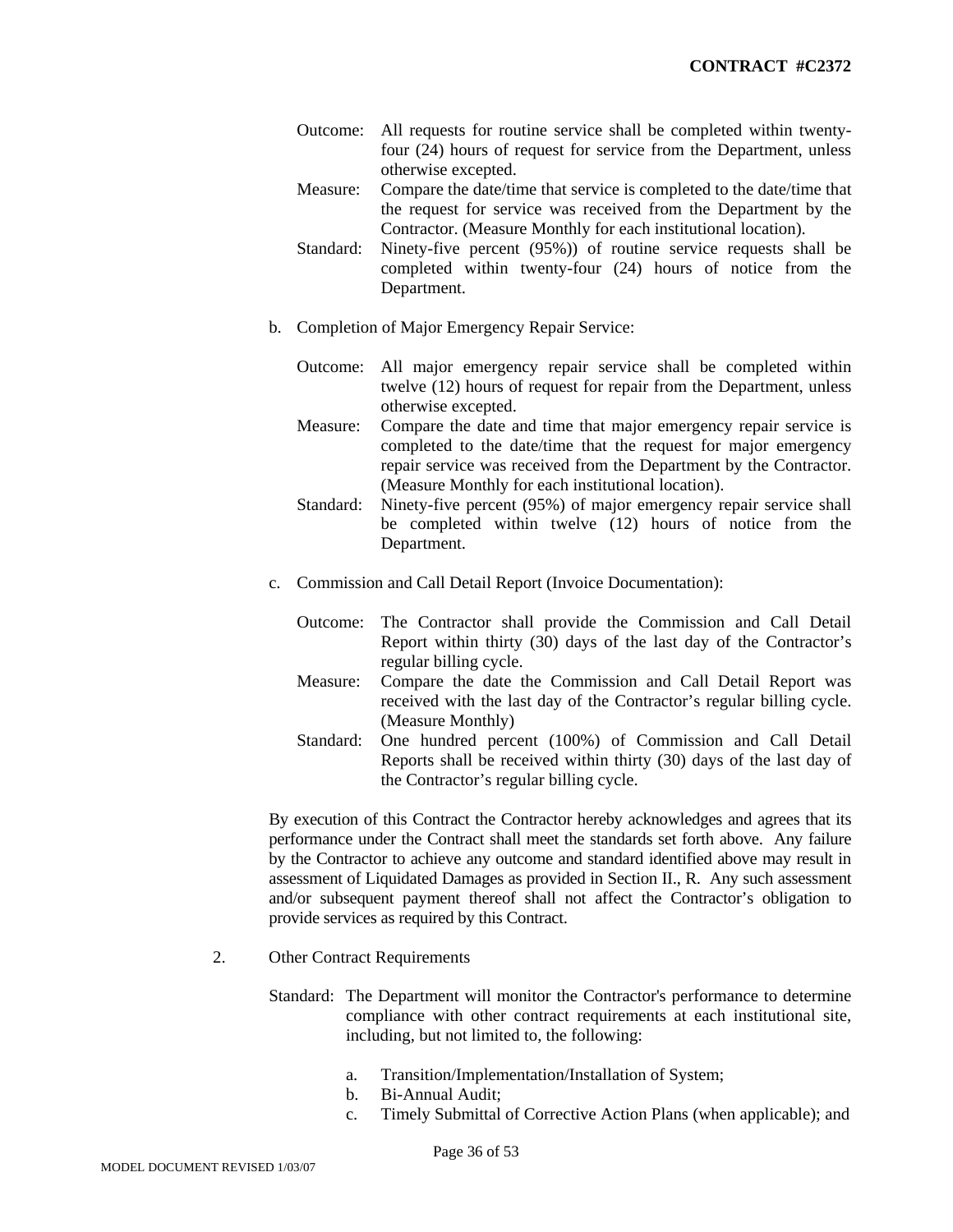- d. Compliance with Other Terms and Conditions of the Contract not involving delivery of services otherwise listed above.
- Measure: Failure to meet the agreed-upon Final Transition/Implementation schedule or failure to meet the Bi-Annual Audit Requirement will result in the imposition of liquidated damages without opportunity for correction or relief as a result of extenuating circumstances. For compliance regarding Other Terms and Conditions of the Contract, the Contractor shall achieve 100% compliance after the time frames indicated in the Contractor's Corrective Action Plan (CAP) for completion of corrective action on identified deficiencies.
- Q. Monitoring Methodology
	- 1. Performance Outcomes and Standards

The Department's Contract Manager and/or designee will monitor the Contractor's service delivery to determine if the Contractor has achieved the required level of performance for each Performance Outcome and Standard identified in Section II., P., 1. Performance measures shall be assessed as specified beginning the second month after services have been implemented. If the Department determines that Contractor has failed a Performance Outcome and Standard, Contractor will be sent a formal contract communication in accordance with Section II., C. Note: The Contractor shall correct all identified non-compliant service delivery related to failure to meet the Performance Outcomes and Standards identified in Section II., P., 1, however, this shall not negate the fact that a performance outcome and standard has not been met and that liquidated damages will be imposed.

2. Other Contract Requirements

Monitoring for Other Contract Requirements, identified in Section II., P., 2., shall be conducted no less than twice a year. (Final Contract Monitoring tool to be developed by the Department's Bureau of Institutional Support Services in accordance with the requirements in the resultant contract.) Such monitoring may include, but is not limited to, both announced and unannounced site visits.

The Department's Contract Manager or designee will provide an oral exit report at termination of the monitoring visits and a written monitoring report to the Contractor within three weeks of the monitoring. Non-compliance issues identified by the Contract Manager or designee will be identified in detail to provide opportunity for correction, where feasible.

Within ten (10) days of receipt of the Department's monitoring report, the Contractor shall provide a formal Corrective Action Plan (CAP) in response to all noted deficiencies to include responsible individuals and required time frames for achieving compliance. Such time frames for compliance shall not exceed thirty (30) days, unless specifically agreed upon in writing by the Department. All noted deficiencies shall be corrected within the time frames identified or the Department will impose liquidated damages in accordance with Section II., R.,2. The Contract Manager, Local Contract Coordinator - Operations or other designated Department staff may conduct follow-up monitoring reviews at any time to determine compliance based upon the submitted CAP.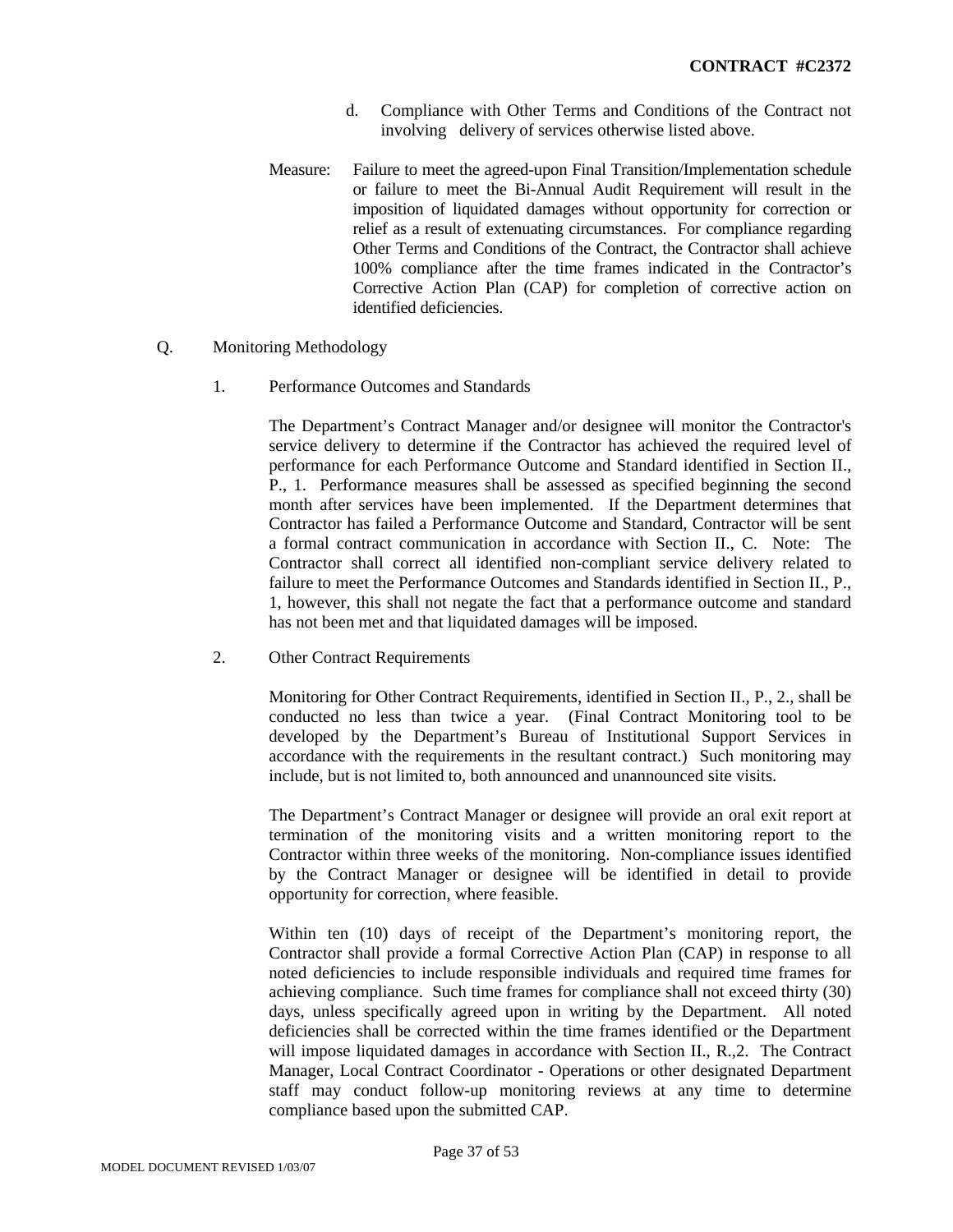The Department reserves the right for any Department staff to make scheduled or unscheduled, announced or unannounced monitoring visits.

During follow-up monitoring, any noted failure by the Contractor to correct deficiencies for Other Contract Requirement violations identified in the monitoring report within the time frame specified in the CAP may result in application of Liquidated Damages as specified in Section II., R.,2.

3. Repeated Instances

Repeated instances of failure to meet either the Performance Outcomes and Standards or Other Contract Requirements or to correct deficiencies may, in addition to imposition of liquidated damages, result in determination of Breach of Contract, and/or termination of the Contract in accordance with Section VI, Termination.

R. Liquidated Damages

The Contractor expressly agrees to the imposition of liquidated damages.

The Department's Contract Manager will provide written notice to the Contractor's Representative of all liquidated damages assessed accompanied by detail sufficient for justification of assessment. The Contractor shall forward a cashier's check or money order to the Contract Manager, payable to the Department in the appropriate amount, within ten (10) days of receipt of a written notice of demand for damages due.

1. Liquidated Damages For Failure to meet Performance Outcomes and Standards

The Contractor hereby acknowledges and agrees that its performance under the Contract shall meet the Performance Outcomes and Standards set forth in Section II., P., 1. If the Contractor fails to meet any Performance Outcomes and Standards, the Department will impose Liquidated Damages in the amount of \$2,500.00 per standard per institutional site. Repeated failure to meet performance outcomes and standards in consecutive months will result in liquidated damages being doubled.

2. Liquidated Damages For Other Contract Requirements

For failure to meet other contract requirements, set forth in Section II.,R.,2, liquidated damages will be imposed as follows:

a. Failure to Meet Implementation/Transition Schedule

In the event the Contractor fails to complete transition, implementation and installation of the ITS at each facility within the time frames established on the Final Transition and Implementation Schedule, liquidated damages in the amount of ten thousand dollars (\$10,000.00) per institution/facility for which services were not timely implemented will be imposed against the Contractor. Continued failure to complete transition, implementation and installation of services will result in the imposition of damages in the amount of five thousand dollars (\$5,000.00) for each additional ten (10) day period or part thereof that the institution/facility remains non-operational, until such time as services are fully implemented and fully operational.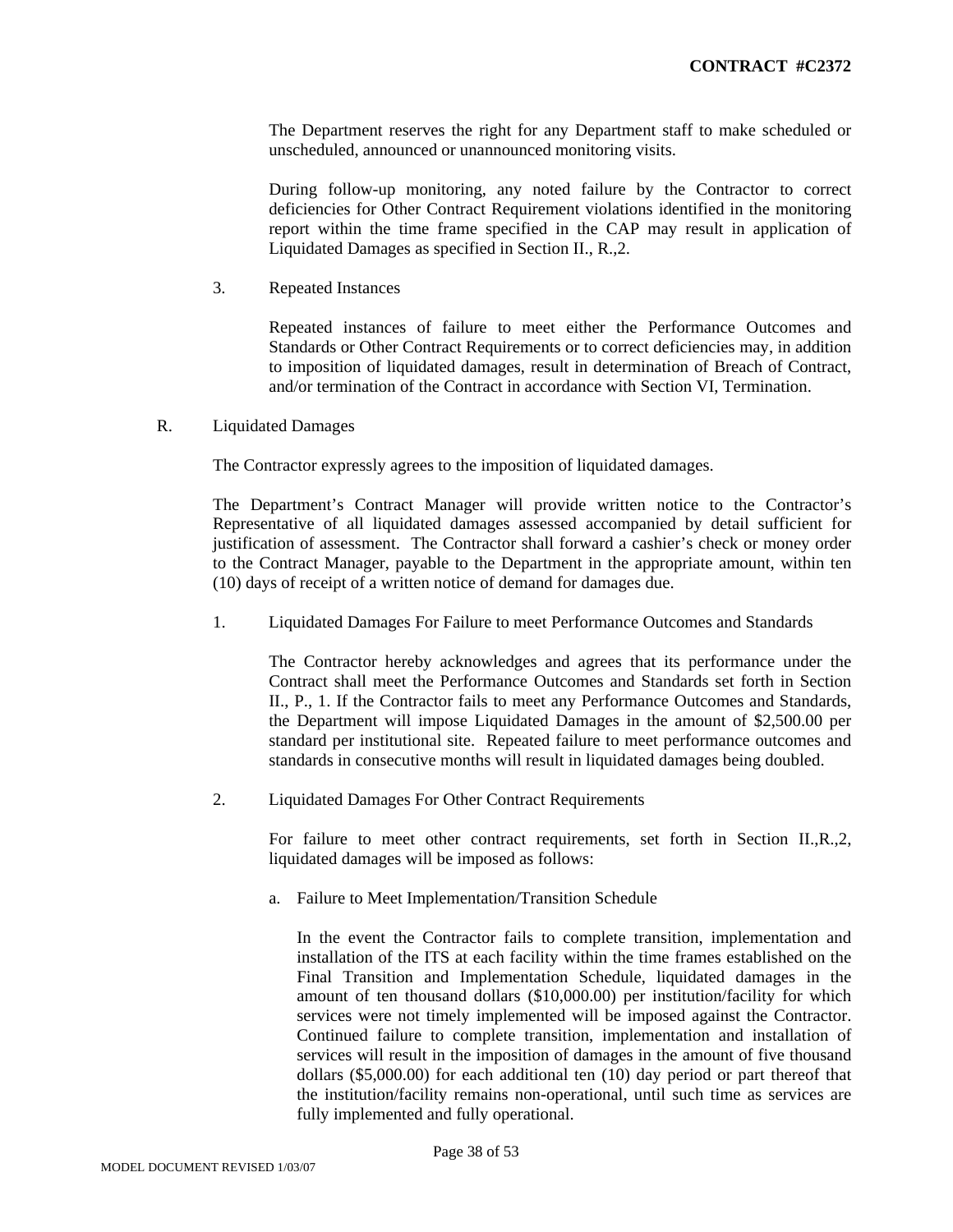b. Failure to Meet Performance on Bi-Annual Audit

In the event the bi-annual audit specified in Section II. L., fails to verify that the Contractor's Inmate Telephone Service and systems and equipment are accurately and completely recording all calls and/or related charges as required, liquidated damages in the amount of ten thousand dollars (\$10,000.00) will be imposed against the Contractor for the bi-annual audit period failed.

c. Failure to Timely Submit Corrective Action Plan (CAP)

In the event that the Contractor received a Monitoring Report requiring a Corrective Action Plan (CAP) and fails to submit a CAP responding to each specified written deficiency within the time frames specified in Section II., Q., liquidated damages in the amount of five thousand dollars (\$5,000.00) will be imposed against the Contractor.

d. Failure to Timely Correct Identified Contract Deficiencies

In the event the Contractor fails to correct deficiencies noted in the Department's monitoring report within the time frames indicated in the CAP, liquidated damages in the amount of one thousand dollars (\$1,000.00) per day per institutional site where deficiencies exist shall be imposed until such time as all noted deficiencies are corrected unless otherwise agreed to by the Department.

e. Failure to Timely Submit Final commission Payment

In the event the Contractor fails to submit the final commission payment to the Department no more than forty-five (45) days after the end date of this Contract, liquidated damages in the amount of fifteen hundred dollars (\$1,500.00) per day for each day of late submission shall be imposed.

S. Deliverables

The following services or service tasks are identified as deliverables for the purposes of this Contract:

- Inmate Telephone Services as described in this Contract.
- A telephone calling system and database for monitoring purposes.
- All related equipment as set forth in Section II., K.
- Reporting as set forth in Section II., M.
- Compliance with contract terms and conditions.
- T. Contract Termination Requirements

Upon the expiration date of the Contract resulting from this Contract (or any other termination date), the Contractor shall provide a copy of all historical data, in a format to be determined by the Contract Manager.

If, at any time, this Contract is canceled, terminated or otherwise expires, and a Contract is subsequently executed with a firm other than the Contractor, the Contractor has the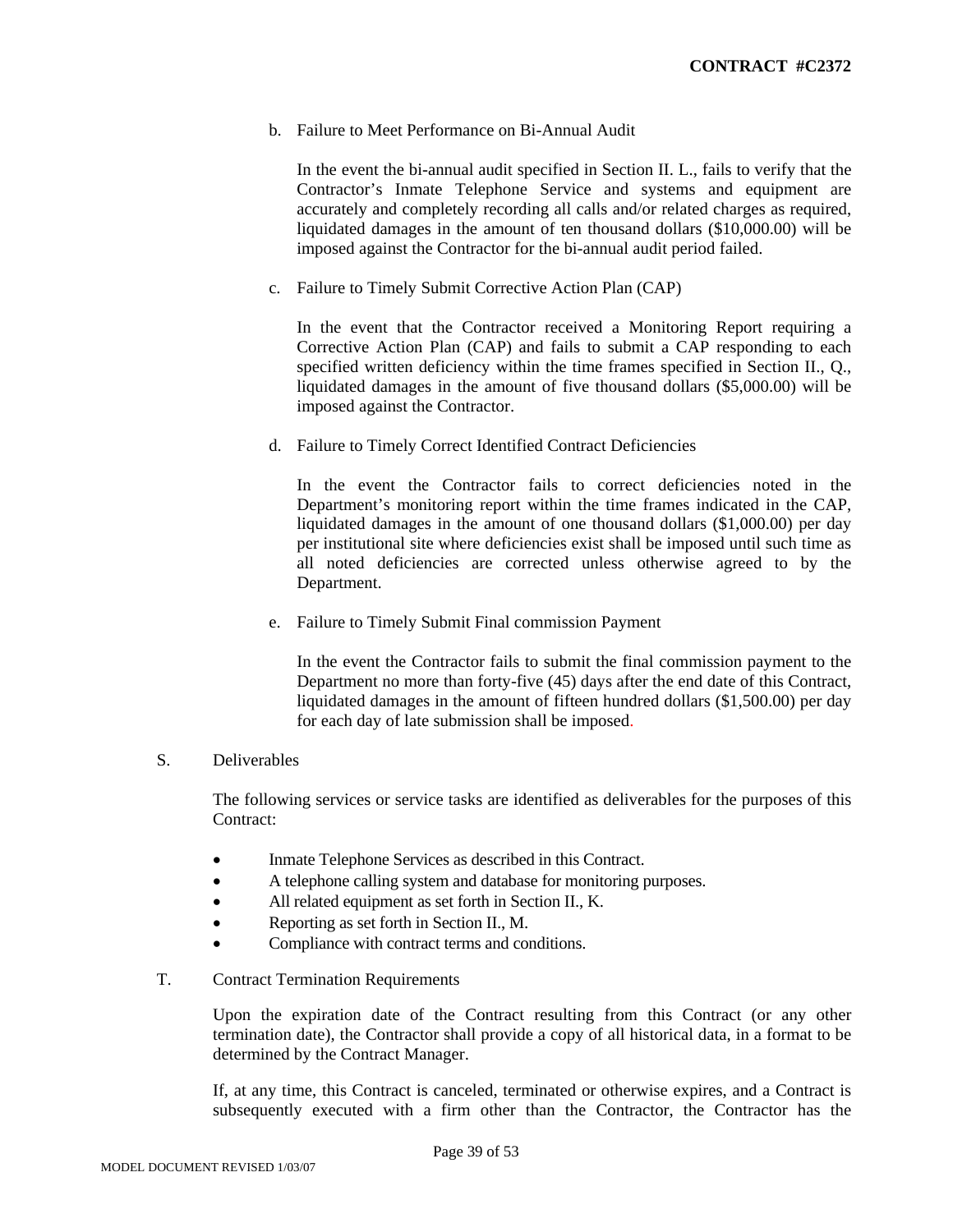affirmative obligation to assist in the smooth transition of Contract services to the subsequent Contractor, including the provision of documents and information not otherwise protected from disclosure by law.

## **III. COMPENSATION**

A. Payments and Invoices

The Department established a fixed "to connect" surcharge for service delivery of its ITS. The "to-connect" surcharge established by the Department shall be utilized by the Contractor for local, local extended area calls, and for all calls on the North American Dialing Plan, including interlata, intralata, and interstate calls. There shall be no additional rate per minute charges allowed for local coin and local extended area calls.

# **COLLECT CALL SURCHARGE:**

The Contractor shall provide inmate telephone COLLECT CALL service at the following surcharges and rates:

| <b>TYPE OF CALL</b> | "TO CONNECT"<br><b>SURCHARGE</b> | <b>RATE PER MINUTE</b> |
|---------------------|----------------------------------|------------------------|
| Local Coin          | \$.50                            | \$0.00                 |
| Local Extended Area | \$.50                            | \$0.00                 |
| Inter-lata          | \$1.20                           | \$0.04                 |
| Intra-lata          | \$1.20                           | \$0.04                 |
| Interstate          | \$1.20                           | \$0.04                 |

# **PREPAID CALL SURCHARGE:**

The Contractor shall provide inmate telephone PREPAID CALL service at the following surcharges and rates:

| <b>TYPE OF CALL</b> | "TO CONNECT"<br><b>SURCHARGE</b> | <b>RATE PER MINUTE</b> |
|---------------------|----------------------------------|------------------------|
| Local Coin          | \$.50                            | \$0.00                 |
| Local Extended Area | \$.50                            | \$0.00                 |
| Inter-lata          | \$1.02                           | \$0.04                 |
| Intra-lata          | \$1.02                           | \$0.04                 |
| Interstate          | \$1.02                           | \$0.04                 |

#### INTERNATIONAL CALL SURCHARGE AND RATES PER MINUTE:

Surcharge and Rates per Minute for International Calls (Collect and Prepaid) shall not exceed the maximum rate allowed by the appropriate regulatory authority during the time the call is placed.

Charges for calls shall include only the time from the point at which the called party accepts the call and shall end when either party returns to an on-hook condition or until either party attempts a hook flash. There shall be no charges to the called party for any setup time for either collect or prepaid calls.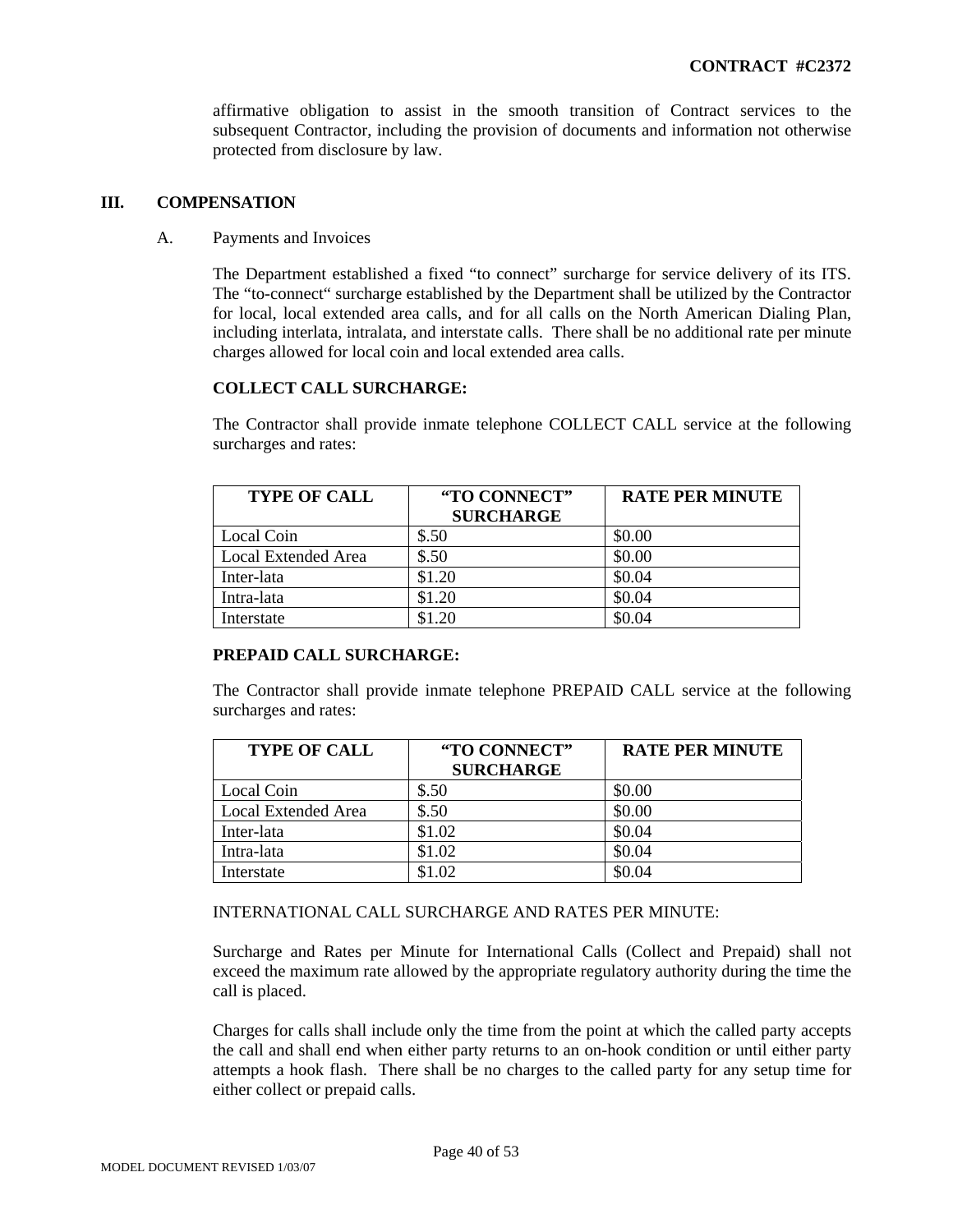There shall be no additional fees, surcharges, or other types of costs associated with collect or prepaid calls or for establishing prepaid accounts billed to either the Department or families and friends of inmates establishing prepaid accounts.

In addition, the Contractor shall not charge, pass on, or pass through to the customer paying for collect or prepaid calls any charges referred to as Local Exchange Carrier's (LEC's) or Competitive Local Exchange Carrier's (CLEC's) billing costs, or any bill rendering fee or billing recovery fee. The Contractor shall also ensure that LEC's and CLEC's do not charge or pass on to the customer any additional fee or surcharges for billing. The Contractor shall be responsible for any such LEC or CLEC surcharges incurred if billing through the LEC or CLEC.

The Contractor shall pay to the Department each month a thirty-five percent (35%) commission of gross revenues received from this Contract. The Contractor shall be responsible for collections and fraud, and shall not make any deductions from gross revenue for uncollectible accounts, billing fees or other administrative costs prior to applying the commission percentage. Notwithstanding the above, gross revenues shall not include taxes charged by an appropriate governmental entity. The monthly commission amount is therefore obtained by multiplying the commission percentage times each month's total charges. Commission and Call Detail reports will be required with the monthly commission payment.

1. Guaranteed Commission/Monthly Payment to the Department

The Contractor shall pay the Department a monthly thirty-five percent (35%) commission based on the gross revenue. The Department will begin to receive payment for a facility on the date the Contractor assumes responsibility for the operation of that facility's inmate telephone service in accordance with the Final Transition and Implementation Plan.

2. Monthly Payment Submission

The Contractor shall remit the total monthly payment broken down into two (2) submittals: one (1) submittal shall be comprised of the total monthly commission due to the Department for recouping of the Department's operating costs (amount to be determined by Department within twenty (20) days of execution of contract) and a second submittal consisting of the remaining amount of the monthly commission due to the Department. Payment of the monthly amount shall be tendered to the Department by Electronic Funds Transfer (EFT) to a specified Department account within thirty (30) days after the final day of the Contractor's regular monthly billing cycle.

3. Commission and Call Detail Report/Supporting Documentation for Monthly Payment

The Contractor shall submit to the Department, as supporting detail for the monthly payment of commission, a Commission and Call Detail Report in detail sufficient to allow the Department to recalculate gross revenue and validate the accuracy of the Department's commission and for a proper pre-audit and post-audit thereof. The Contractor shall submit the Commission and Call Detail Report with supporting documentation to the Local Contract Coordinator - Accounting:

Michael Deariso, CPA Bureau of Finance and Accounting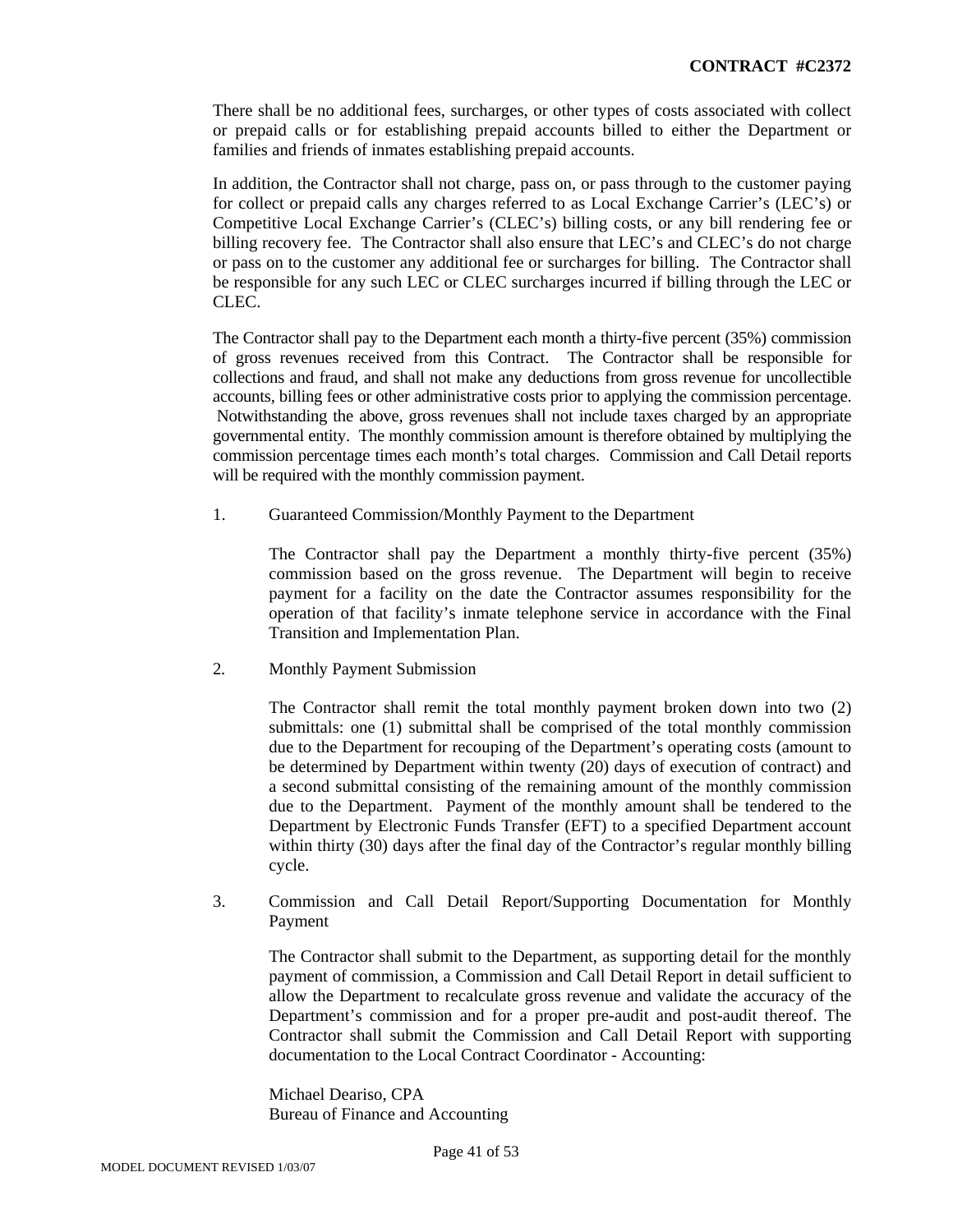Department of Corrections Attention Revenues and Receipts P.O. Box 13600 Tallahassee, FL 32317-3600

The Commission and Call Detail Report shall consist of the following: A list of all inmate calls made by PIN, time connected, time disconnected, rate charged [both per minute and total charge, separating any surcharge], duration of call, and called number and any other information necessary for the Department to independently calculate the gross revenue and the commission due. The report shall be submitted monthly on CD-ROM in detail and with a hard copy summary and shall also reflect the gross revenues generated by all inmate phones. Additional documentation requirements may be requested by the Department.

4. Final Commission Payment

The Contractor shall submit the final commission payment to the Department no more than forty-five (45) days after the end date of this Contract. If the Contractor fails to do so, the Contractor agrees to submit additional payment in the amount of fifteen hundred dollars (\$1,500.00) per day for each day of late submission (See Section II., R., 2., e.).

5. Subcontracts

No payments shall be made to the Subcontractor until all subcontracts have been approved, in writing by the Department.

## B. Travel Expenses

The Department shall not be responsible for the payment of any travel expense for the Contractor that occurs as a result of this Contract.

# C. Contractor's Expenses

The Contractor shall pay for all licenses, permits, and inspection fees or similar charges required for this Contract, and shall comply with all laws, ordinances, regulations, and any other requirements applicable to the work to be performed under this Contract.

#### **IV. CONTRACT MANAGEMENT**

#### A. Department's Contract Manager

The Contract Manager for this Contract will be:

Charles D. Terrell, Chief, Bureau of Institutional Support Services Department of Corrections 2601 Blair Stone Road Tallahassee, Florida 32399-2500 Phone: (850) 410-4278 Fax: (850) 922-9277 terrell.charlie@mail.dc.state.fl.us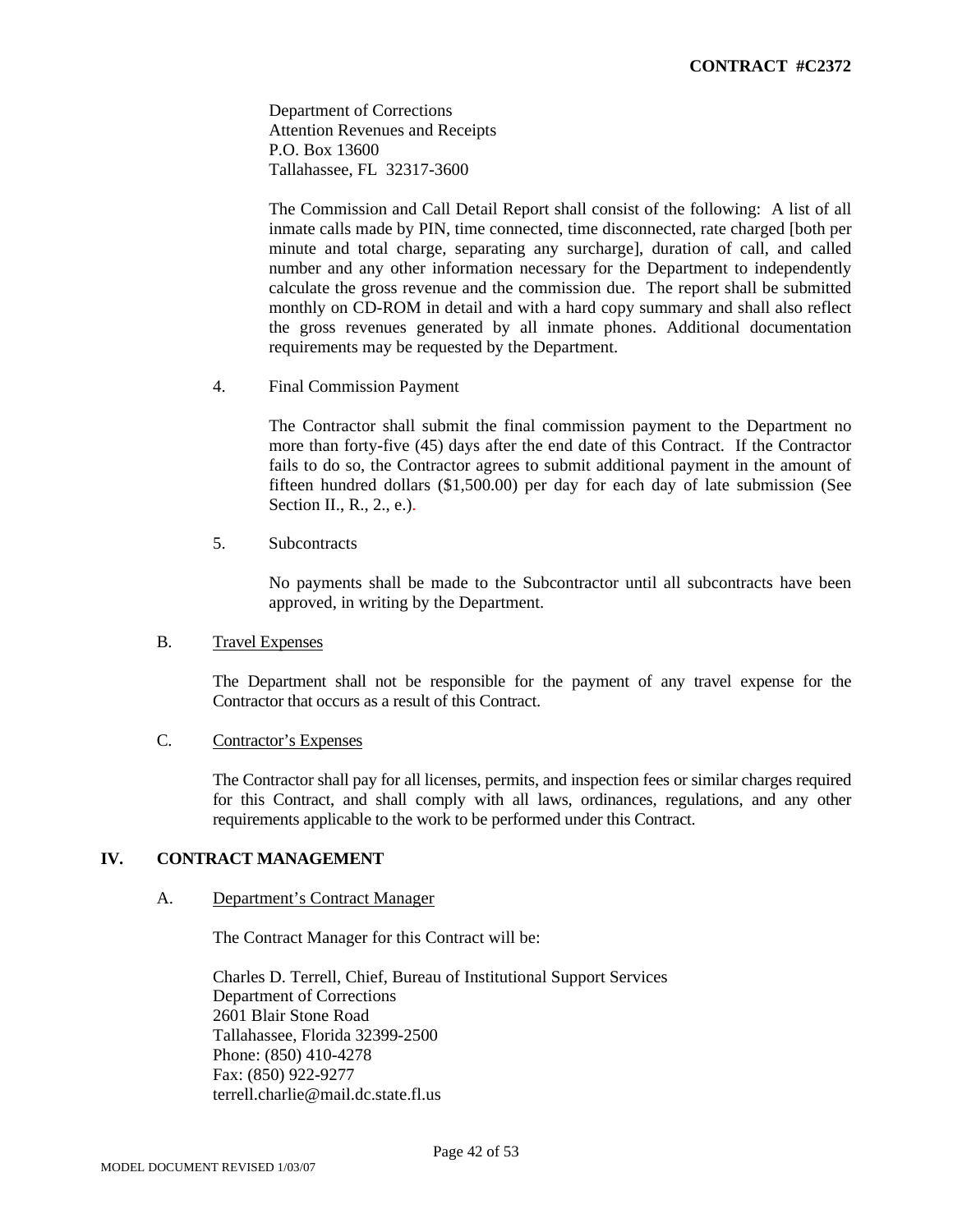The Contract Manager will perform the following functions:

- 1. Maintain a contract management file;
- 2. Serve as the liaison between the Department and the Contractor;
- 3. Verify receipt of deliverables from the Contractor;
- 4. Monitor the Contractor's progress;
- 5. Evaluate the Contractor's performance;
- 6. Direct the Contract Administrator to process all amendments, renewals and terminations of this Contract;
- 7. Evaluate Contractor performance upon completion of the overall Contract. This evaluation will be placed on file and will be considered if the Contract is subsequently used as a reference in future procurements.

The Contract Manager may delegate the following functions to the Local Contract Coordinator (LCC):

- 1. Verify receipt of deliverables from the Contractor;
- 2. Monitor the Contractor's performance; and
- 3. Will notify the Contract Manager that the work is completed and will email and /or fax any documents relating to the service.

The Local Contract Coordinator for this Contract will be:

# **Operations: Accounting:**

| Larry Purintun                            | Michael Deariso                            |
|-------------------------------------------|--------------------------------------------|
| <b>General Services Manager</b>           | Finance and Accounting Director III        |
| 2601 Blair Stone Road                     | 2601 Blair Stone Road                      |
| Tallahassee, Florida 32399-2500           | Tallahassee, Florida 32399-2500            |
| Phone: $(850)$ 410-4180                   | Phone: (850) 922-9836                      |
| Fax: (850) 922-9277                       | Fax: $(850)$ 488-1196                      |
| Email: purintun.larry@mail.dc.state.fl.us | Email: deariso.michael@mail.dc.state.fl.us |

#### B. Department's Contract Administrator

The Contract Administrator for this Contract will be:

Lisa M. Bassett, Chief Bureau of Procurement & Supply Department of Corrections 2601 Blair Stone Road Tallahassee, Florida 32399-2500 Phone: (850) 488-6671 Fax: (850) 922-5330 Email: bassett.lisa@mail.dc.state.fl.us

The Contract Administrator will perform the following functions:

- 1. Maintain the official Contract file;
- 2. Process all Contract amendments, renewals, and termination of the Contract; and
- 3. Maintain the official records of all formal correspondence between the Department and the Contractor.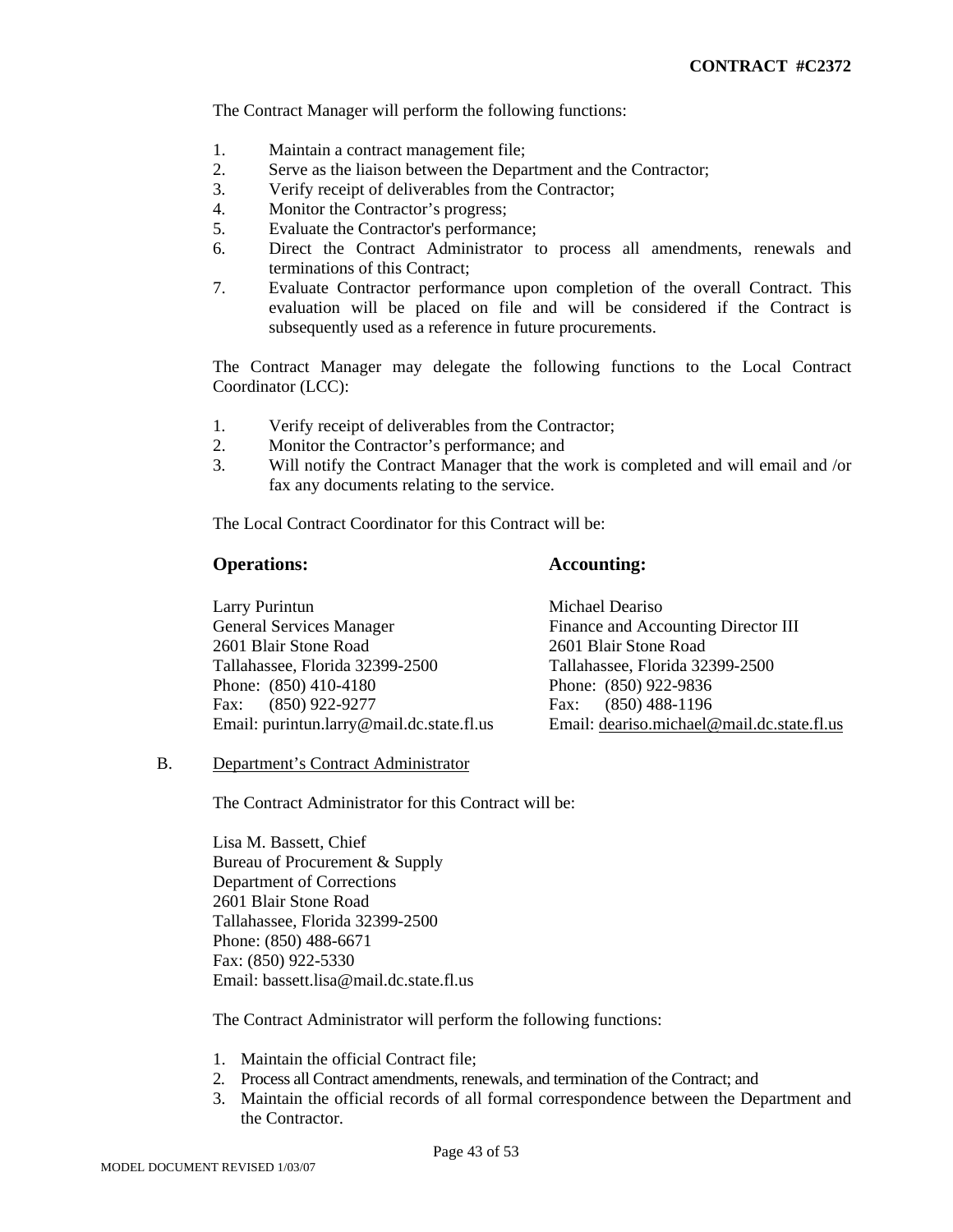### C. Contractor's Representative

The name, title, address, and telephone number of the Contractor's representative responsible for administration and performance under this Contract is:

Daniel McGuinn, Account Executive SECURUS Technologies, Inc. 688 NW 33<sup>RD</sup> Street Margate, Florida 33063 Phone: (954) 753-5184 Fax: (954) 753-5184 Email: dmcguinn@securustech.net

#### D. Contract Management Changes

After execution of this Contract, any changes in the information contained in Section IV., Contract Management, will be provided to the other party in writing and a copy of the written notification shall be maintained in the official Contract record.

# **V. CONTRACT MODIFICATION**

Unless otherwise stated herein, modifications to the provisions of this Contract, with the exception of Section IV., CONTRACT MANAGEMENT, shall be valid only through execution of a formal Contract amendment.

# **VI. TERMINATION**

#### A. Termination at Will

 This Contract may be terminated by the Department upon no less than ninety (90) calendar days' notice, without cause, or by the Contractor upon no less than one hundred twenty (120) calendar days' notice, without cause, unless a lesser time is mutually agreed upon by both parties. Notice shall be delivered by certified mail (return receipt requested), by other method of delivery whereby an original signature is obtained, or in-person with proof of delivery.

#### B. Termination for Cause

If a breach of this Contract occurs by the Contractor, the Department may, by written notice to the Contractor, terminate this Contract upon twenty-four (24) hours' notice. Notice shall be delivered by certified mail (return receipt requested), by other method of delivery whereby an original signature is obtained, or in-person with proof of delivery. If applicable, the Department may employ the default provisions in Chapter 60A-1, Florida Administrative Code. The provisions herein do not limit the Department's right to remedies at law or to damages.

#### C. Termination for Unauthorized Employment

 Violation of the provisions of Section 274A of the Immigration and Nationality Act shall be grounds for unilateral cancellation of this Contract.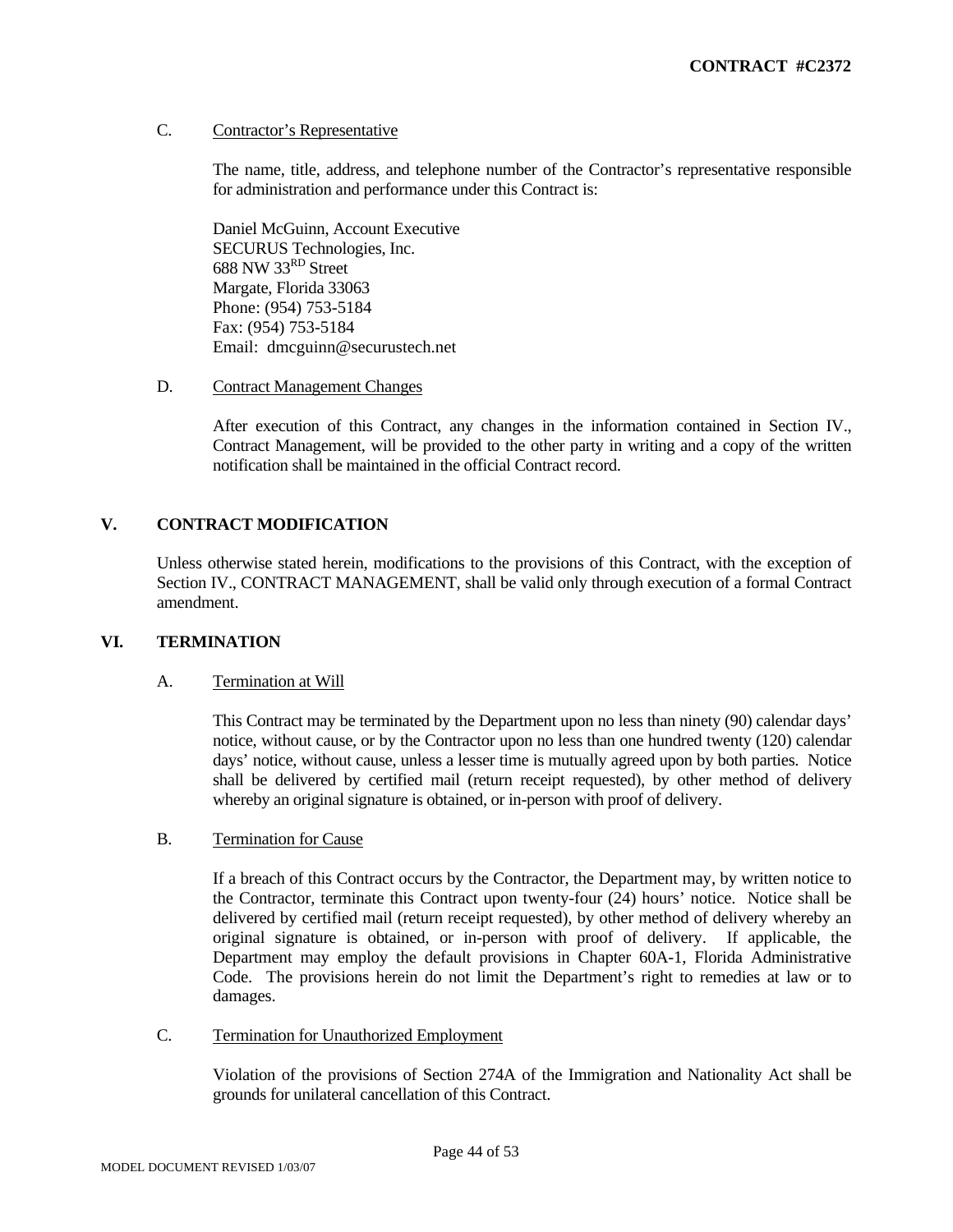## **VII. CONDITIONS**

#### A. Records

1. Public Records Law

The Contractor agrees to allow the Department and the public access to any documents, papers, letters, or other materials subject to the provisions of Chapters 119 and 945.10, Florida Statutes, made or received by the Contractor in conjunction with this Contract. The Contractor's refusal to comply with this provision shall constitute sufficient cause for termination of this Contract.

- 2. Audit Records
	- a. The Contractor agrees to maintain books, records, and documents (including electronic storage media) in accordance with generally accepted accounting procedures and practices which sufficiently and properly reflect all revenues and expenditures of funds provided by the Department under this Contract, and agrees to provide a financial and compliance audit to the Department or to the Office of the Auditor General and to ensure that all related party transactions are disclosed to the auditor.
	- b. The Contractor agrees to include all record-keeping requirements in all subcontracts and assignments related to this Contract.
- 3. Retention of Records

The Contractor agrees to retain all client records, financial records, supporting documents, statistical records, and any other documents (including electronic storage media) pertaining to this Contract for a period of five (5) years*.* The Contractor shall maintain complete and accurate record-keeping and documentation as required by the Department and the terms of this Contract. Copies of all records and documents shall be made available for the Department upon request. All invoices and documentation must be clear and legible for audit purposes. All documents must be retained by the Contractor at the address listed in Section IV., C., Contractor's Representative or the address listed in Section III., D., Official Payee, for the duration of this Contract. Any records not available at the time of an audit will be deemed unavailable for audit purposes. Violations will be noted and forwarded to the Department's Inspector General for review. All documents must be retained by the Contractor at the Contractor's primary place of business for a period of five (5) years following termination of the Contract, or, if an audit has been initiated and audit findings have not been resolved at the end of five (5) years, the records shall be retained until resolution of the audit findings. The Contractor shall cooperate with the Department to facilitate the duplication and transfer of any said records or documents during the required retention period. The Contractor shall advise the Department of the location of all records pertaining to this Contract and shall notify the Department by certified mail within ten (10) days if/when the records are moved to a new location.

B. Sponsorship

If the Contractor is a nongovernmental organization which sponsors a program financed partially by State funds, including any funds obtained through this Contract, it shall, in publicizing, advertising, or describing the sponsorship of the program, state: "Sponsored by SECURUS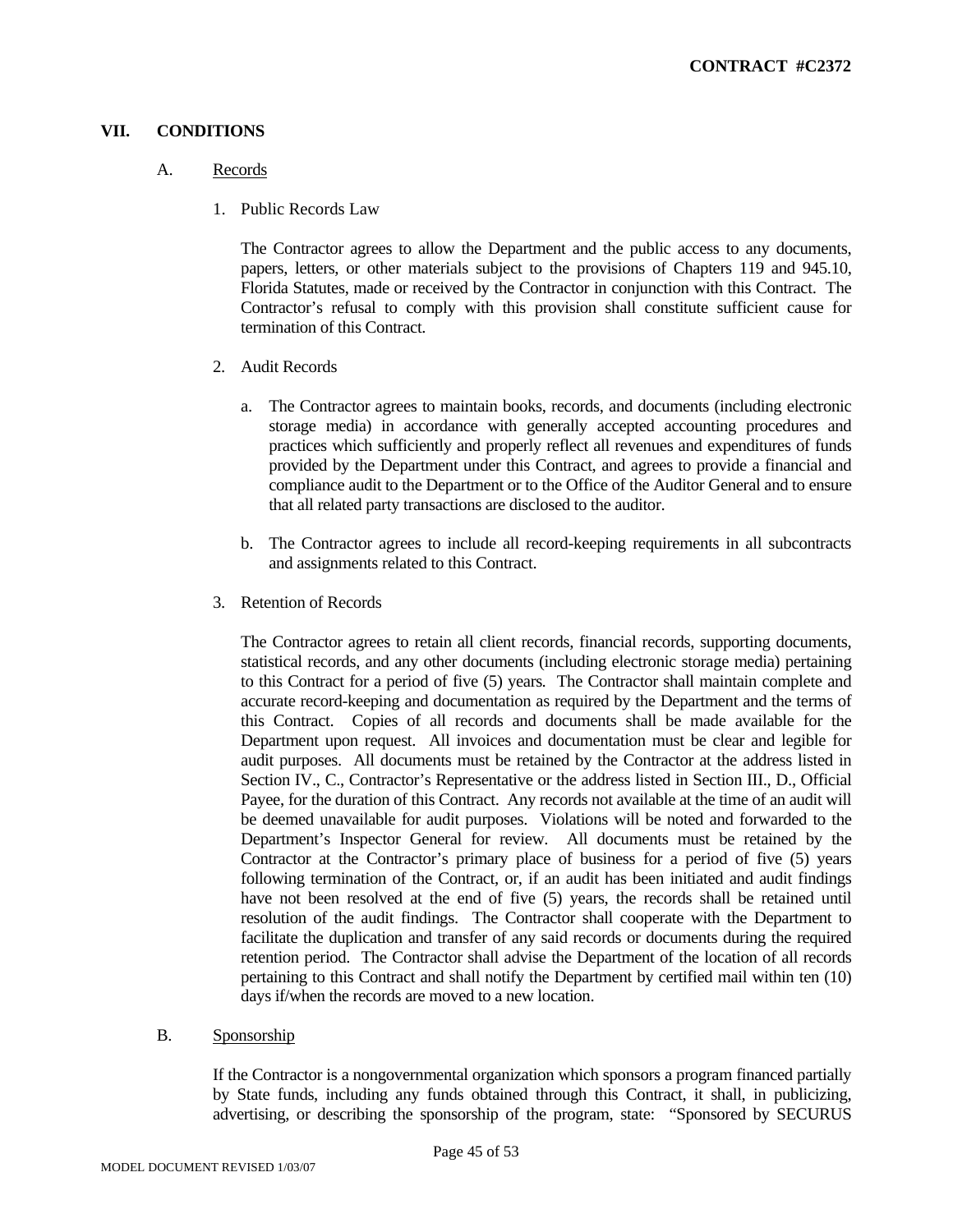Technologies, Inc. and the State of Florida, Department of Corrections." If the sponsorship reference is in written material, the words "State of Florida, Department of Corrections" shall appear in the same size letters or type as the name of the organization.

F. Employment of Department Personnel

The Contractor shall not knowingly engage in this project, on a full-time, part- time, or other basis during the period of this Contract, any current or former employee of the Department where such employment conflicts with Section 112.3185, Florida Statutes.

#### G. Non-Discrimination

No person, on the grounds of race, creed, color, national origin, age, gender, marital status or disability, shall be excluded from participation in, be denied the proceeds or benefits of, or be otherwise subjected to, discrimination in the performance of this Contract.

#### H. Americans with Disabilities Act

 The Contractor shall comply with the Americans with Disabilities Act. In the event of the Contractor's noncompliance with the nondiscrimination clauses, the Americans with Disabilities Act, or with any other such rules, regulations, or orders, this Contract may be canceled, terminated, or suspended in whole or in part and the Contractor may be declared ineligible for further Contracts.

### I. Indemnification

The Contractor shall be liable, and agrees to be liable for, and shall indemnify, defend, and hold the Department, its employees, agents, officers, heirs, and assignees harmless from any and all claims, suits, judgments, or damages including court costs and attorney's fees arising out of intentional acts, negligence, or omissions by the Contractor, or its employees or agents, in the course of the operations of this Contract, including any claims or actions brought under Title 42 USC §1983, the Civil Rights Act.

#### J. Contractor's Insurance

The Contractor agrees to provide adequate insurance coverage on a comprehensive basis and to hold such insurance at all times during the existence of this Contract. The Contractor accepts full responsibility for identifying and determining the type(s) and extent of insurance necessary to provide reasonable financial protection for the Contractor and the Department under this Contract. Upon the execution of this Contract, the Contractor shall furnish the Contract Manager written verification of such insurance coverage. Such coverage may be provided by a selfinsurance program established and operating under the laws of the State of Florida. The Department reserves the right to require additional insurance where appropriate.

If the Contractor is a state agency or subdivision as defined in Section 768.28, Florida Statutes, the Contractor shall furnish the Department, upon request, written verification of liability protection in accordance with Section 768.28, Florida Statutes. Nothing herein shall be construed to extend any party's liability beyond that provided in Section 768.28, Florida Statutes.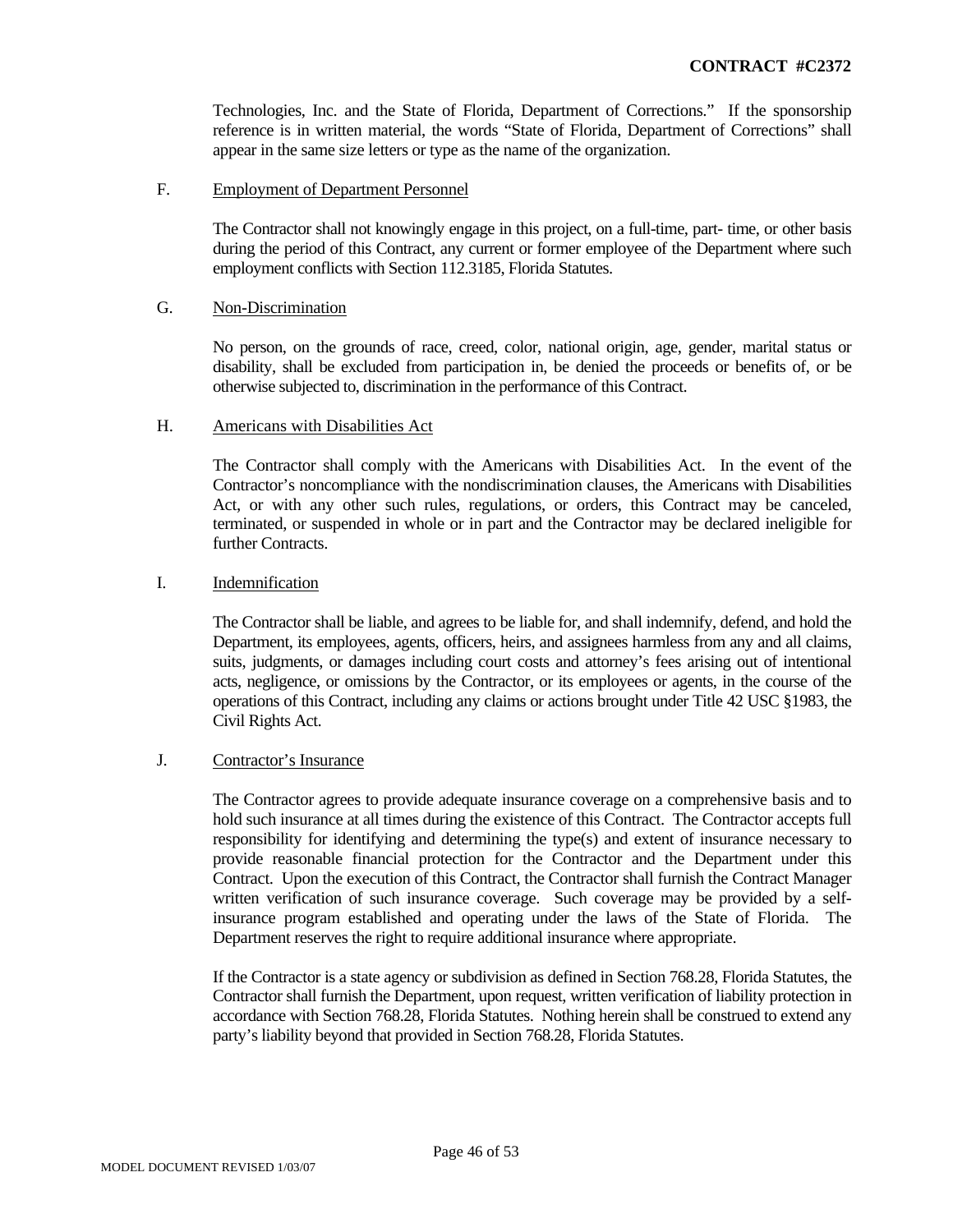### K. Independent Contractor Status

The Contractor shall be considered an independent Contractor in the performance of its duties and responsibilities under this Contract. The Department shall neither have nor exercise any control or direction over the methods by which the Contractor shall perform its work and functions other than as provided herein. Nothing in this Contract is intended to, nor shall be deemed to constitute, a partnership or a joint venture between the parties.

## L. Disputes

Any dispute concerning performance of this Contract shall be resolved informally by the Contract Manager. Any dispute that can not be resolved informally shall be reduced to writing and delivered to the Department's Deputy Assistant Secretary of Institutions-Operations. The Deputy Assistant Secretary of Institutions-Operations shall decide the dispute, reduce the decision to writing, and deliver a copy to the Contractor, the Contract Manager and the Contract Administrator.

#### M. Copyrights, Right to Data, Patents and Royalties

Where activities supported by this Contract produce original writing, sound recordings, pictorial reproductions, drawings or other graphic representation and works of any similar nature, the Department has the right to use, duplicate and disclose such materials in whole or in part, in any manner, for any purpose whatsoever and to have others acting on behalf of the Department to do so. If the materials so developed are subject to copyright, trademark, or patent, legal title and every right, interest, claim or demand of any kind in and to any patent, trademark or copyright, or application for the same, will vest in the State of Florida, Department of State for the exclusive use and benefit of the State. Pursuant to Section 286.021, Florida Statutes, no person, firm or corporation, including parties to this Contract, shall be entitled to use the copyright, patent, or trademark without the prior written consent of the Department of State.

The Department shall have unlimited rights to use, disclose or duplicate, for any purpose whatsoever, all information and data developed, derived, documented, or furnished by the Contractor under this Contract. All computer programs and other documentation produced as part of the Contract shall become the exclusive property of the State of Florida, Department of State, and may not be copied or removed by any employee of the Contractor without express written permission of the Department.

The Contractor, without exception, shall indemnify and save harmless the Department and its employees from liability of any nature or kind, including cost and expenses for or on account of any copyrighted, patented, or unpatented invention, process, or article manufactured or supplied by the Contractor. The Contractor has no liability when such claim is solely and exclusively due to the combination, operation, or use of any article supplied hereunder with equipment or data not supplied by the Contractor or is based solely and exclusively upon the Department's alteration of the article. The Department will provide prompt written notification of a claim of copyright or patent infringement and will afford the Contractor full opportunity to defend the action and control the defense of such claim.

 Further, if such a claim is made or is pending, the Contractor may, at its option and expense, procure for the Department the right to continue use of, replace, or modify the article to render it noninfringing. (If none of the alternatives are reasonably available, the Department agrees to return the article to the Contractor upon its request and receive reimbursement, fees and costs, if any, as may be determined by a court of competent jurisdiction.) If the Contractor uses any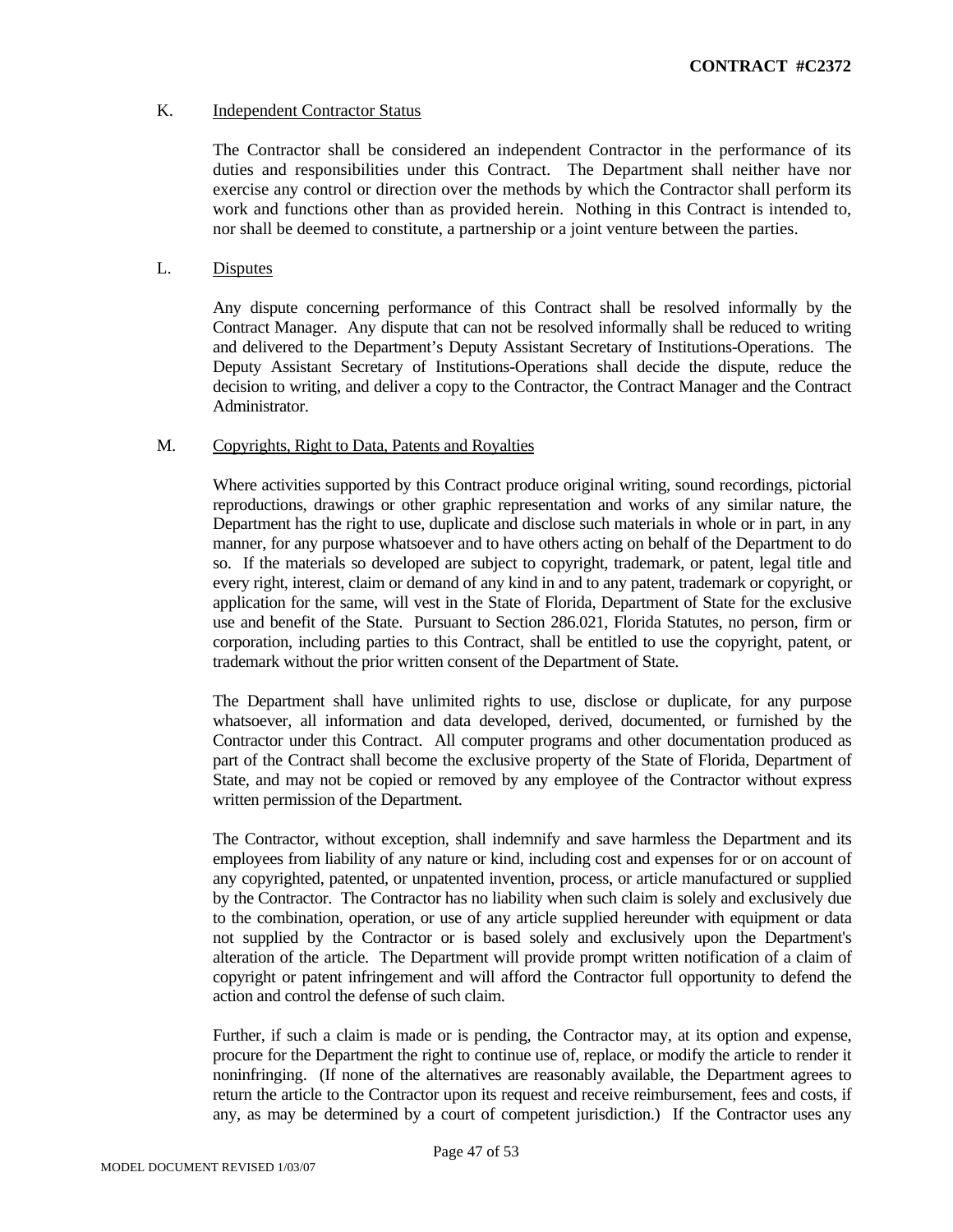design, device, or materials covered by letter, patent or copyright, it is mutually agreed and understood without exception that the Contract prices shall include all royalties or costs arising from the use of such design, device, or materials in any way involved in the work to be performed hereunder.

#### N. Subcontracts

The Contractor is fully responsible for all work performed under this Contract. The Contractor may, upon receiving written consent from the Department's Contract Manager, enter into written subcontract(s) for performance of certain of its functions under this Contract. No subcontract, which the Contractor enters into with respect to performance of any of its functions under this Contract, shall in any way relieve the Contractor of any responsibility for the performance of its duties. All payments to subcontractors shall be made by the Contractor.

#### O. Assignment

The Contractor shall not assign its responsibilities or interests under this Contract to another party without prior written approval of the Department's Contract Manager. The Department shall, at all times, be entitled to assign or transfer its rights, duties and obligations under this Contract to another governmental agency of the State of Florida upon giving written notice to the Contractor.

# P. Force Majeure

Neither party shall be liable for loss or damage suffered as a result of any delay or failure in performance under this Contract or interruption of performance resulting directly or indirectly from acts of God, fire, explosions, earthquakes, floods, water, wind, lightning, civil or military authority, acts of public enemy, war, riots, civil disturbances, insurrections, strikes, or labor disputes.

#### Q. Severability

The invalidity or unenforceability of any particular provision of this Contract shall not affect the other provisions hereof and this Contract shall be construed in all respects as if such invalid or unenforceable provision was omitted, so long as the material purposes of this Contract can still be determined and effectuated.

#### R. Use of Funds for Lobbying Prohibited

The Contractor agrees to comply with the provisions of Section 216.347, Florida Statutes, which prohibits the expenditure of State funds for the purposes of lobbying the Legislature, the Judicial branch, or a State agency.

#### S. Verbal Instructions

No negotiations, decisions, or actions shall be initiated or executed by the Contractor as a result of any discussions with any Department employee. Only those communications that are in writing from the Department's staff identified in Section IV., Contract Management, of this Contract shall be considered a duly authorized expression on behalf of the Department. Only communications from the Contractor's representative identified in Section IV., C., which are in writing and signed, will be recognized by the Department as duly authorized expressions on behalf of the Contractor.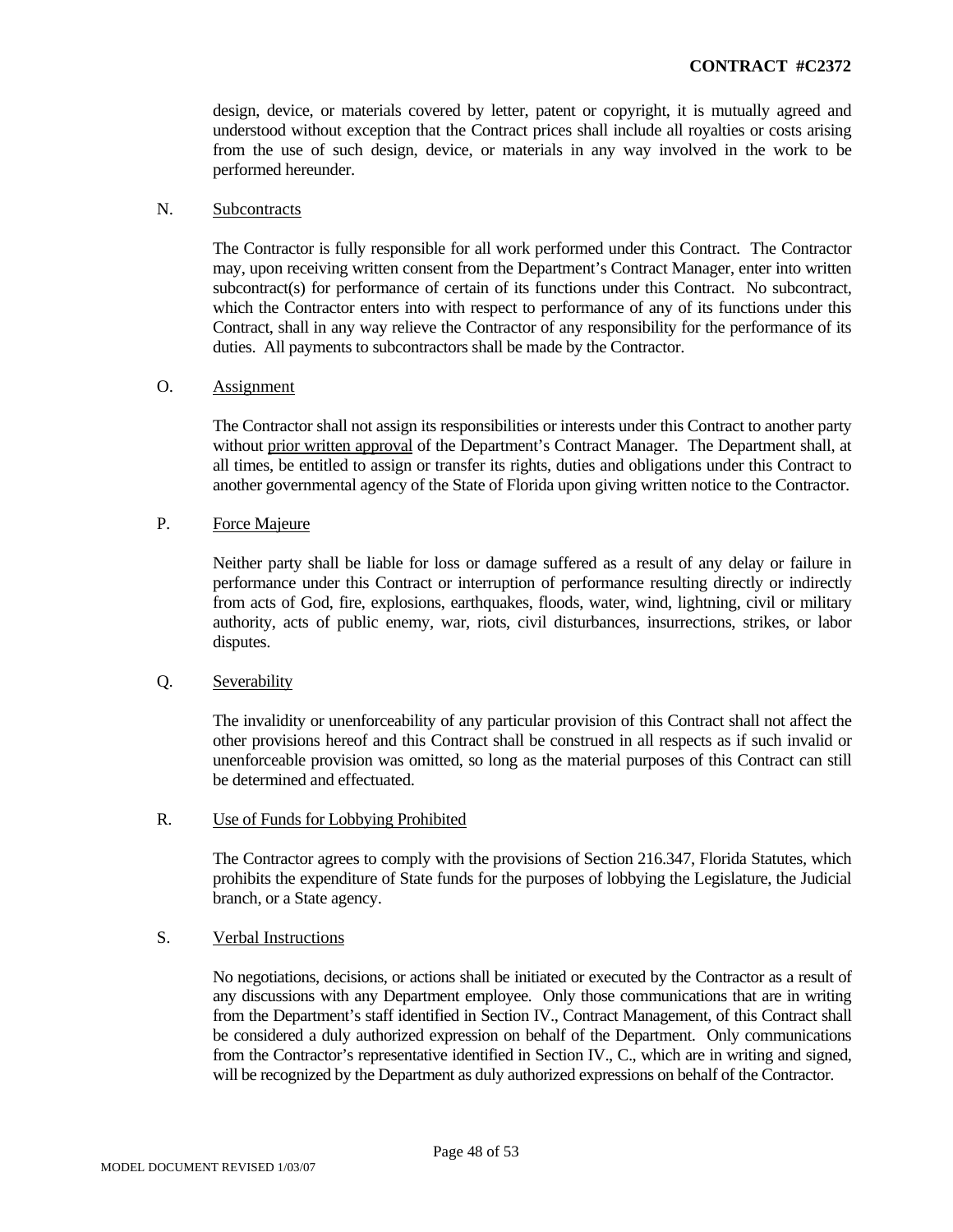# T. Conflict of Interest

The Contractor shall not compensate in any manner, directly or indirectly, any officer, agent or employee of the Department for any act or service that he/she may do, or perform for, or on behalf of, any officer, agent, or employee of the Contractor. No officer, agent, or employee of the Department shall have any interest, directly or indirectly, in any contract or purchase made, or authorized to be made, by anyone for, or on behalf of, the Department.

#### U. Department of State Licensing Requirements

All entities defined under Chapters 607, 617 or 620, Florida Statutes, seeking to do business with the Department, shall be on file and in good standing with the State of Florida, Department of State.

# V. MyFloridaMarketPlace Vendor Registration

All vendors that have not re-registered with the State of Florida since March 31, 2003, shall go to http://vendor.myfloridamarketplace.com/ to complete on-line registration, or call 1- 866-352-3776 for assisted registration.

# W. Public Entity Crimes Information Statement

A person or affiliate who has been placed on the Convicted Vendor List following a conviction for a public entity crime may not submit a bid or proposal to provide any goods or services to a public entity, may not submit a bid or proposal to a public entity for the construction or repair of a public building or public work, may not submit bids or proposals for leases of real property to a public entity, may not be awarded or perform work as a Contractor, supplier, subcontractor, or consultant under a Contract with any public entity, and may not transact business with any public entity in excess of the threshold amount provided in Section 287.017, Florida Statutes, for Category Two for a period of thirty-six (36) months from the date of being placed on the Convicted Vendor List.

# X. Discriminatory Vendors List

An entity or affiliate who has been placed on the Discriminatory Vendor List may not submit a bid or proposal to provide goods or services to a public entity, may not submit a bid or proposal with a public entity for the construction or repair of a public building or public work, may not submit bids or proposals on leases of real property to a public entity, may not perform work as a Contractor, supplier, subcontractor or consultant under a Contract with any public entity and may not transact business with any public entity.

# Y. Governing Law and Venue

This Contract is executed and entered into in the State of Florida, and shall be construed, performed and enforced in all respects in accordance with the laws, rules and regulations of the State of Florida. Any action hereon or in connection herewith shall be brought in Leon County, Florida.

# Z. No Third Party Beneficiaries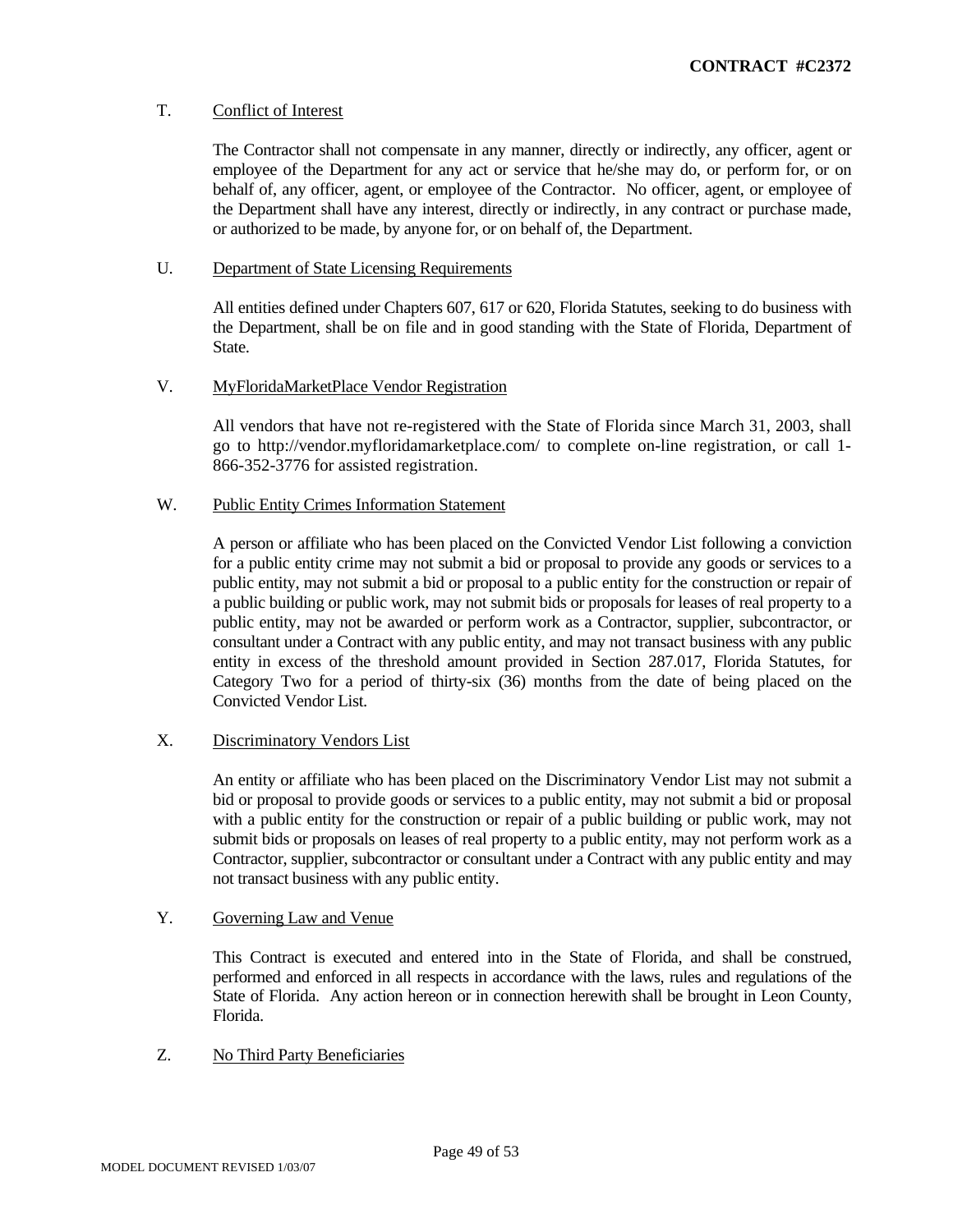Except as otherwise expressly provided herein, neither this Contract, nor any amendment, addendum or exhibit attached hereto, nor term, provision or clause contained therein, shall be construed as being for the benefit of, or providing a benefit to, any party not a signatory hereto.

#### AA. Reservation of Rights

The Department reserves the exclusive right to make certain determinations regarding the service requirements outlined in this Contract. The absence of the Department setting forth a specific reservation of rights does not mean that any provision regarding the services to be performed under this Contract are subject to mutual agreement. The Department reserves the right to make any and all determinations exclusively which it deems are necessary to protect the best interests of the State of Florida and the health, safety and welfare of the Department's inmates and of the general public which is serviced by the Department, either directly or indirectly, through these services.

#### BB. Cooperative Purchasing

As provided in Section 287.042(16)(a), Florida Statutes, other State agencies may purchase from this Contract, provided that the Department of Management Services has determined that the Contract's use is cost effective and in the best interest of the State. Upon such approval, the Contractor may, at its discretion, sell these commodities or services to additional agencies, upon the terms and conditions contained herein. In addition, other political subdivisions may also purchase from this Contract at the discretion of the Contractor. Entities purchasing from this Contract assume and bear complete responsibility with regard to performance of any contractual obligation or term.

# CC. Scope Changes After Contract Execution

During the term of the Contract, the Department may unilaterally require, by written order, changes altering, adding to, or deducting from the Contract specifications, provided that such changes are within the general scope of the Contract.

The Department may make an equitable adjustment in the Contract prices or delivery date if the change affects the cost or time of performance. Such equitable adjustments require the written consent of the Contractor, which shall not be unreasonably withheld.

The Department shall provide written notice to the Contractor thirty (30) days in advance of any Department required changes to the technical specifications and/or scope of service that affect the Contractor's ability to provide the service as specified herein. Any changes that are other than purely administrative changes will require a formal Contract Amendment.

#### DD. Performance Guarantee

The Contractor shall furnish the Department with a Performance Guarantee in the amount of five hundred thousand (\$500,000.00) dollars. The Performance Guarantee shall be issued for a one-year period, renewed annually for the term of the Contract. The form of the guarantee shall be a bond, cashier's check, or money order made payable to the Department. The guarantee shall be furnished to the Contract Manager within thirty (30) days after execution of this Contract. No payments shall be made to the Contractor until the guarantee is in place and approved by the Department in writing. Upon renewal of this Contract, the Contractor shall provide proof that the performance guarantee has been renewed for the term of the Contract renewal.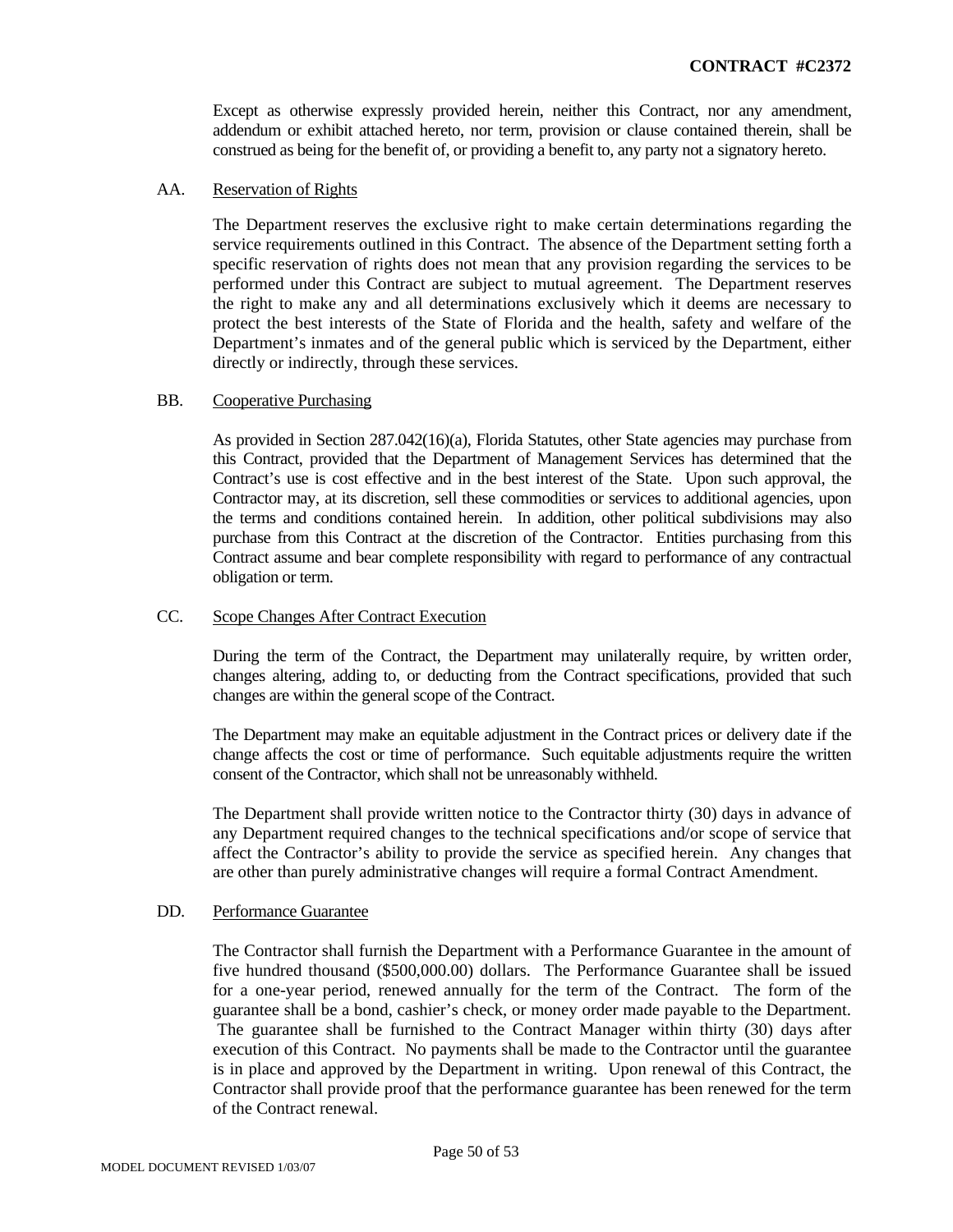Based upon Contractor performance after the initial year of the Contract, the Department may, at the Department's sole discretion, reduce the amount of the bond for any single year ofthe Contract or for the remaining contract period, including the renewal.

EE. Convicted Felons Certification

No personnel assigned to this Contract may be a convicted felon or have relatives either confincd by or under supervision of the Department.

Waiver of breach of any provision of this Contract shall not be deemed to be a waiver of any other breach and shall not be construed to be a modification of the terms of this Contract.

This Contract and any attachments or exhibits if included, ITN # 06-DC-7695 and the Contractor's response to the ITN, contain all the terms and conditions agreed upon by the parties. In the event of any conflict in language among these documents, this Contract \vill govern.

IN WITNESS THEREOF, the parties hereto have caused this Contract to be executed by their undersigned officials as duly authorized.

#### CONTRACTOR:

SECURUS TECHNOLOGIES, INC. through its wholly owned subsidiary, T-NEXTIX **Telecommunications Services, Inc.**

| <b>SIGNED</b><br>BY: |                                               |                      |                                                            |
|----------------------|-----------------------------------------------|----------------------|------------------------------------------------------------|
| NAME:                | <u>Dennis J. Keinhald</u>                     |                      |                                                            |
| TITLE:               | General Counsel and Secretary<br>$\sqrt{2}$   |                      |                                                            |
| DATE:                | 9/29/07                                       |                      |                                                            |
| FEID#:               | Securis: 20-0722940<br>$T-Wetir: 75.3212916$  |                      |                                                            |
|                      | DEPARTMENT OF CORRECTIONS                     |                      |                                                            |
| <b>SIGNED</b><br>BY: |                                               | <b>SIGNED</b><br>BY. |                                                            |
| NAME:                | James R. McDonough                            | NAME:                | Kathleen Von Hoene                                         |
| TITLE:               | Secretary<br><b>Department of Corrections</b> | TITLE:               | <b>General Counsel</b><br><b>Department of Corrections</b> |
| DATE:                |                                               | DATE:                |                                                            |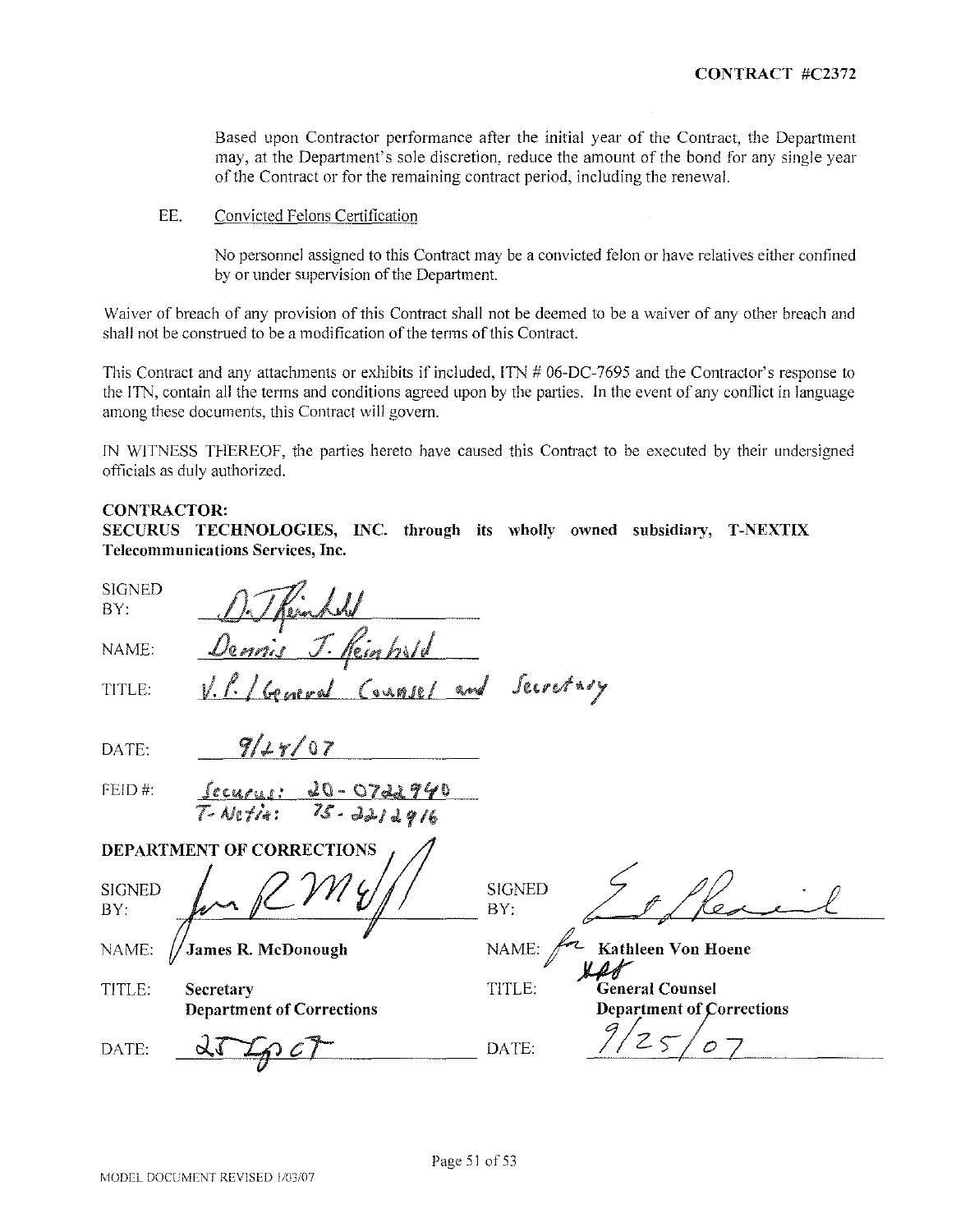# **ATTACHMENT 1- SECURITY REQUIREMENTS FOR CONTRACTORS**

- (1) FS 944.47: Except through regular channels as authorized by the officer-in-charge of the correctional institution, it is unlawful to introduce into or upon the grounds of any state correctional institution, or to take or attempt to take or send or attempt to send therefrom any of the following articles, which are hereby declared to be contraband.
	- (a) Any written or recorded communication or any currency or coin given or transmitted, or intended to be given or transmitted, to any inmate of any state correctional institution.
	- (b) Any article of food or clothing given or transmitted, or intended to be given or transmitted, to any inmate of any state correctional institution.
	- (c) Any intoxicating beverage or beverage which causes or may cause an intoxicating effect.
	- (d) Any controlled substance or any prescription or nonprescription drug having a hypnotic, stimulating or depressing effect.
	- (e) Any firearm or weapon of any kind or any explosive substance. (This includes any weapons left in vehicles)

A person who violates any provision of this section as it pertains to an article of contraband described in subsections (1) a & (1) b is guilty of a felony of the third degree. In all other cases, a violation of a provision of this section constitutes a felony of the second degree.

- (2) Do not leave keys in ignition of motor vehicles. All vehicles must be locked and windows rolled up when parked on state property. Wheel locking devices may also be required.
- (3) Keep all keys in your pockets.
- (4) Confirm, with the Institutional Warden, where construction vehicles should be parked.
- (5) Obtain formal identification (driver's license or non-driver's license obtained from the Department of Highway Safety and Motor Vehicles). This identification must be presented each time you enter or depart the institution and at the request of Departmental staff.
- (6) Absolutely no transactions between contract personnel and inmates are permitted. This includes, but is not limited to, giving or receiving cigarettes, stamps, or letters.
- (7) No communication with inmates, verbal or otherwise, is permitted without the authorization of the officer-in-charge.
- (8) Strict tool control will be enforced at all times. Tools within the correctional institution are classified as AA, A, or B. Class AA tools are defined as any tool that can be utilized to cut chain link fence fiber or razor wire in a rapid and effective manner. Class A tools are defined as those tools which, in their present form, are most likely to be used in an escape or to do bodily harm to staff or inmates. Class B tools are defined as tools of a less hazardous nature. Every tool is to be geographically controlled and accounted for at all times. At the end of the workday, toolboxes will be removed from the compound or to a secure area as directed by security staff. You must have two copies of the correct inventory with each tool box, one copy will be used and retained by security staff who will search and ensure a proper inventory of tools each time the tool box is brought into the facility, the other copy will remain with the tool box at all times. Tools should be kept to a minimum (only those tools necessary to complete your job). All lost tools must be reported to the Chief of Security (Colonel or Major) **immediately**. No inmate will be allowed to leave the area until the lost tool is recovered.